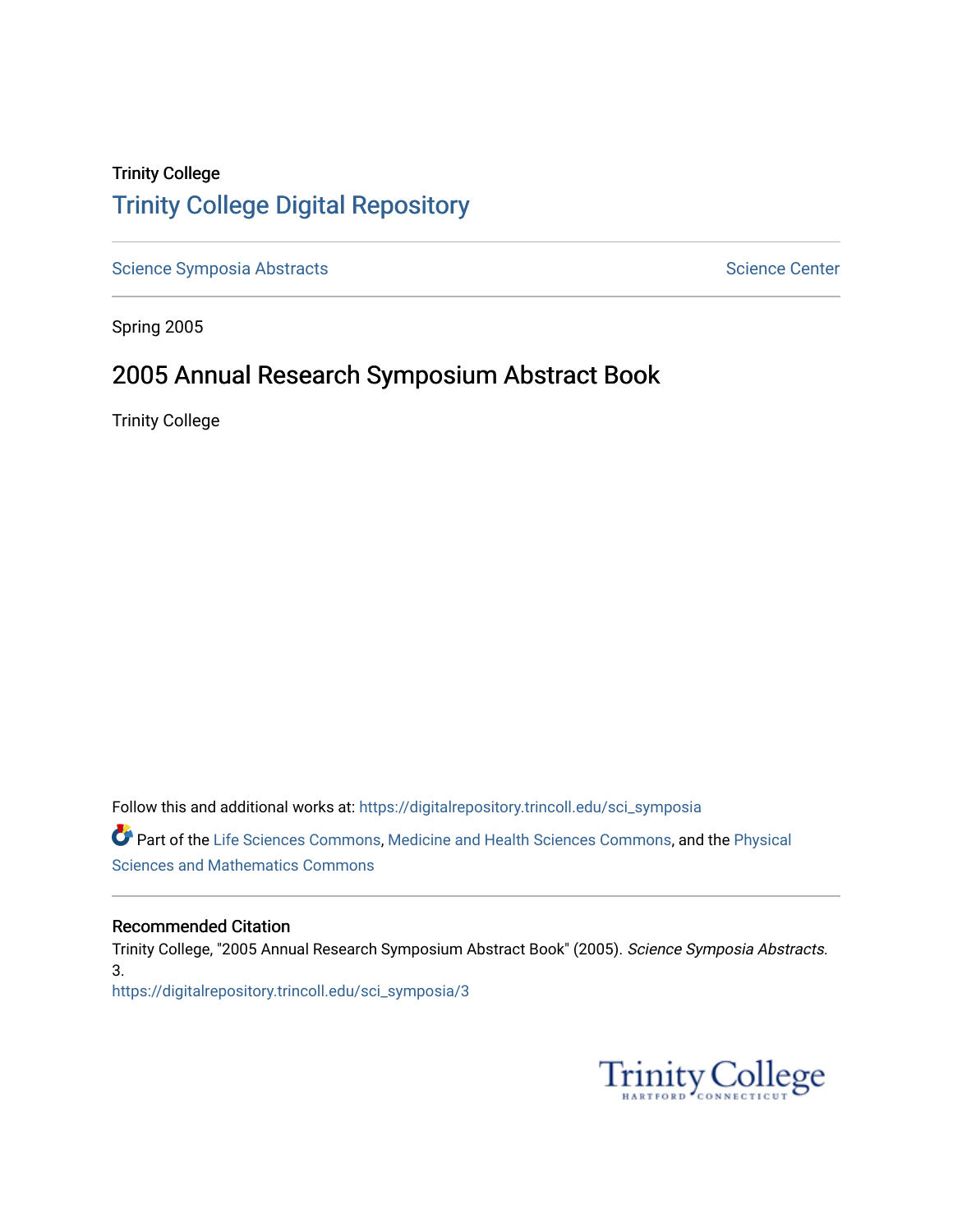### **EIGHTEENTH ANNUAL SYMPOSIUM OF TRINITY COLLEGE UNDERGRADUATE RESEARCH**

### **TABLE OF CONTENTS**

| Poster#      | <b>Title</b>                                                                                                                                                             | Page # |
|--------------|--------------------------------------------------------------------------------------------------------------------------------------------------------------------------|--------|
|              | <b>BIOLOGY</b>                                                                                                                                                           |        |
| $\mathbf{1}$ | <b>DUVANE DITERPENES ACCOUNT FOR THE DEFENSIVE ACTIVITY</b><br>OF HAIR-BORNE DROPLETS IN TOBACCO BUDWORM (HELIOTHIS<br><b>VIRESCENS) CATERPILLARS</b><br>Sarah Arnold 06 | 12     |
| 2            | <b>ECONAZOLE AS A SUPERIOR INHIBITOR OF</b><br>MYCOBACTERIALGROWTH IN MYCOBACTERIUM BOVIS<br>Kari Bjornard 05                                                            | 12     |
| 3            | <b>EFFECTS OF SOCIAL INTERACTION ON PROLIFERATION AND</b><br>VIMENTIN EXPRESSION IN WEAKLY ELECTRIC FISH,<br><b>APTERONOTUS LEPTORHYNCHUS</b><br>James Castellano 05     | 13     |
| 4            | <b>ELECTROCOMMUNICATION DRIVEN DIVSERSIFICATION IN THE</b><br><b>CENTRAL NERVOUS SYSTEM OF APTERONOTUS</b><br>Jason Gallant 05                                           | 13     |
| 5            | <b>ESTABLISHING A DATABASE OF THE NATURAL BACTERIAL</b><br><b>FLORA OF THE UPPER RESPIRATORY TRACT</b><br>Margaret Gatti 05                                              | 14     |
| 6            | FROM ALGAE TO ANIMAL: BRYOPSIS CHLOROPLAST INGESTION<br>AND INCORPORATION IN ELYSIA CRISPATA.<br>Gregory Gavelis 08                                                      | 15     |
| 7            | TREATMENTS FOR THE EXTRACTION OF CHLOROPLAST FROM<br>CAULERPA RACEMOSA.<br>Paula Guzman 06                                                                               | 15     |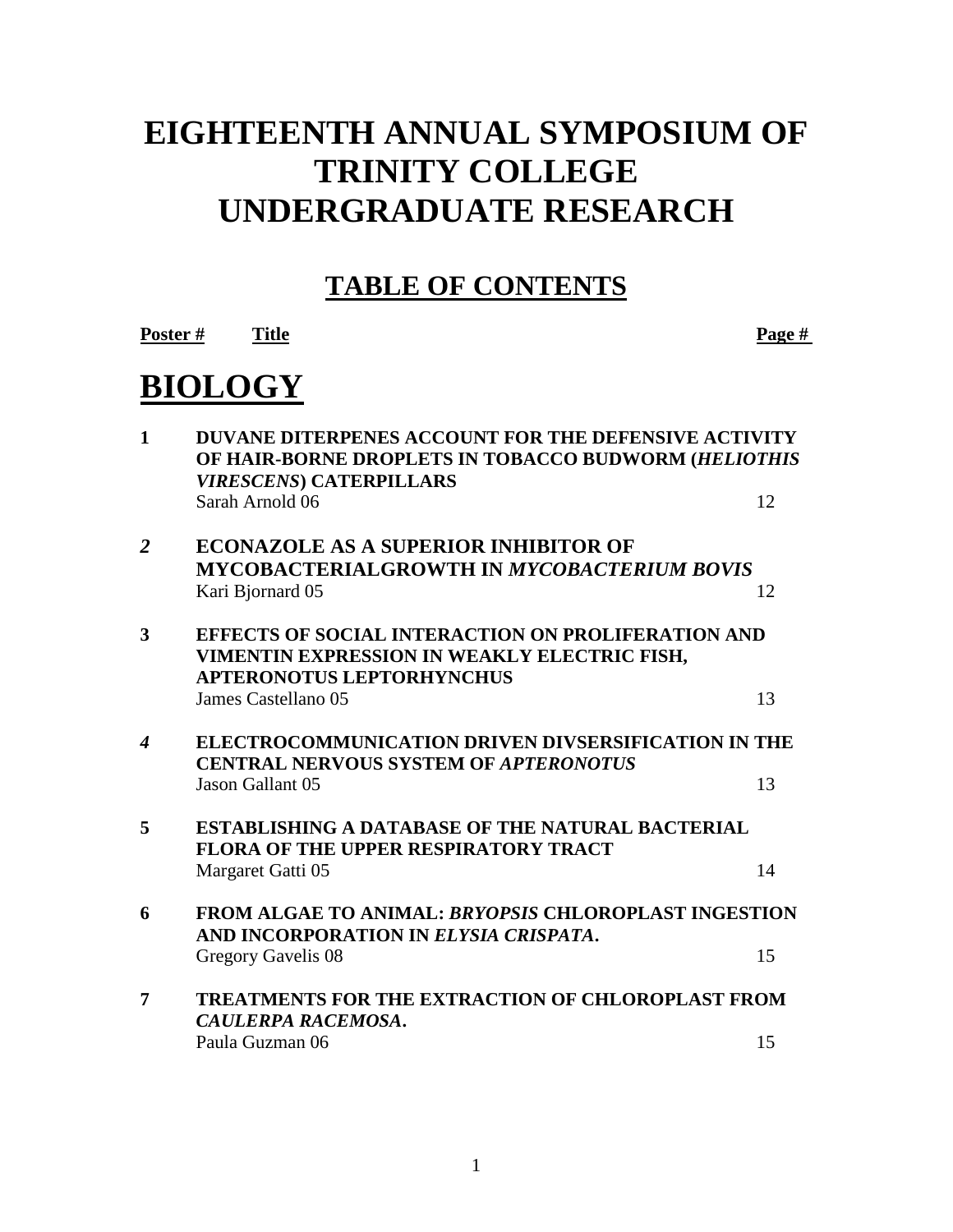| Poster#   | <b>Title</b>                                                                                                                                           | Page # |
|-----------|--------------------------------------------------------------------------------------------------------------------------------------------------------|--------|
| 8         | <b>EVALUATION OF CRESTED CARACARA HABITATS IN SOUTH</b><br><b>CENTRAL FLORIDA</b>                                                                      | 16     |
|           | Bridget Iwamuro 05                                                                                                                                     |        |
| 9         | <b>INVENTORY OF MAMMALS AT TRINITY COLLEGE FIELD STATION</b><br>Priya Kalyan-Masih 05                                                                  | 16     |
| <b>10</b> | REGULATION OF PROTEOLIPID PROTEIN (PLP) EXPRESSION BY<br><b>PPARS</b>                                                                                  |        |
|           | Joanna Kulesz 05 and Jared Wasser 06                                                                                                                   | 17     |
| 11        | THE EFFECT OF STARVATION ON DIGESTIVE ENZYME ACTIVITY<br><b>LEVELS IN ELYSIA CHLOROTICA</b>                                                            |        |
|           | John LaPorta 05                                                                                                                                        | 17     |
| 12        | <b>EVALUATING THE GENETIC DIVERSITY OF THE FLORIDA</b><br><b>CRESTED CARACARA (CARACARA PLANCUS AUDUBONII) USING</b><br><b>MICROSATELLITE ANALYSIS</b> |        |
|           | Doris Luk 05                                                                                                                                           | 18     |
| 13        | PCR AMPLIFICATION AND CLONING OF PPARSREGULATED<br><b>GENES IN OLIGODENDROCYTES</b>                                                                    |        |
|           | Meagan Miller 08, Celia Rodriguez 08                                                                                                                   | 18     |
| 14        | THE EFFECTS OF EXTENDED PERIODS OF ANOXIA ON VAUCHERIA<br>PROPAGULES IN CONNECTICUT RIPARIAN SEDIMENTS                                                 |        |
|           | Alison Parpal 08                                                                                                                                       | 19     |
| 15        | <b>CORTISOL INFLUENCES THE RATE OF CELL PROLIFERATION IN</b><br>THE BRAIN OF ADULT WEAKLY ELECTRIC FISH, APTERONOTUS<br><i><b>LEPTORHYNCHUS</b></i>    |        |
|           | Erealda Prendaj 05                                                                                                                                     | 19     |
| 16        | USING P-INDUCED MALE RECOMBINATION IN THE<br><b>CHARACTERIZATION OF IMPORTIN A1 IN DROSOPHILA</b><br><b>MELANOGASTER</b>                               |        |
|           | Ravin Ratan 05                                                                                                                                         | 20     |
| 17        | <b>GLANDULAR HAIRS: LARVAL CHEMICAL DEFENSE IN THE</b><br><b>BUTTERFLY ASCIA MONUSTE (LEPIDOPTERA: PIERIDAE)</b>                                       |        |
|           | Douglas Rendell 05                                                                                                                                     | 20     |
| 18        | DIET ANALYSIS USING PELLETS FROM CRESTED CARACARAS IN<br><b>FLORIDA</b>                                                                                |        |
|           | Ling Yan Wang 08                                                                                                                                       | 21     |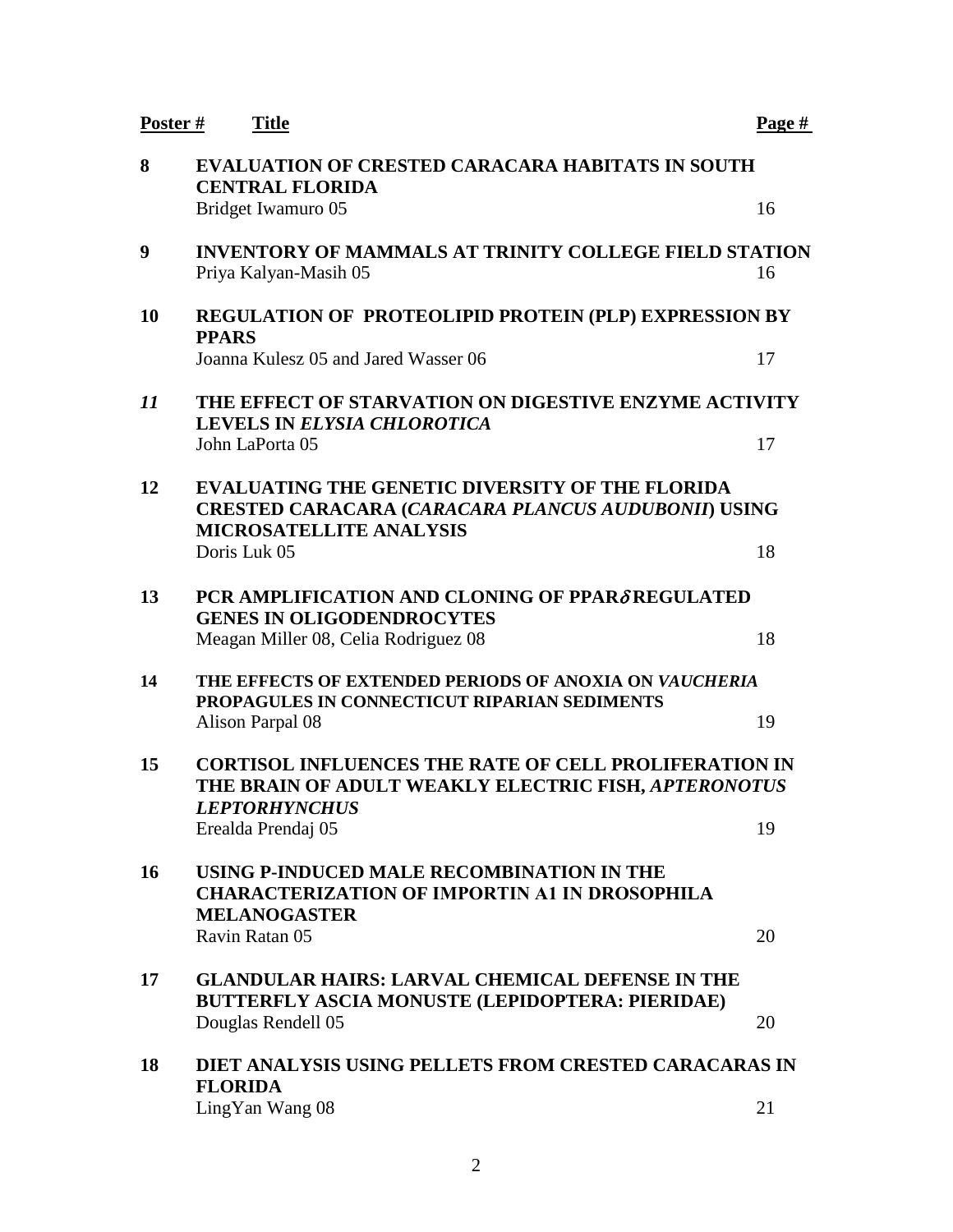## **CHEMISTRY**

| Poster# | <b>Title</b>                                                                                                                     | Page # |
|---------|----------------------------------------------------------------------------------------------------------------------------------|--------|
| 19      | USE OF ASYMMETRICAL DIYNE FORMATION ENROUTE TO 3-<br>DIMENSIONAL HYDROCARBON CAGES                                               |        |
|         | Kristen Allegue 05                                                                                                               | 22     |
| 20      | <b>COMPARISON OF METHODS TO SYNTHESIZE 5-5'-DI-TERT-BUTYL-</b><br>N-(9-FLUORENYLMETHYLOXYCARBONYL)-4-<br><b>CARBOXYGLUTAMATE</b> |        |
|         | Nicholas Callahan 06, Frank Mieles 07                                                                                            | 23     |
| 21      | <b>SYNTHESIS OF a-BROMOSULFIDES</b><br>Jacqueline Corbett 06                                                                     | 23     |
| 22      | <b>INDIUM PROMOTED COUPLINGS OF PROPARGYL ALDEHYDE</b><br><b>MOIETIES WITH 1,2- AND 1,4- REGIOSELECTIVITY</b>                    |        |
|         | Kwame Frimpong 08                                                                                                                | 24     |
| 23      | <b>COMPARATIVE ARCHAEOMETRY OF MODERN AND CAESAREAN</b><br><b>POTTERY SHARDS</b>                                                 |        |
|         | Adam Hill 08                                                                                                                     | 24     |
| 24      | <b>INDIUM PROMOTED COUPLING: THE EFFECTS OF ELECTRON</b><br>WITHDRAWING GROUPS ON 1,2- AND 1,4-ADDITIONS.                        |        |
|         | Claire Lawlor 06                                                                                                                 | 25     |
| 25      | SYNTHESIS AND CHARACTERIZATION OF POTENTIAL $\alpha$ -HELIX<br><b>TEMPLATES</b>                                                  |        |
|         | Adam Lesser 06                                                                                                                   | 25     |
| 26      | ALCOHOL SYNTHESIS FROM PROTECTED α,β ACETYLENIC<br><b>ALDEHYDES WITH INDIUM METAL</b>                                            |        |
|         | Adam Pangilinan 05                                                                                                               | 26     |
| 27      | GENERATING β-TURNS USING 1,1'-FERROCENEDICARBOXYLIC<br><b>ACID AS A TEMPLATE</b>                                                 |        |
|         | Mark Silva 05                                                                                                                    | 26     |
| 28      | SYNTHESIS OF COMPLEX HYDROCARBON CAGES AND<br>RELEVANCE TO ENDOHEDRAL COMPLEX FORMATION                                          |        |
|         | Katharine Spencer 08                                                                                                             | 27     |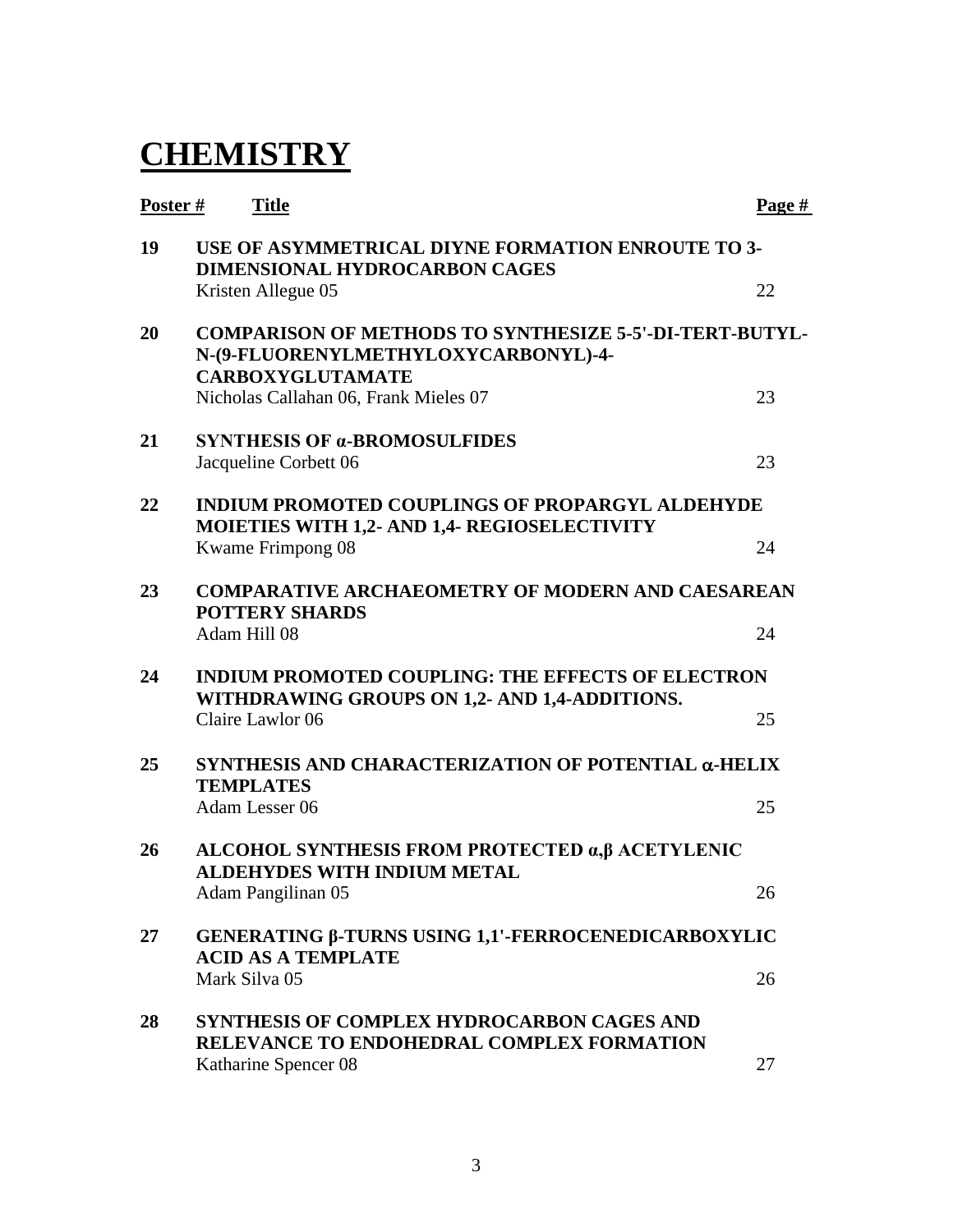| Poster# | Title                                                                                                        | Page# |
|---------|--------------------------------------------------------------------------------------------------------------|-------|
| 29      | <b>INDIUM PROMOTED COUPLINGS OF PROPARGYL ALDEHYDE</b><br><b>MOIETIES WITH 1,2- AND 1,4-REGIOSELECTIVITY</b> |       |
|         | Joseph Wzorek 06                                                                                             | 27    |
| 30      | <b>SYNTHESIS OF METALLACYCLICPEPTIDES BY SIDE-CHAIN TO</b><br><b>SIDE-CHAIN COORDINATION</b>                 |       |
|         | Craig Yennie 06                                                                                              | 28    |
| 31      | <b>METALLACYCLICPEPTIDES: CYCLIC PEPTIDES THAT</b>                                                           |       |
|         | <b>INCORPORATE METAL ATOMS</b>                                                                               |       |
|         | Richard Yoon 05                                                                                              | 28    |
|         |                                                                                                              |       |

## **COMPUTER SCIENCE**

| 32 | <b>STABLE MANAGEMENT APPLICATION</b><br>Kendall Church 05                                                       | 29 |
|----|-----------------------------------------------------------------------------------------------------------------|----|
| 33 | PIRATENET!<br>Jeremy Freeman 05                                                                                 | 29 |
| 34 | <b>DESIGNING A 3-DIMENSIONAL ROLE PLAYING GAME USING C++</b><br>AND THE DIRECTX LIBRARIES<br>Stephen Katuska 05 | 29 |
| 35 | <b>TRINITY COLLEGE SQUASH WEBSITE</b><br>David Kelly 05                                                         |    |
| 36 | A QUICK LOOK AT TRINITY COLLEGE THROUGH THE EYES OF<br>FLASH.<br>Victor Laboy 05                                | 30 |
| 37 | <b>TRINITY COLLEGE WRESTLING WEBSITE AND DATABASE</b><br>Jim Malone 05                                          | 30 |
| 38 | <b>STEGANOGRAPHY: THE ART OF INFORMATION HIDING</b><br>Andres Molina 05                                         | 31 |
| 39 | <b>MODELING HUMAN SUBJECTIVITY: PERSONALITY PROFILES AND</b><br><b>IMPRESSIONS</b>                              |    |
|    | James Piette 07                                                                                                 | 31 |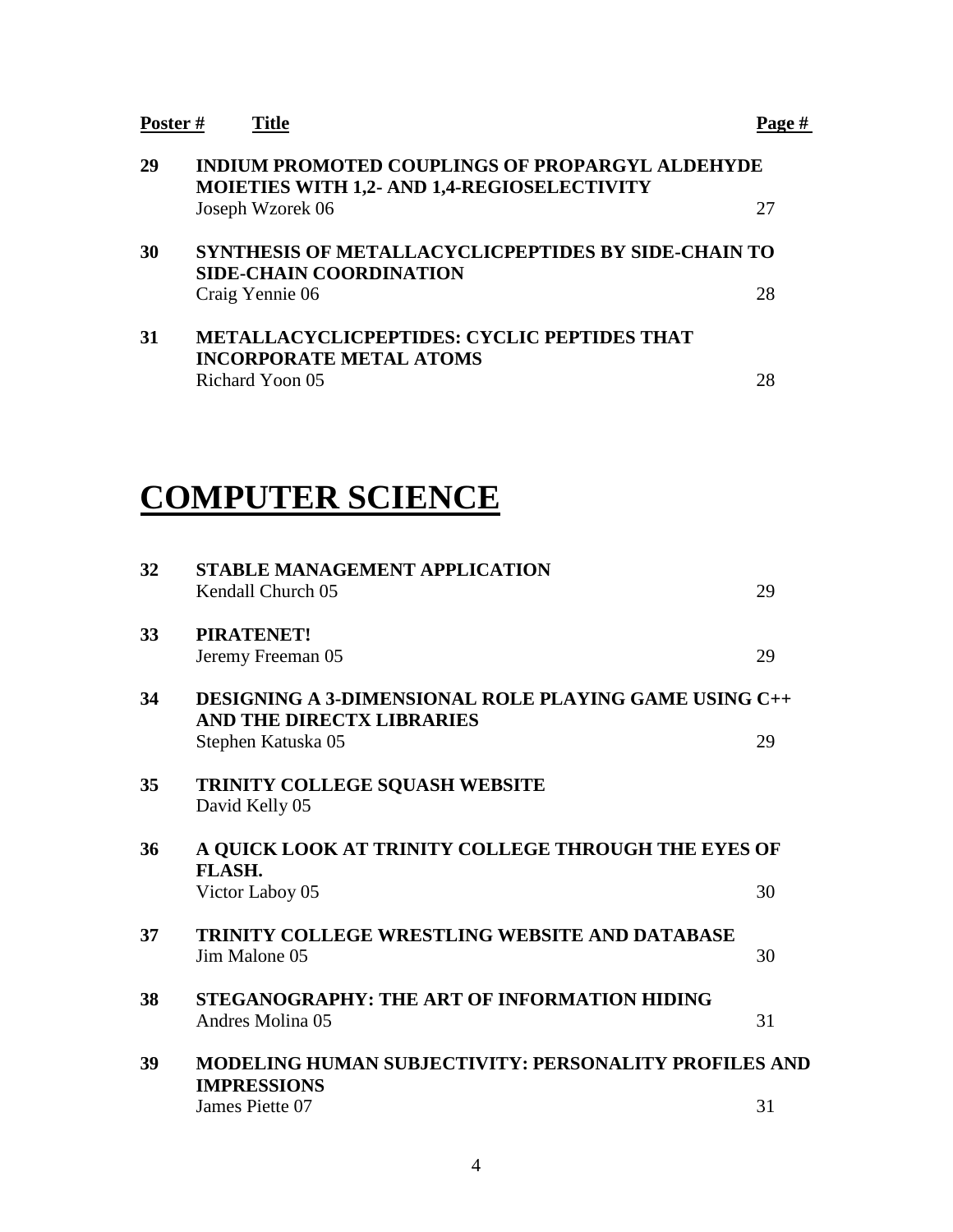| Poster# | <b>Title</b>                                                                                                                                                                                                                         | Page # |
|---------|--------------------------------------------------------------------------------------------------------------------------------------------------------------------------------------------------------------------------------------|--------|
| 40      | USING BLENDER TO LEARN AMERICAN SIGN LANGUAGE (ASL)<br>Genevieve Wong 05                                                                                                                                                             | 32     |
| 41      | <b>IMPLEMENTATION OF A PUBLIC-KEY CRYPTOSYSTEM</b><br>William Zeller 06                                                                                                                                                              | 33     |
|         | <b>ENGINEERING</b>                                                                                                                                                                                                                   |        |
| 42      | <b>HIPPOCAMPAL LTD IS RELIABLY INDUCED BY LOW FREQUENCY</b><br>STIMULATION IN FREELY BEHAVING NEONATAL RATS                                                                                                                          |        |
|         | Rebecca Bell 05                                                                                                                                                                                                                      | 34     |
| 43      | <b>IMPLEMENTING SHAPE MEMORY ALLOYS INTO THE DESIGN OF</b><br>A THERMAL LIQUID MIXING SYSTEM<br>Rob Bialobrzeski 05, Matt Webster 05                                                                                                 | 35     |
|         |                                                                                                                                                                                                                                      |        |
| 44      | <b>REMOTE REPAIR AND REPROGRAMMING OF AUTONOMOUS</b><br><b>SYSTEMS</b>                                                                                                                                                               |        |
|         | Matthew Gillette 05                                                                                                                                                                                                                  | 35     |
| 45      | <b>LINKAGES BETWEEN EMOTION AND MEMORY: SIMULTANEOUS</b><br>NEURONAL RESPONSES IN THE AMYGDALA AND THE<br><b>HIPPOCAMPUS</b>                                                                                                         |        |
|         | Rachel Hartman 05                                                                                                                                                                                                                    | 36     |
| 46      | <b>DESIGN OF A ROBOTIC HAND USING SHAPE MEMORY ALLOYS</b><br>Nilsson Holguin 05                                                                                                                                                      |        |
| 47      | <b>REAL-TIME IMAGE PROCESSING WITH FPGA</b><br>Bozidar Marinkovic 05                                                                                                                                                                 | 36     |
| 48      | ALVIN-VI TRINITY COLLEGE AUTONOMOUS GROUND VEHICLE<br>Bozidar Marinkovic 05, Susmita Bhandari 07, Matthew Gillette 05, Sam Lin 07,<br>Maria Restrepo 06, Regardt Schonborn 06, David Pietrocola 08 and Kevin<br>Harder <sub>06</sub> | 36     |
|         |                                                                                                                                                                                                                                      |        |
| 49      | FPGA IMPLEMENTATION OF RESPIRATION SIGNAL<br><b>CLASSIFICATION USING A SOFT-CORE PROCESSOR</b><br>Bozidar Marinkovic 05, Matthew Gillette 05                                                                                         | 37     |
| 50      | <b>HOVERBOB, A FLYING ROBOT FOR UNDER \$100</b>                                                                                                                                                                                      |        |
|         | Allison Mathis 07, Kashif Mohiuddin 08                                                                                                                                                                                               | 37     |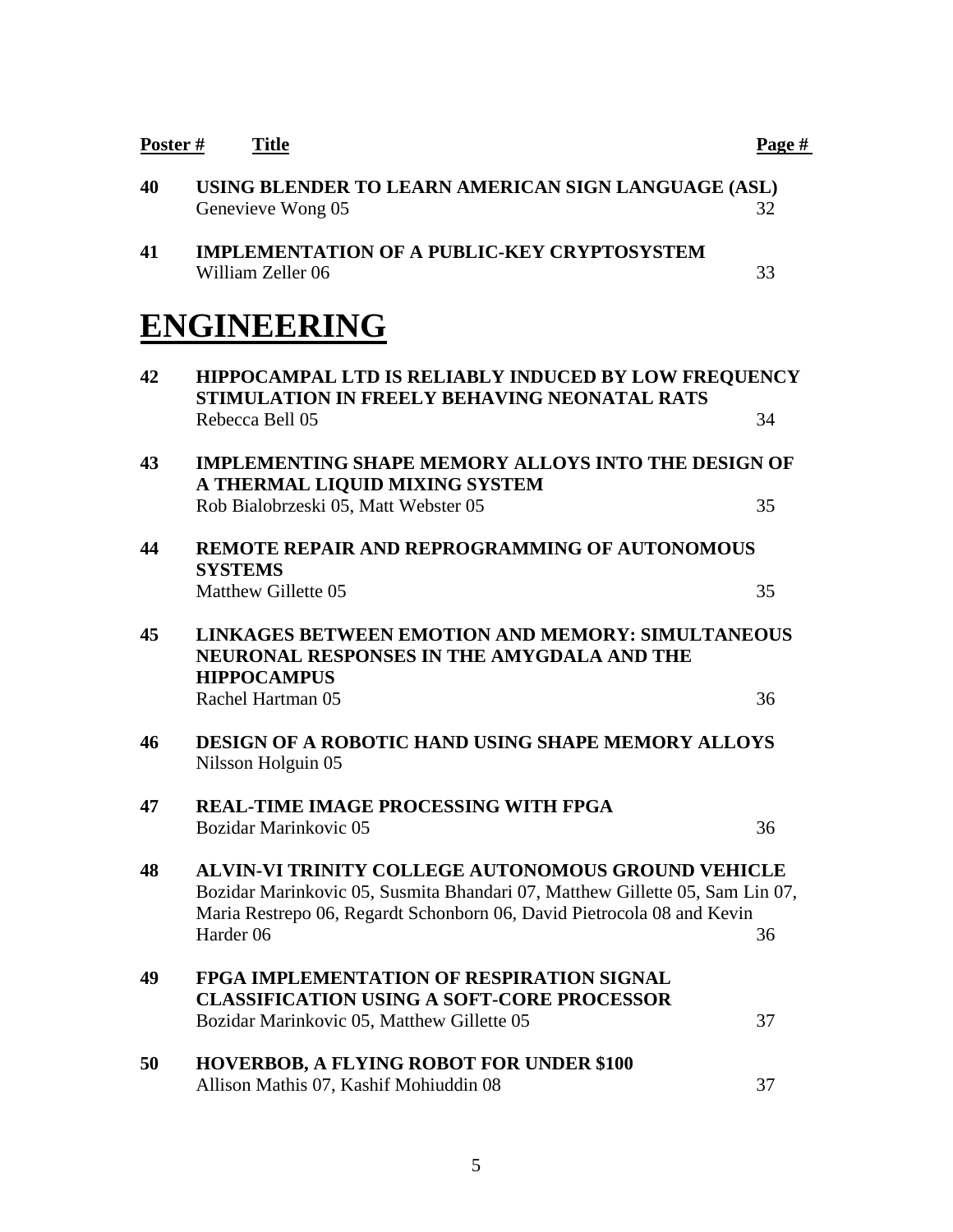| Poster # | <b>Title</b>                                                                                                                                     | Page # |
|----------|--------------------------------------------------------------------------------------------------------------------------------------------------|--------|
| 51       | <b>AUTONOMOUS UNDERWATER VEHICLE</b><br>Patrick McBrien 05, Ridgely Dodge 05                                                                     | 38     |
| 52       | <b>AERODYNAMIC DRAG OF VARIOUS AUTOMOBILE BODIES</b><br>Kashif Mohiuddin 08, Amanda Rao 08 and Jeffrey Scalia 08                                 | 38     |
| 53       | <b>SELECTIVE DATA LOGGING</b><br>Benjamin Nye 05                                                                                                 | 39     |
| 54       | <b>STIRLING ENGINE AS A POWER SOURCE FOR SMALL</b><br><b>ELECTRICAL NETWORKS</b><br>Jeffrey Pulaski 05, Jonathan Jeanes 05 and Kristopher Wee 05 | 39     |
| 55       | <b>DJA2 A STUDY IN ROBOTICS PROGRAMMING</b><br>Rayn Sakaguchi 07 and Nabil Imam 08                                                               | 40     |
| 56       | <b>CONCEPT ROBOT</b><br>Reg Schonborn 06, Sam Lin 07, David Miliniak 08, David Pietrocola 08 and Neil<br>Robertson 08                            | 40     |
| 57       | AN IMPROVED WOOD COOKSTOVE USING FORCED DRAFT<br>Mark Witt 05                                                                                    | 41     |
|          | <b>ENVIRONMENTAL SCIENCE</b>                                                                                                                     |        |

| 58 | <b>INVESTIGATION OF LAKE SEDIMENTS BY X-RAY DIFFRACTION</b><br><b>ANALYSIS</b>                                                       |    |
|----|--------------------------------------------------------------------------------------------------------------------------------------|----|
|    | Mosammat Fatema 06                                                                                                                   | 42 |
| 59 | <b>RECONSTRUCTION OF ENVIRONMENTAL CHANGE IN A</b><br><b>NORTHWESTERN CONNECTICUT LAKE USING LOSS ON IGNITION</b><br><b>ANALYSIS</b> |    |
|    | MeiLin Fegan 06 and Daniel Scollan 05                                                                                                | 42 |
| 60 | SEDIMENT SIZE ANALYSIS OF MUDGE POND, CONNECTICUT                                                                                    |    |
|    | Jenny Gragg 07 and Craig Curtis Schneider 05                                                                                         | 43 |
| 61 | <b>SALT MARSH RESTORATION IN GOOSENECK COVE, NEWPORT RI</b>                                                                          |    |
|    | Andrew Grosvenor 05                                                                                                                  | 43 |
|    |                                                                                                                                      |    |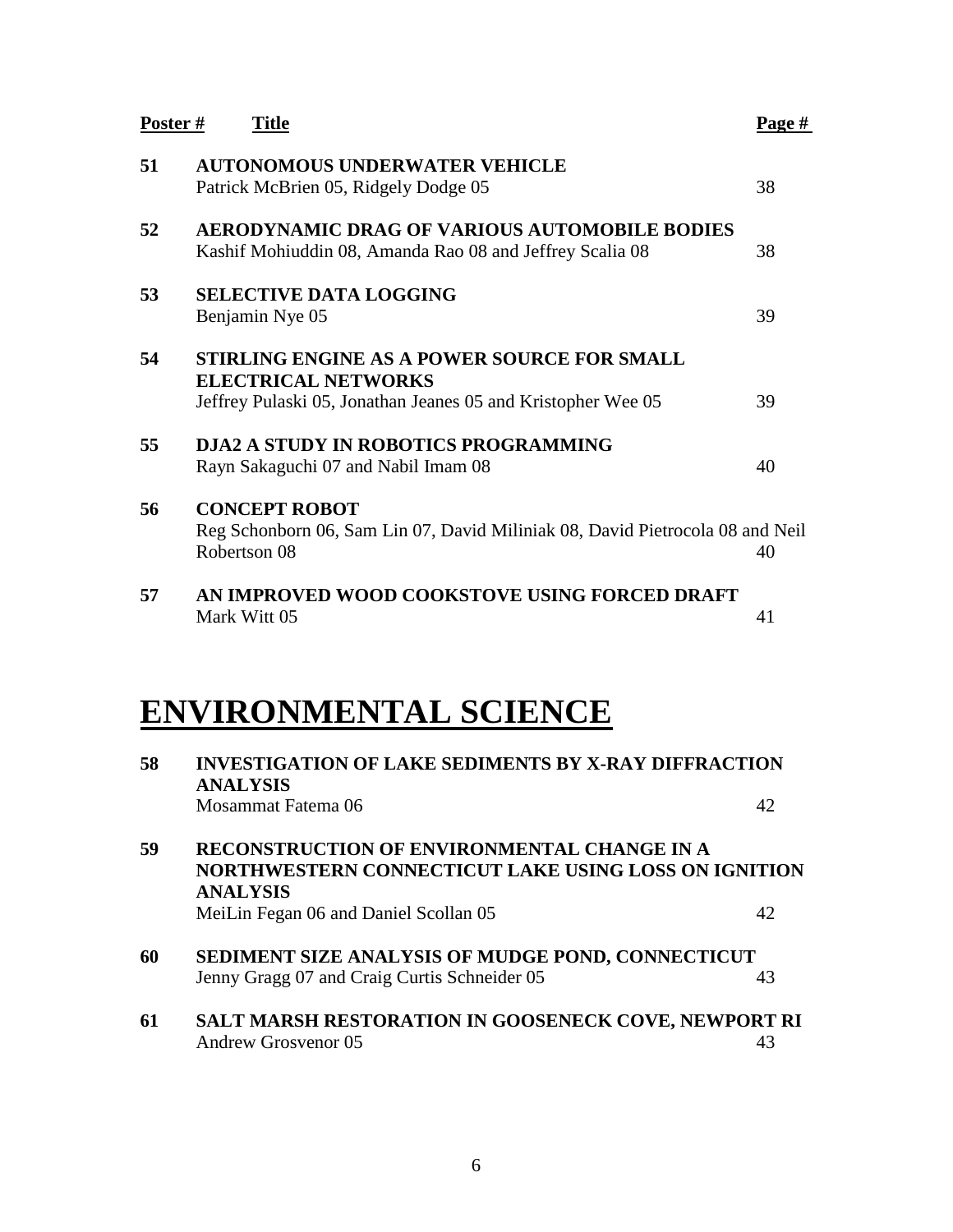| Poster# | Title                                                                                                                              | Page # |
|---------|------------------------------------------------------------------------------------------------------------------------------------|--------|
| 62      | ASSESSING THE VERTEBRATE COMPONENT OF THE DIET OF<br><b>FLORIDA'S CRESTED CARACARAS</b>                                            |        |
|         | Kyle Pias 07                                                                                                                       | 44     |
| 63      | PALEOMAGNETIC ANALYSIS OF LOUIS LAKE, WYOMING<br>Craig Curtis Schneider 05                                                         | 44     |
| 64      | <b>RECONSTRUCTION OF THE BIOLOGICAL HISTORY OF THE</b><br><b>GREAT SOUTH BAY ESTUARY USING PRESERVED MOLLUSK</b><br><b>RECORDS</b> |        |
|         | Daniel Scollan 05                                                                                                                  | 45     |
| 65      | <b>RECONSTRUCTION OF LAKE LEVELS OF MUDGE POND, WESTERN</b><br><b>CONNECTICUT THROUGHOUT THE HOLOCENE</b>                          |        |
|         | Ryan Sultan 06                                                                                                                     | 45     |
| 66      | <b>MAGNETIC PROPERTIES OF LAKE SEDIMENTS</b>                                                                                       |        |
|         | Jacques Swanepoel 06                                                                                                               | 46     |

### **HEALTH FELLOWS**

- **67 LYME DISEASE, SEPTIC ARTHRITIS AND TRANSIENT SYNOVITIS; DO KOCHER'S MULTIVARIABLE PREDICTORS HOLD TRUE IN CONNECTICUT, A STATE WHERE LYME DISEASE IS ENDEMIC?** David Alderman 06 47
- **68 CORRELATION OF BLOOD PRESSURE ELEVATION TO SEVERITY OF ILLNESS IN CHILDREN WITH GUILLAIN-BARRE SYNDROME** Nicholas Harrison 06 47
- **69 CONTINUED EVALUATION OF THE UNIVERSAL JAUNDICE-SCREENING PROGRAM AT HARTFORD HOSPITAL** Bao Pham 06 48

### **MATHEMATICS**

**70 CLASSIFICATION OF QUADRIC HYPERSURFACES IN HIGHER DIMENSIONS** Leighann Kinter 08 50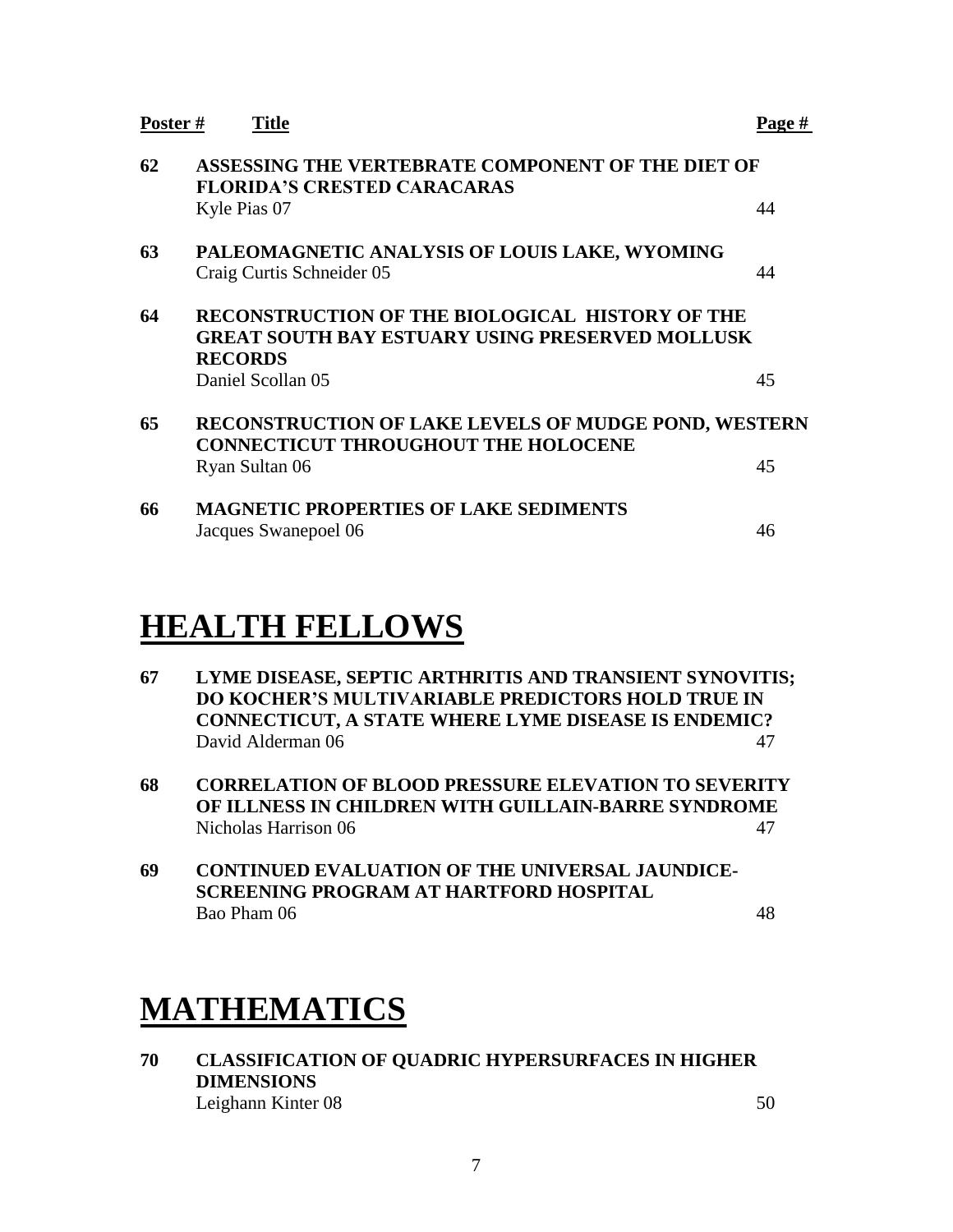| Poster# | <b>Title</b>                                                                                                                    | Page # |
|---------|---------------------------------------------------------------------------------------------------------------------------------|--------|
| 71      | <b>EYE COLOR PROBABILITIES ACROSS GENERATIONS</b><br>Sarah Litman 05 and Lindsey Sheldon 05                                     | 50     |
| 72      | THE USE OF CONTINUED FRACTIONS TO APPROXIMATE SPECIAL<br><b>FUNCTIONS</b>                                                       |        |
|         | Lisa Pham 08 and Nikolay Atanasov 08                                                                                            | 51     |
| 73      | WHETHER OR NOT WEATHER FOLLOWS A RANDOM WALK<br>Molly Stumbras 07 and Vijay Bhirud 05                                           | 51     |
|         | <b>NEUROSCIENCE</b>                                                                                                             |        |
| 74      | <b>COMPARISON OF ROTENONE- AND MPP+-INDUCED TOXICITY IN</b><br><b>DIFFERENT MURINE STRAINS</b>                                  |        |
|         | Daniel Cuzzone 05                                                                                                               | 52     |
| 75      | DEFAULT MODE NETWORK ACTIVITY IN SCHIZOPHRENIA: A<br><b>FUNCTIONAL MRI STUDY USING INDEPENDENT COMPONENT</b><br><b>ANALYSIS</b> |        |
|         | Abigail Garrity 07                                                                                                              | 52     |
| 76      | <b>ADENOSINE A1R RECEPTOR DEFICIENCY ALTERS HIPPOCAMPAL</b><br>PLASTICITY IN FREELY MOVING KNOCKOUT MICE                        |        |
|         | Jessica Koranda 05                                                                                                              | 53     |
| 77      | <b>SYNAPTIC PLASTICITY IN 30 DAY OLD FREELY MOVING RATS</b><br>Timothy Scarella 08                                              | 53     |
|         | <b>PHYSICS</b>                                                                                                                  |        |
| 78      | <b>QUANTIFICATION OF ULTRA-FINE MAGNETIC GRAINS IN SOILS</b><br>Tamara Machac 06                                                | 55     |
| 79      | <b>MAGNETIC ENHANCEMENT IN LOESSIC SOILS - EFFECTS ON</b><br><b>MAGNETIC GRAINSIZE AND MINERALOGY</b>                           |        |
|         | Alex Masi 08                                                                                                                    | 55     |
|         |                                                                                                                                 |        |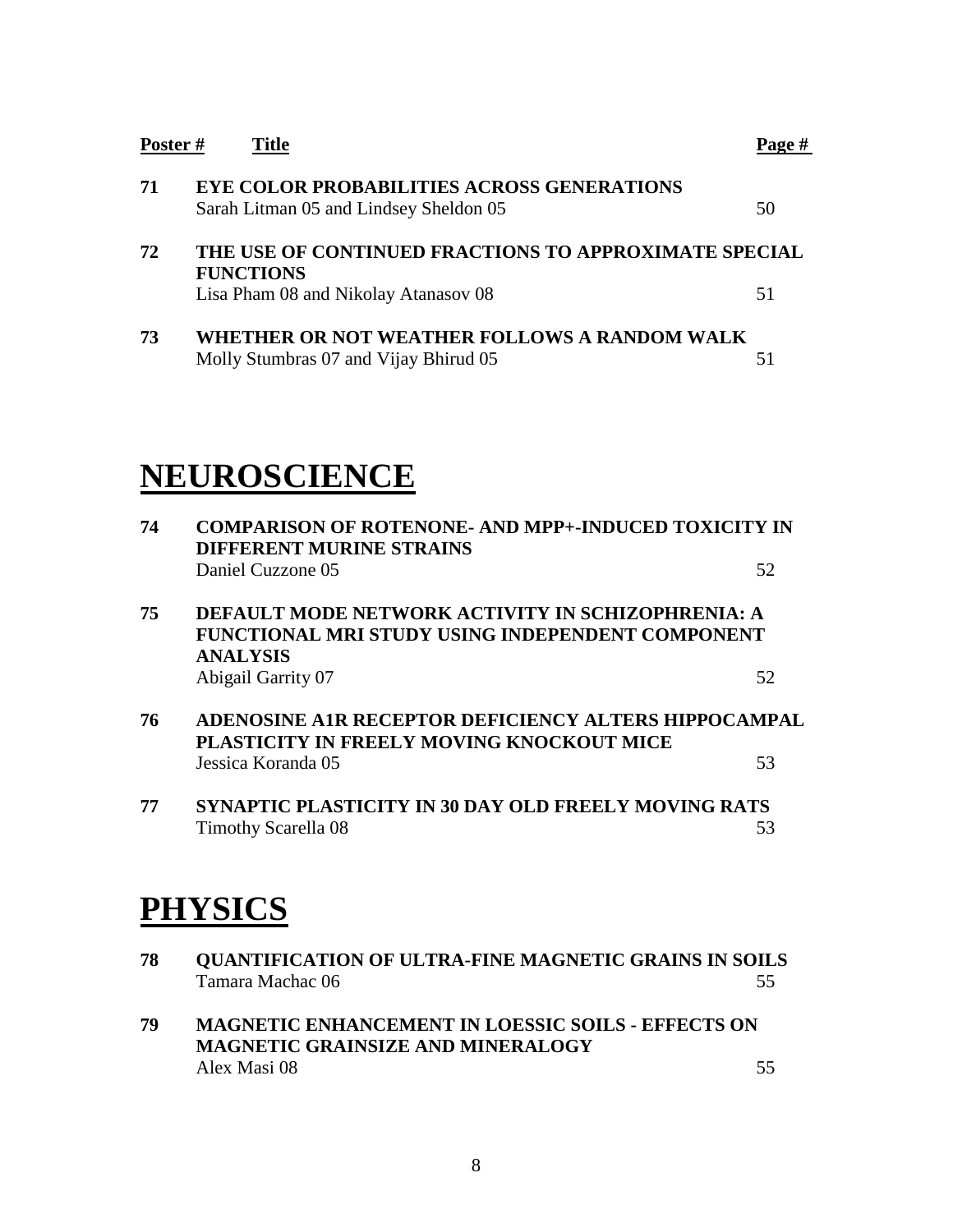## **PSYCHOLOGY**

| Poster# | <b>Title</b>                                                                                                                          | Page # |
|---------|---------------------------------------------------------------------------------------------------------------------------------------|--------|
| 80      | <b>CENTER OF MASS CHANGE AND TOOL PREFERENCE IN WOMEN'S</b>                                                                           |        |
|         | <b>LACROSSE</b>                                                                                                                       |        |
|         | Emily Allen 08                                                                                                                        | 57     |
| 81      | RELATION OF MEDIA EXPOSURE, DIETARY RESTRAINT, AND<br><b>STRESS</b>                                                                   |        |
|         | Patricia Allen 05                                                                                                                     | 57     |
| 82      | <b>CREATIVITY AND MADNESS</b>                                                                                                         |        |
|         | Sarah Bell 05                                                                                                                         | 58     |
| 83      | THE INTERPERSONAL EXPERIENCE IN COLLEGE: A<br><b>COMPARATIVE STUDY</b>                                                                |        |
|         | Justyn Bellsey 05                                                                                                                     | 59     |
| 84      | THE EFFECT OF BIRTH ORDER AND SIBLING RELATIONS ON<br><b>ASPECTS OF SOCIABILITY</b>                                                   |        |
|         | Justyn Bellsey 05, Melissa Rosenberg 05, Lindsey Fay 05 and Chase<br>Nelson <sub>05</sub>                                             | 59     |
| 85      | <b>INVESTIGATION OF ATHLETICISM IN MEN'S AND WOMEN'S</b><br><b>SPORTS</b>                                                             |        |
|         | Tara Borawski 06, Samantha Strauss 06, Jessica Baker 05 and Matthew<br>Krant <sub>06</sub>                                            | 60     |
| 86      | <b>PARENTS OR PEERS: WHO HAS MORE INFLUENCE OVER YOU?</b><br>Jacqueline Cintron 05, Samuel Dance 06, Jennifer Mingrino 06 and Sabrina |        |
|         | Murray 05                                                                                                                             | 60     |
| 87      | <b>EFFECT OF TEMPERATURE ON ADENOSINE IN HIPPOCAMPAL</b><br><b>SLICES</b>                                                             |        |
|         | Carolyn Edwards 08                                                                                                                    | 61     |
| 88      | <b>HOOKING UP AND DATING AT TRINITY COLLEGE</b><br>Naralys Estevez 06, Sarah Litman 05, Maureen Skehan 06 and Laura                   |        |
|         | Watson 06                                                                                                                             | 61     |
| 89      | THE IMPACT OF MEDIA MODELS ON BODY SATISFACTION AND<br><b>SELF-ESTEEM AS IT RELATES TO BODY MASS INDEX</b>                            |        |
|         | Lindsey Fay 05                                                                                                                        | 62     |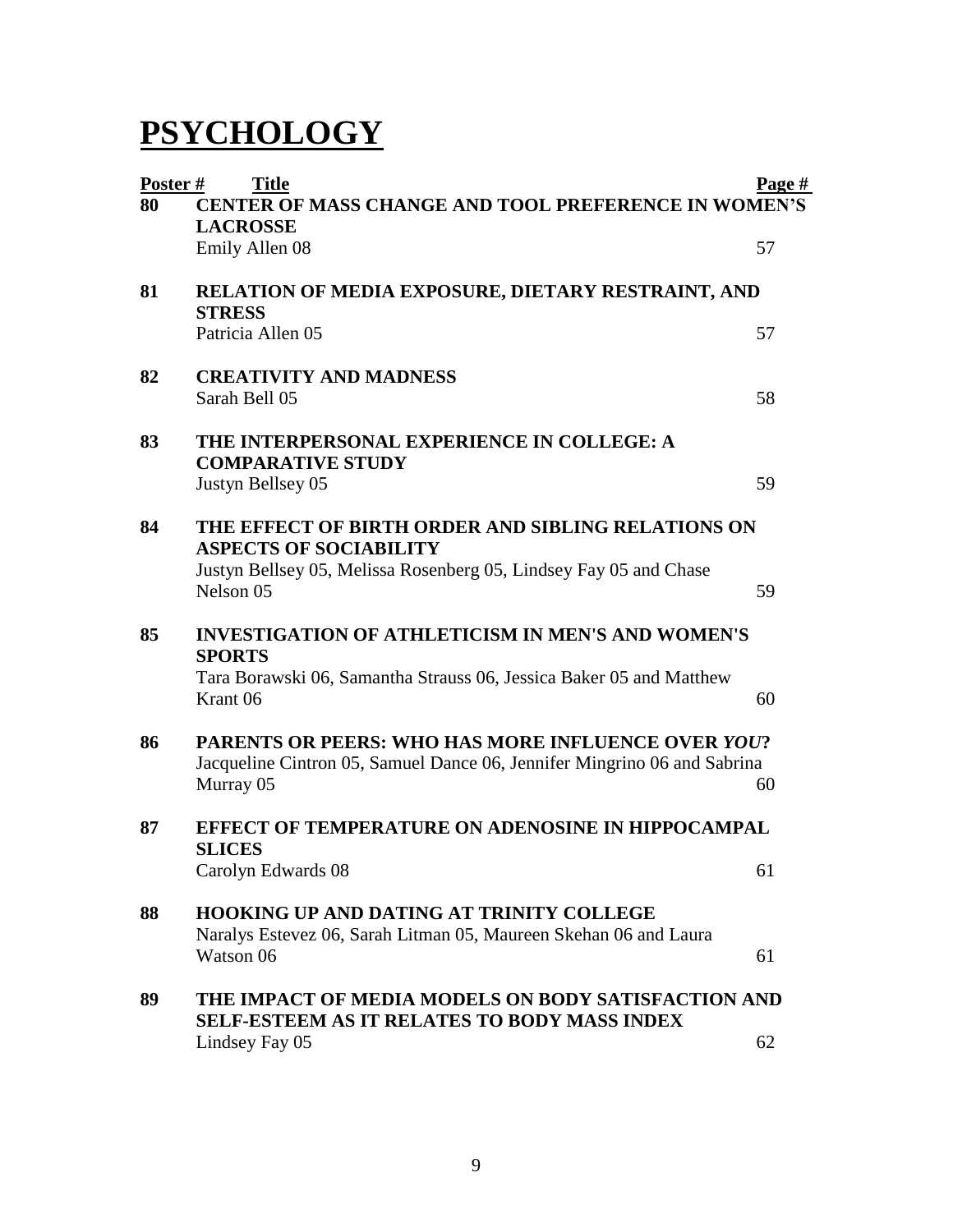| Poster# | <b>Title</b>                                                                                                                                                                                              | Page # |
|---------|-----------------------------------------------------------------------------------------------------------------------------------------------------------------------------------------------------------|--------|
| 90      | THE CULTURAL CONSTRUCTION OF THE SELF: HINDUISM,<br>AYURVEDA, AND THE CURRENT STATE OF MENTAL HEALTH AND<br><b>ILLNESS IN INDIA</b>                                                                       |        |
|         | Beth Heaney 05                                                                                                                                                                                            | 62     |
| 91      | <b>DISCIPLINE STYLES: PARENTS VS. CHILDCARE CENTER</b><br><b>TEACHERS</b>                                                                                                                                 |        |
|         | Ayres Heller 05, Beth Ramaley 05, Carey Robertson 05 and Amber<br>Smith <sub>05</sub>                                                                                                                     | 63     |
| 92      | <b>ADOLESCENTS AND THEIR MOTHERS' VIEWS ABOUT THE</b><br>RELATIONSHIPS BETWEEN DECISION-MAKING IN THE HOME,<br>PARENTING STYLES, AND ATTITUDES TOWARD CHILDREN'S<br><b>RIGHTS</b>                         |        |
|         | Ayres Heller 05 and Amber Smith 05                                                                                                                                                                        | 63     |
| 93      | ASSESSING A CHILDREN'S RIGHTS CURRICULUM PROJECT AT<br>THE HARTFORD MAGNET MIDDLE SCHOOL                                                                                                                  |        |
|         | Carey Robertson 05                                                                                                                                                                                        | 64     |
| 94      | STUDENT DRINKING BEHAVIOR AND FAMILY HISTORY<br>Lindsey Jordan 06, Alex Dargery 05, Jenna McMeekin 06 and Charkie<br>Quarcoo 06                                                                           | 64     |
| 95      | <b>SOCIO-CULTURAL INFLUENCES ON COLLEGE FEMALES</b><br>REGARDING EATING-RELATED ATTITUDES AND BEHAVIOR, AND<br><b>BODY IMAGE IN LAHORE AND HARTFORD: A CROSS-CULTURAL</b><br><b>STUDY</b><br>Sana Khan 05 | 65     |
| 96      | <b>MUSCLE DYSMORPHIC DISORDER AND THE MEDIA</b>                                                                                                                                                           |        |
|         | Sarah Litman 05                                                                                                                                                                                           | 65     |
| 97      | <b>LEGAL VERSUS EXTRALEGAL: THE DEBATE OVER THE</b><br>PREDICTIVE FACTORS OF BAIL DECISIONS IN CONNECTICUT.<br>Lysa Magazu 05                                                                             | 66     |
| 98      | THE RELATIONSHIP BETWEEN OCCUPATIONAL CATEGORIES<br>AND STEREOTYPED PERSONALITY CHARACTERISTICS.<br>Lysa Magazu 05, Erin Michelson 06, Christine Myksin 07 and Paulette<br>Studley 10                     | 66     |
| 99      | <b>SPORTS AND DEVELOPMENT</b>                                                                                                                                                                             |        |
|         | Tracy Nesbit 05, Erin Conley 05, Matthew Katzman 05 and Deirdre<br>Savageau 04                                                                                                                            | 67     |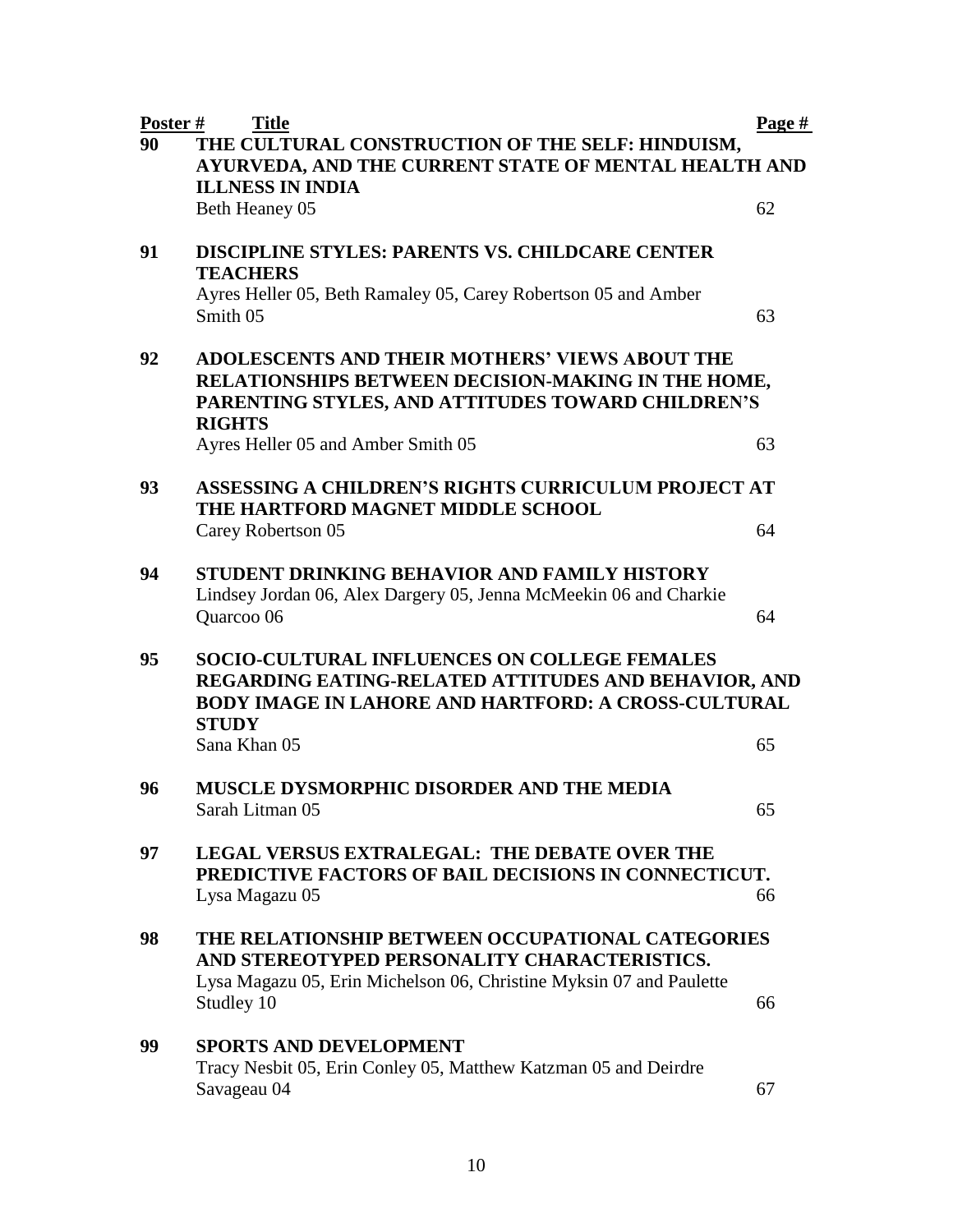| Poster#    | <b>Title</b>                                                                                                                                                      | Page # |
|------------|-------------------------------------------------------------------------------------------------------------------------------------------------------------------|--------|
| <b>100</b> | THE EFFECTS OF TASK DIFFICULTY AND ATTRIBUTIONAL<br>FEEDBACK FOLLOWING SUCCESS ON SUBSEQUENT TASK<br><b>ACHIEVEMENT AND MOTIVATION</b>                            |        |
|            | Jennifer O'Brien 05                                                                                                                                               | 67     |
| 101        | <b>DRAWING NEGATIVE SPACE</b>                                                                                                                                     |        |
|            | Melissa Rosenberg 05                                                                                                                                              | 68     |
| 102        | THE INFLUENCE OF ATHLETIC PARTICIPATION ON SELF-ESTEEM<br>AND SOCIAL AND ACADEMIC COMPETENCE<br>Deirdre Savageau 06, Erin Conley 05, Matthew Katzman 05 and Tracy |        |
|            | Nesbit 05                                                                                                                                                         | 69     |
| 103        | THE PSYCHOLOGY OF FORGIVENESS IN SOUTH AFRICA'S TRUTH<br>AND RECONCILIATION COMMISSION: PROSPECTS FOR<br><b>FOSTERING FORGIVENESS</b>                             |        |
|            | Ashley Tetu 05                                                                                                                                                    | 69     |
| 104        | THE EFFECTS OF THE SEXUAL MEDIA ON SELF-ESTEEM AND<br><b>BODY IMAGE</b>                                                                                           |        |
|            | Maia Wojcik 05                                                                                                                                                    | 70     |
| 105        | <b>EFFECTS OF PERCEIVED INGROUP STATUS AND SOCIAL SKILLS</b><br>ON DEPRESSION AMONG TRINITY COLLEGE STUDENTS                                                      |        |
|            | Marissa Wong 05                                                                                                                                                   | 70     |
|            |                                                                                                                                                                   |        |
|            |                                                                                                                                                                   |        |

## **SCIENCE & SOCIETY**

**106 CONFLICT BETWEEN MATERNAL RIGHTS AND FETAL RIGHTS** Joanna Kulesz 05 72 **107 ASSESSING HARTFORD'S OPTIONS FOR USE OF THE CURRENT LANDFILL SITE AND WASTE MANAGEMENT IN TO THE FUTURE**<br>Ashley Tetu 05 72 Ashley Tetu 05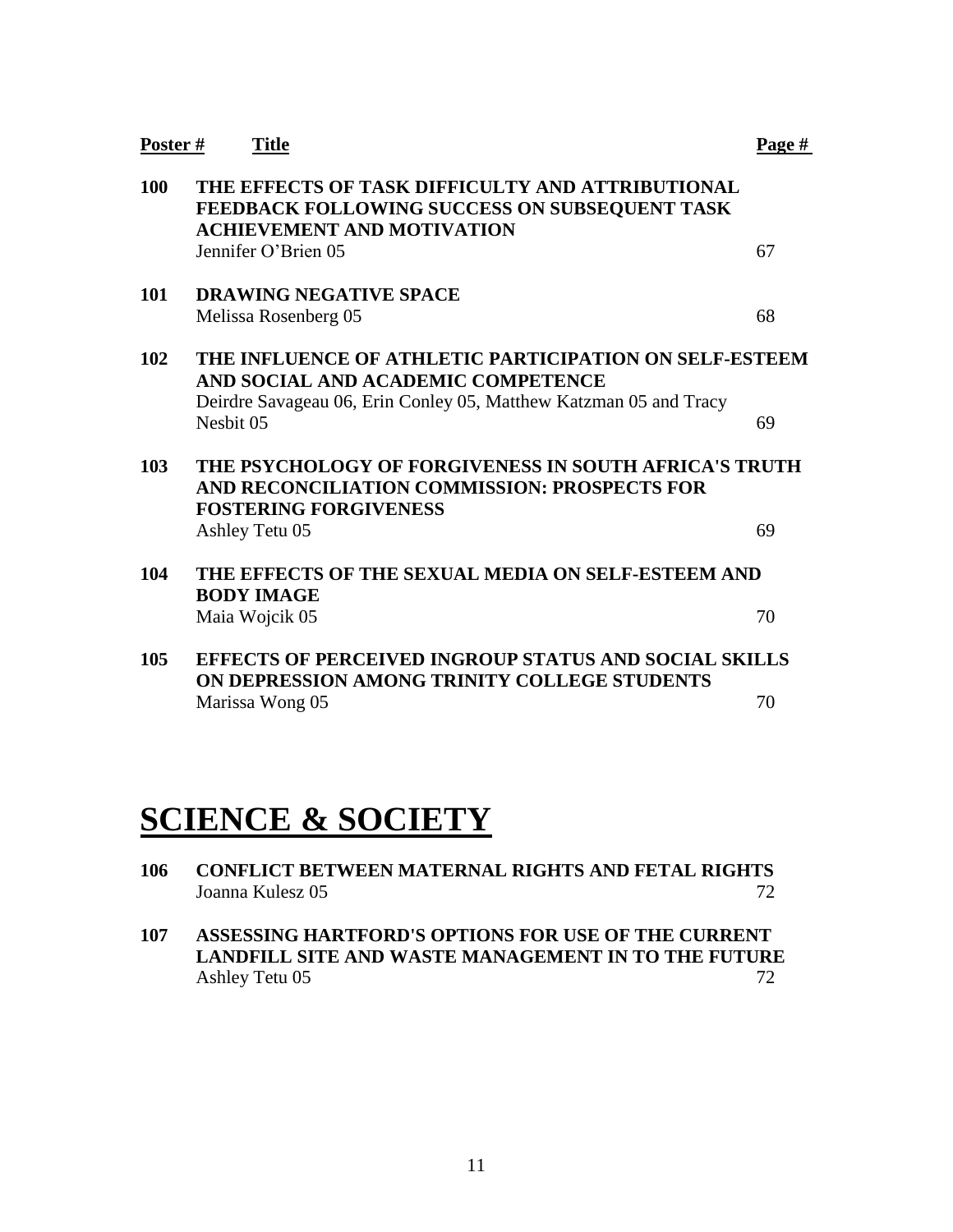# **BIOLOGY**

#### **1. DUVANE DITERPENES ACCOUNT FOR THE DEFENSIVE ACTIVITY OF HAIR-BORNE DROPLETS IN TOBACCO BUDWORM (***HELIOTHIS VIRESCENS***) CATERPILLARS**

Sarah Arnold 06

Faculty Sponsor: Professor Scott Smedley (Biology)

The ability of insects to avoid predation is essential for their survival. Compared to other insects, slow-moving and soft-bodied caterpillars are particularly vulnerable to predators. Therefore, these organisms often rely on a wide range of physical and chemical defenses. Tobacco Budworm (*Heliothis virescens*) larvae coat hairs on their body surface with droplets of trichome secretion from their primary host plant, tobacco (*Nicotiana tabacum*). I provide conclusive evidence that these droplets are obtained through direct contact rather than through ingestive means. These droplets composed of tobaccoderived duvane diterpenes defend the caterpillars against the predatory ant *Crematogaster lineolata*. In bioassays with this ant, I found that these duvane diterpenes account for the defensive activity of the droplets. This research shows that *H. virescens* larvae sequester the tobacco's chemical defense and use it for their own protection.

#### **2.**

#### **ECONAZOLE AS A SUPERIOR INHIBITOR OF MYCOBACTERIAL GROWTH IN** *MYCOBACTERIUM BOVIS*

Kari Bjornard 05

Faculty Sponsors: Professors Hebe Guardiola-Diaz and Lisa-Anne Foster (Biology)

Tuberculosis is one of the leading causes of death in the world today, causing up to 2 million deaths per year. Multiple antibiotics aimed at targeting *Mycobacterium tuberculosis*, the causative agent of tuberculosis, have decreased the incidence of tuberculosis infections, however, the emergence of drug-resistant strains renders the current treatments ineffective. Therefore, it is important to identify new targets for antimycobacterial drugs in *M. tuberculosis*. Analysis of the *M. tuberculosis* genome identified a sequence that is similar to CYP51 (lanosterol-14 $\alpha$ -demethylase) and has been expressed as a soluble protein in *M. tuberculosis*. The high sequence similarity to CYP51s of mammals and fungi indicate that MT CYP51 may play an important role in the biosynthesis of the unique mycobacterial cell wall. Previous studies have shown that azole anti-fungal compounds, particularly econazole, inhibit growth of both *M. bovis* and *M. smegmatis*, two mycobacterial species that are closely related to *M. tuberculosis*. Because isoniazid, a current front-line treatment for tuberculosis, also targets the mycobacterial cell wall, we studied the relationship between isoniazid and econazole in tandem. Using growth bioassays, we were able to monitor mycobacterial growth and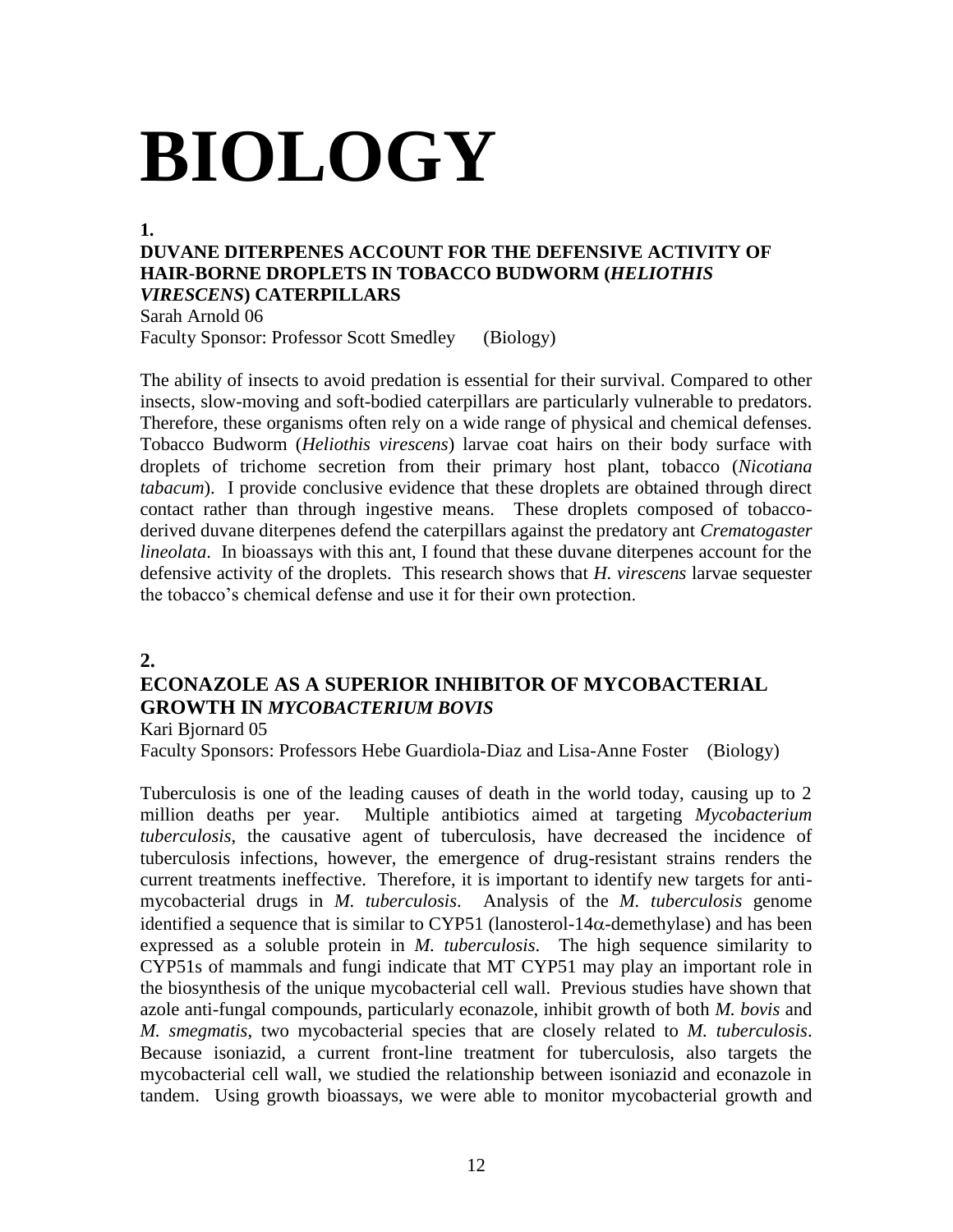found that in *M. bovis*, 100, 50, and 25 µM econazole were complete inhibitors of mycobacterial growth whereas 0.045 and 0.025 µg/mL isoniazid only had a minimal inhibitory effect on *M. bovis* growth. Subsequent analysis indicated that these concentrations of econazole may be bacteriocidal in *M. bovis*. These data suggest that econazole is a superior mycobacterial growth inhibitor to isoniazid and may lead to a new generation of anti-mycobacterial agents.

**3.** 

#### **EFFECTS OF SOCIAL INTERACTION ON PROLIFERATION AND VIMENTIN EXPRESSION IN WEAKLY ELECTRIC FISH,** *APTERONOTUS LEPTORHYNCHUS*

James Castellano 05 Faculty Sponsor: Professor Kent Dunlap (Biology)

The mammalian CNS has a very limited ability to generate new neurons during adulthood, and therefore degeneration or injury to the CNS often causes permanent behavioral deficits. Studies of other vertebrates with higher rates of cell proliferation may help to identify how social and environmental factors enhance adult neurogenesis. One great advantage of using weakly electric fish for studies of neurogenesis is that the neural circuitry underlying their communication behavior is extremely simple. Consequently, socially-induced changes in brain plasticity can be more easily linked to changes in behavior. We utilized fluorescent immunohistochemical protocols to determine the relationship between social stimulation (pairing of fish) and proliferation, neurogenesis, and radial glial fiber upregulation. We predicted that rates of cell proliferation in behaviorally relevant brain regions, and neurogenesis in these regions would be higher in paired fish than fish housed in isolation. We also predicted that paired fish would have an increased amount of radial glial fibers in the behaviorally relevant brain regions. Initial findings indicate that social stimulation, defined as a 7-day pairing, promoted proliferation and up-regulation of radial glia. However, neither neurogenesis nor gliogenesis was observed in the brain regions of interest. These results indicate that although differentiation did not occur, necessary cellular prerequisites to neurogenesis had occurred. We are currently examining the effect of shorter treatment time (1-day pairing) on radial glial fiber upregulation.

#### **4.**

#### **ELECTROCOMMUNICATION DRIVEN DIVSERSIFICATION IN THE CENTRAL NERVOUS SYSTEM OF** *APTERONOTUS*

Jason Gallant 05

Faculty Sponsor: Professor Kent Dunlap (Biology)

*Apteronotus* and other gymnotiform electric fish use weak electrical signals for communication and electrolocation behaviors. One well studied behavior in gymnotiform electric fish is the production of modulations of their electric organ discharge, termed chirps that they used in sexual communication. This project seeks to identify the links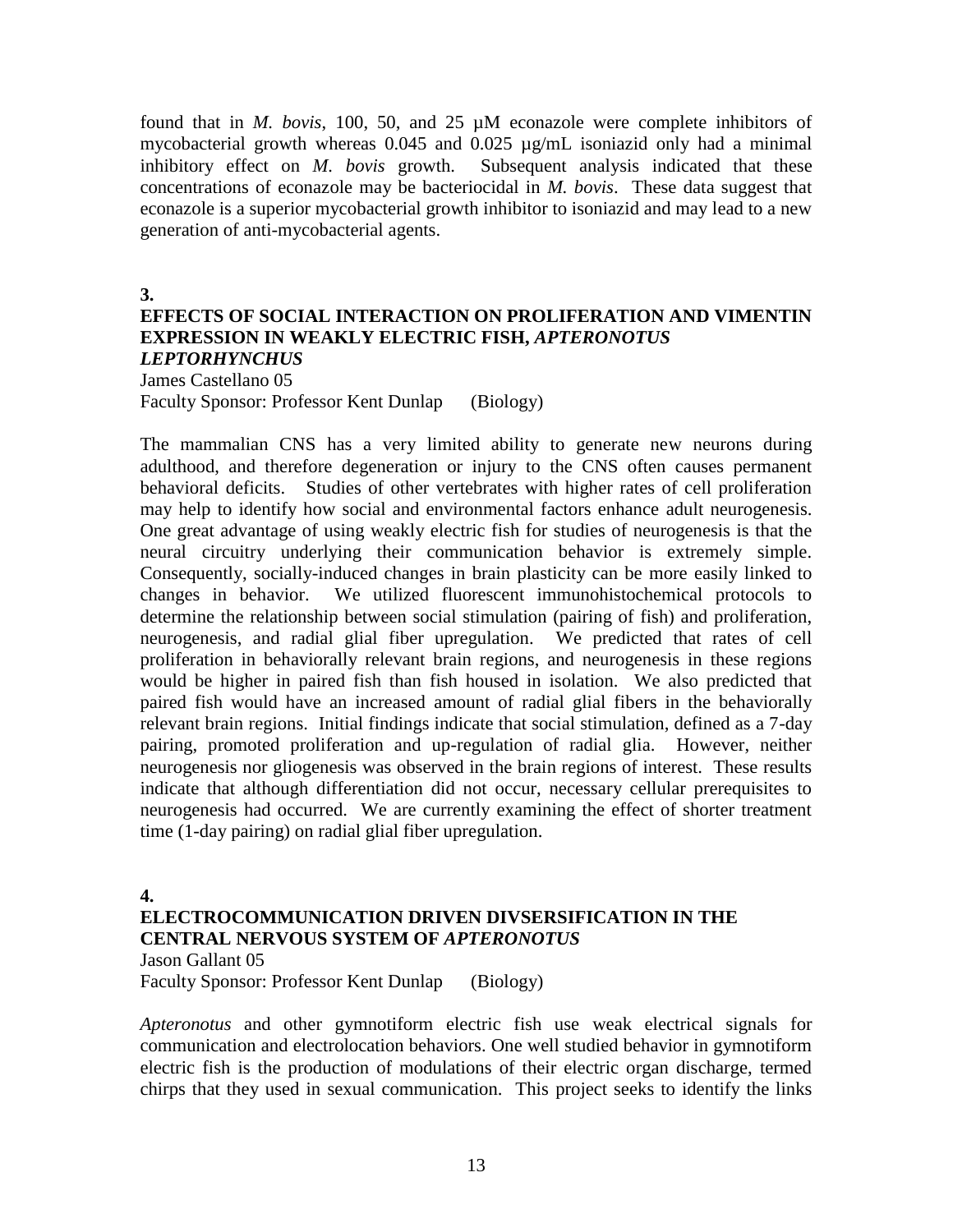between communication and evolutionary diversification *vis-à-vis* the central nervous system.

This project specifically considered the distribution of NMDA receptors as a factor in the diversification of chirps in two species of *Apteronotus,* which vary primarily in duration between *A. leptorhynchus and A. albifrons*. We hypothesized the difference in duration was due to interspecific differences in proportions of NMDA and non-NMDA glutamate receptors in the pacemaker nucleus. To test this hypothesis, we administered a highly selective NMDA receptor channel blocker MK-801 intraperitoneally into both species and monitored the effect on chirp duration, as well as used immunostaining to map distribution of mRNA transcripts of NMDA receptor subunits in the central nervous system for both species. While NMDA receptors were found to be involved in the chirping behavior of *A. albifrons* but not *A. leptorhynchus,* we also found significant alteration in the expression of the subunit NR2B in *A. albifrons* between males and females.

The project also attempts to discern if physiologically relevant differences between the two species manifests itself as a behavioral significance in *A. leptorhynchus*. In this study eight *A. leptorhynchus* subjects were placed in playback apparatus and subjected to synthetic signals generated by a computer program, designed to mimic either *A. albifrons or A. leptorhynchus*. Responses to artificial stimuli were analyzed for differences in chirp rate and chirp number, preliminarily indicating a differential response to conspecific signals.

#### **5.**

#### **ESTABLISHING A DATABASE OF THE NATURAL BACTERIAL FLORA OF THE UPPER RESPIRATORY TRACT**

Margaret Gatti 05

Faculty Sponsor: Professor Lisa-Anne Foster (Biology)

In response to the increasing interest within the scientific community concerning the existence of a symbiotic relationship between microbes and their human host, this study was undertaken in order to create a database of the natural bacterial flora found in the upper respiratory tract. Throat cultures were taken from student subjects in order to collect a sample of the natural bacterial flora found on the pharynx. Due to the inability to culture some of the natural microbes found within the human body, all cultures were analyzed via 16s ribosomal RNA (rRNA) analysis. The 16s rRNA gene of these microbes was amplified via polymerase chain reaction (PCR), cloned into a plasmid and then transformed into *Escherichia coli* (*E.coli*) cells. The transformed *E.coli* cells were plated on selective kanamycin Luria-Bertani (LB) plates and allowed to grow for approximately 48 hours. After this time period, the plasmids containing the 16s rRNA inserts were isolated from cultures inoculated with individual clones and the 16s rRNA inserts were sequenced. The resulting DNA sequences were edited in order to isolate the 16s rRNA inserts and the 16s rRNA sequences were identified using the BLAST and Ribosomal Database Project (RDP) internet databases. The identities of each of the clones, as well as the sequence similarity scores from each of the respective internet databases, were then entered into the natural bacterial flora database created as a result of this project.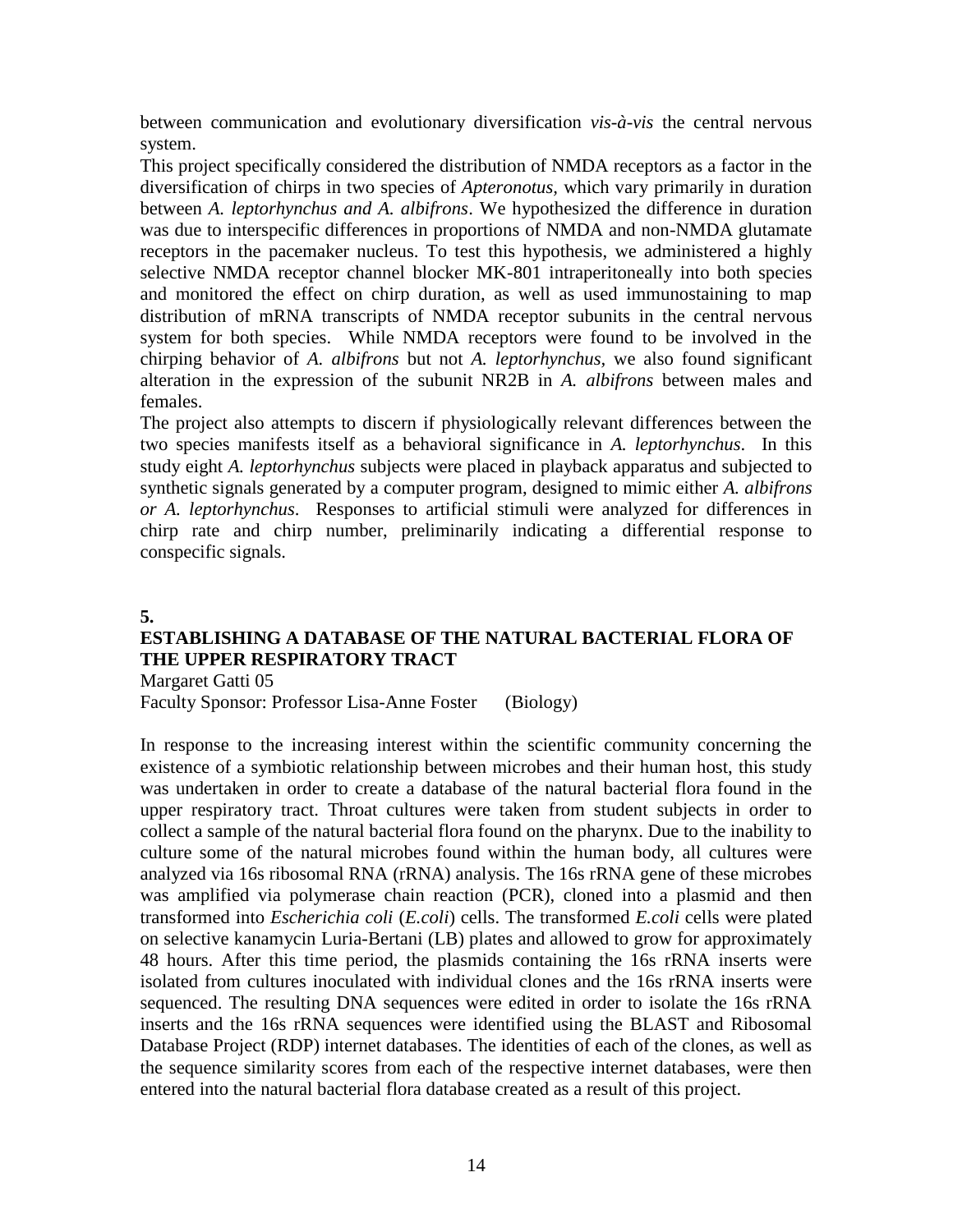#### **6. FROM ALGAE TO ANIMAL:** *BRYOPSIS* **CHLOROPLAST INGESTION AND INCORPORATION IN** *ELYSIA CRISPATA***.**

Gregory Gavelis 08 Faculty Sponsor: Professor Kathleen Archer (Biology)

Some sea slug species exhibit the unique ability of kleptoplasty, an adaptation which allows them to incorporate ingested algal chloroplasts within their tissues. Chloroplasts pass through the digestive tract and, after subjection to digestive enzymes and acidic pH, are taken up by digestive gland epithelium intact. Incorporated chloroplasts continue to photosynthesize, sustaining the slug for up to nine months in sunlight without food. The mechanisms by which chloroplasts endure the digestive process are unknown. We studied the Caribbean species *Elysia Crispata*, which can feed upon the filamentous alga, *Bryopsis*. Populations of each organism were raised together in culture, where the slug punctured the giant algal cells for fluid feeding. (Preliminary observations showed that punctured Bryopsis cells released small, subcellular units (cytoplasts), which contained chloroplasts, into the medium.) We wondered if, during feeding, the slugs were ingesting similar structures, such that chloroplasts were passing through the digestive tract protected by the cytoplast membrane. To confirm, fed slugs were fixed and prepared for TEM. Preliminary observations suggest our hypothesis is true, and further TEM analysis is in progress.

#### **7.**

#### **TREATMENTS FOR THE EXTRACTION OF CHLOROPLAST FROM**  *CAULERPA RACEMOSA***.**

Paula Guzman 06

Faculty Sponsor: Professor Kathleen Archer (Biology)

Sea slugs in the genus *Elysia* feed on algae digesting everything except the chloroplast. There the chloroplasts are maintained in a symbiotic relationship and the sea slugs use them to harvest energy. These sea slugs feed on giant celled algae such as *Vaucheria litorea* and *Caulerpa racemosa.* To understand how the chloroplasts are used by the slugs, it would be useful to have chloroplast isolated from algal cells for experiments. Due to wound healing mechanisms used by *Caulerpa,* chloroplasts are held within the cytoplasm by actin. In order to release the chloroplast, three treatment methods have been explored: latrunculin, thermolysin and trypsin. Latrunculin was used because it binds to actin but it only extracted 7.54% of chlorophyll from the tissue. Thermolysin, a mild protease was used since it will digest proteins in the cytoplasm. Various treatments were explored from different concentrations, overnight and shaking methods. Yet, thermolysin had a maximum extraction of 10-12%. Treatments with trypsin were explored because it is a stronger protease than thermolysin. Trypsin only extracted 4.41% of chlorophyll from the tissue. Hence, latrunculin, thermolysin and trypsin are ineffective in releasing chloroplasts from *Caulerpa racemosa.*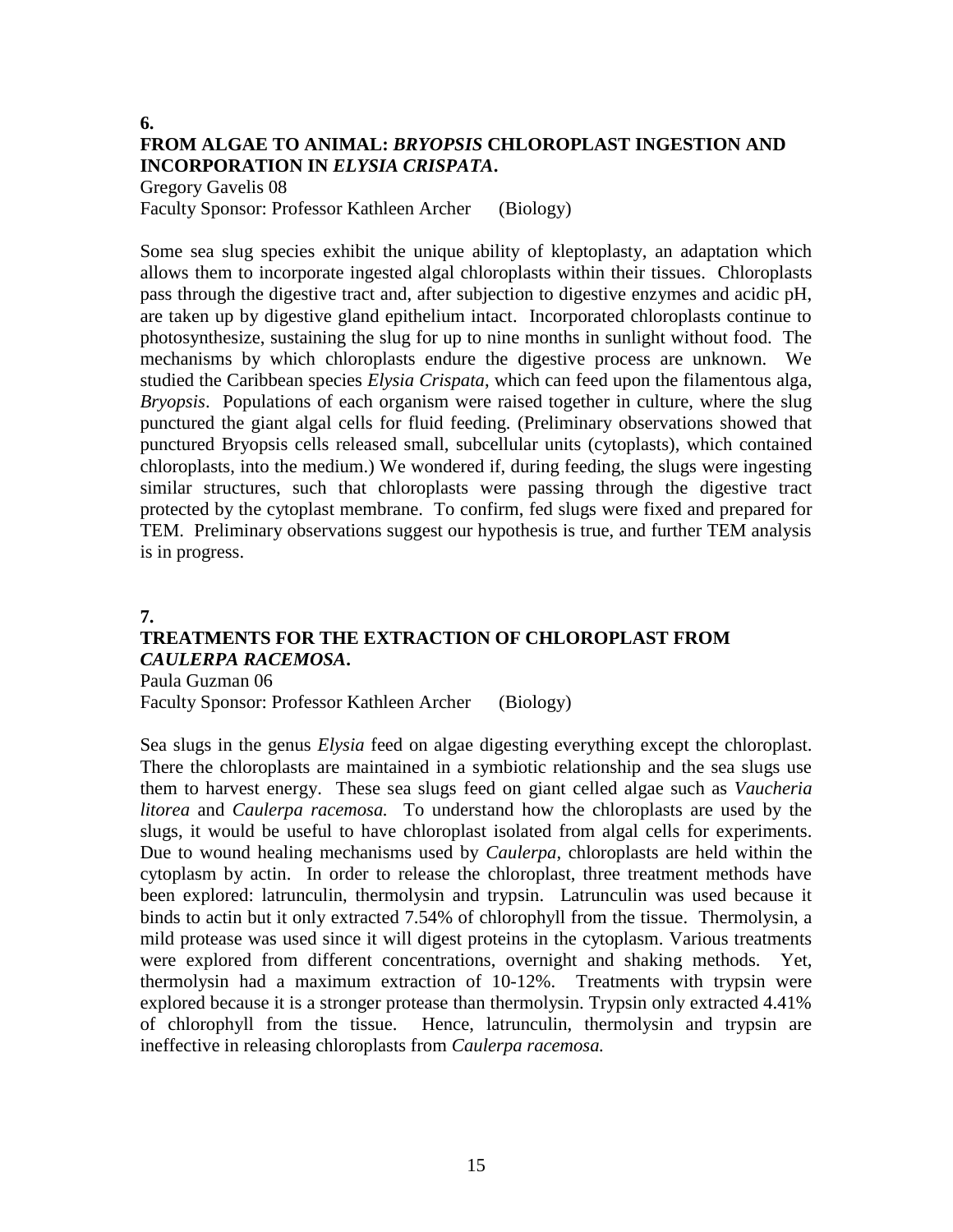#### **8. EVALUATION OF CRESTED CARACARA HABITATS IN SOUTH CENTRAL FLORIDA**

Bridget Iwamuro 05 Faculty Sponsor: Professor Joan Morrison (Biology)

The Crested Caracara (*Caracara cheriway*) is a threatened bird of prey that inhabits the dry inland prairie lands of southern Florida. This species typically breeds and hunts throughout populated urban areas and cattle ranches, which dominate the south central Florida landscape. Determining the types of land that caracaras utilize most will allow conservation efforts to focus on protection of specific land types that will benefit these birds. Second-order selection, which compares selection of a home range area within a larger study area, and third-order selection, which relates use of habitat to availability within the home range, were evaluated based on telemetry data and land cover maps. Within the study area, each caracara selected a home range, which contained habitats that supplied essential foraging and breeding needs. Caracaras use of habitat was determined by individual telemetry points, collected over a period of two years from 27 marked individuals. Telemetry data were collected from plane and from land and error polygons were determined. In this study, caracara kernel home ranges averaged  $1541 \pm 130$ hectares. Compositional analysis of home range habitat types compared to types in the entire study area showed that caracaras use pasture and dry prairie lands predominantly over shrub and pinelands and urban areas. The compositional analysis also ranked each habitat type and found hardwoods hammocks and pasture to be the most important habitat types for caracaras. In contrast, caracara's use of habitat within their home ranges did not differ from the availability of those habitats. The investigation of attributes of home ranges provides us with meaningful data about how caracaras use available land. These important inferences can be used to determine what land should be preserved to manage the threatened caracara population in Florida.

#### **9.**

#### **INVENTORY OF MAMMALS AT TRINITY COLLEGE FIELD STATION** Priya Kalyan-Masih 05

Faculty Sponsor: Professor Michael O'Donnell (Biology)

In order to use the Trinity College Field Station (TCFS) for education and research, an inventory of the biotic diversity must first be completed. Long-term monitoring of biota will allow us to assess changes in the health of natural communities at TCFS. Documenting the presence of elusive carnivores is difficult, and trapping surveys are labor-intensive and have many drawbacks. Therefore, non-invasive methods must be used. This poster reports on the use of remotely triggered cameras as a non-invasive technique to survey mammals. Fifteen to twenty infrared motion sensor camera traps were stationed at TCFS over a period of 7 months. These cameras were placed throughout TCFS, in different habitats, with different mammal lures, and at various heights in an attempt to photograph mammals of all sizes. We report the detection-perunit effort for each species, as an index of relative abundance. We examine changes in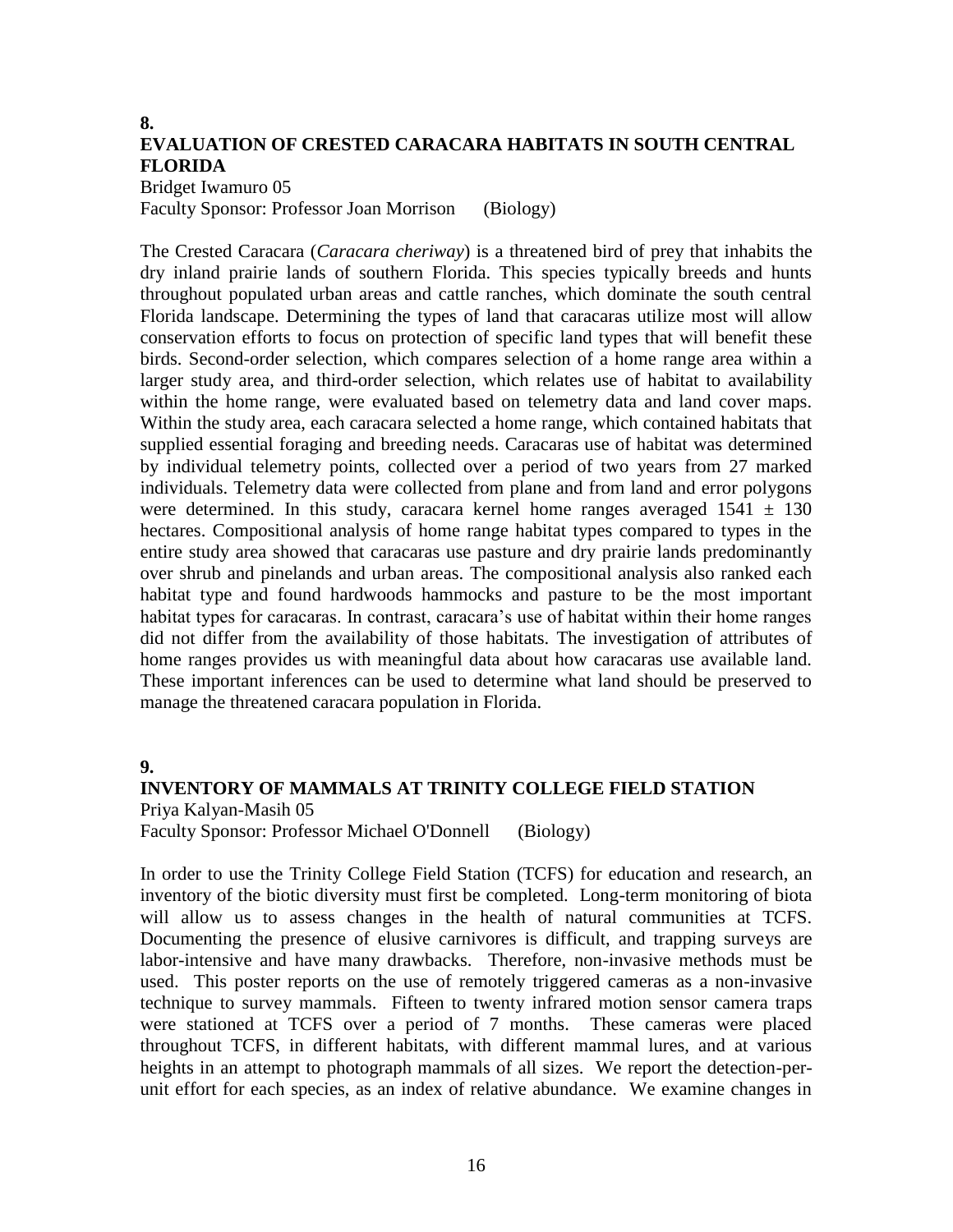the relative abundance over seasons, in different habitats, and with different lures at the camera sites. These data were also used to monitor deer behavior. For example, their sex ratio, date of fawning, and deer herds could be measured to help determine the health of the ecosystem.

#### **10.**

#### **REGULATION OF PROTEOLIPID PROTEIN (PLP) EXPRESSION BY PPARS**

Joanna Kulesz 05 and Jared Wasser 06 Faculty Sponsor: Professor Hebe Guardiola-Diaz (Biology)

Myelin is the protective sheath around axons in the nervous system, acting as an insulator to the electrical signal that is conducted down axons as neurons fire. Demyelination of the nervous system is the cause of such diseases as Pelizaeus-Merzbacher syndrome and multiple sclerosis, which manifests in motor deficits. Oligodendrocytes provide support to axons and produce the myelin sheath. Within oligodendrocytes, proteolipid protein (PLP) functions in the assembly of myelin. The transcription of PLP is thought to be influenced by a heterodimer that forms between RXR (retinoid X receptor) and peroxisome proliferator activated receptor (PPAR)  $\alpha$ ,  $\delta$ , and  $\gamma$  and binds a specific piece of DNA, the peroxisome proliferator response element (PPRE). The purpose of this research is to determine which PPAR isoform has the highest affinity for the PPRE and which PPAR isoform best expresses PLP. The affinity for PPRE is being tested *in vitro* by purifying protein obtained from E. coli cells transfected with PPAR plasmids through gel affinity chromatography and subsequently running an Electrophoretic Mobility Shift Assay (EMSA). The expression of PLP is being tested *in vivo* by overexpressing PPAR with RXR in PLP PPRE-Luciferase transfected cells. These transfected cells are then evaluated based on electroporation of green fluorescent protein (GFP). Results are pending.

#### **11.**

#### **THE EFFECT OF STARVATION ON DIGESTIVE ENZYME ACTIVITY LEVELS IN** *ELYSIA CHLOROTICA*  John LaPorta 05

Faculty Sponsor: Professor Kathleen Archer (Biology)

Several species of slugs form symbiotic relationships with algal chloroplasts they consume in order to acquire photosynthetic energy. We tested the digestive enzymes of starved *Elysia chlorotica* to determine if they continue to produce these enzymes while denied their food, *Vaucheria*. Slugs were dissected at intervals of 4, 15, and 45 days starved, and their digestive glands were extracted. For each extract, the activity of lipase, amylase, and protease was examined. Enzyme activity levels decreased for each enzyme over time. Lipase was the only enzyme to show activity after 45 days. Starvation of these animals does indeed lead to a decrease in production of their digestive enzymes.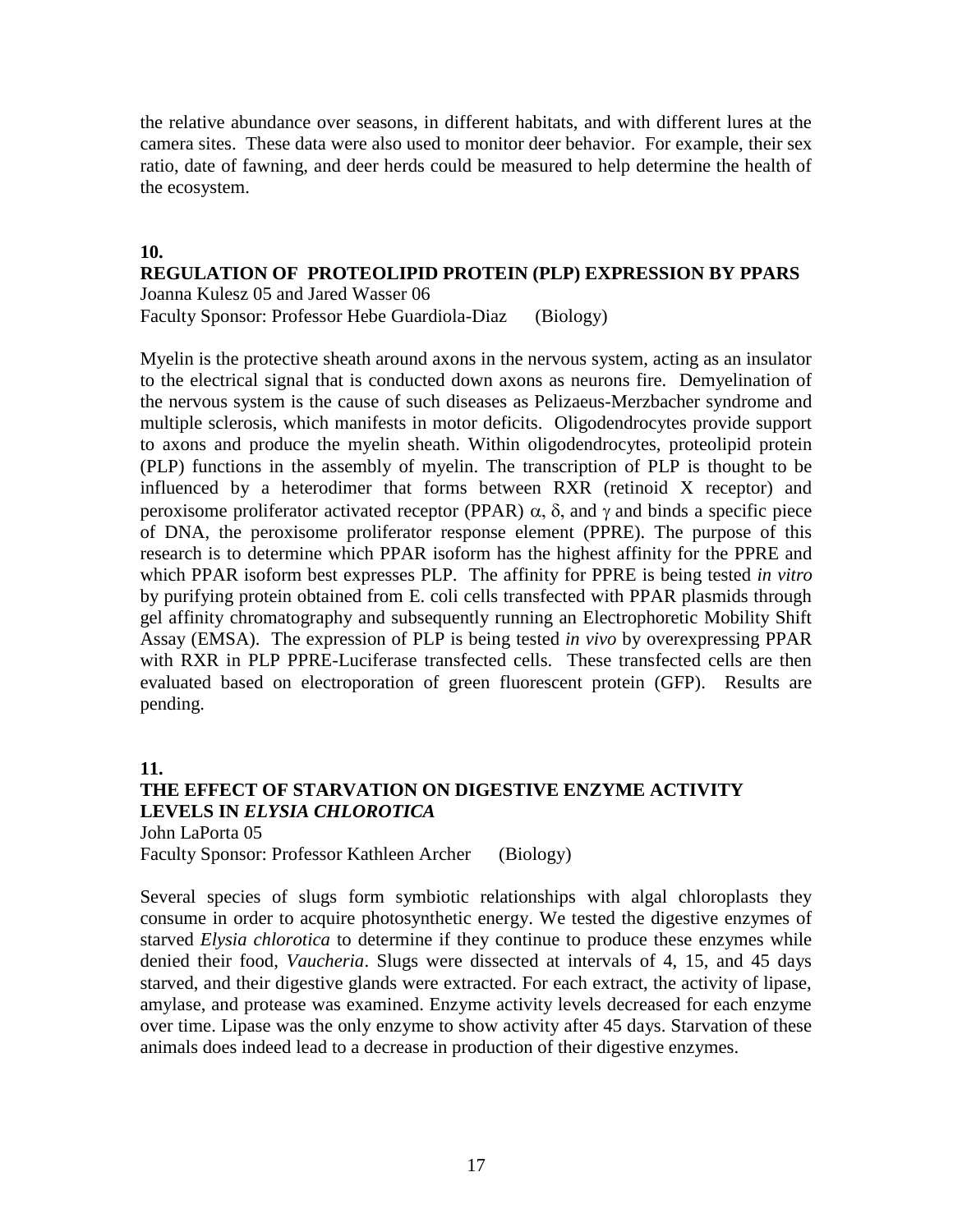#### **12. EVALUATING THE GENETIC DIVERSITY OF THE FLORIDA CRESTED CARACARA (***CARACARA PLANCUS AUDUBONII***) USING MICROSATELLITE ANALYSIS**

Doris Luk 05

Faculty Sponsors: Professors Lisa-Anne Foster and Joan Morrison (Biology)

Crested Caracara are medium sized raptors classified in the falcon family. A small, isolated population of Crested Caracara is present in the south-central peninsula of Florida and is believed to have been isolated since the Pleistocene  $(2 \, mya)$ . Urbanization and agricultural development have lead to the degradation of the habitat of the population, and is thought to have contributed to the population decline in the past, and may continue to represent problems in the future. The objective of our study was to develop a baseline for the genetic diversity of the Florida Crested Caracara population based on the allelic richness and heterozygosities at microsatellite loci in the genome. Primers originally developed to amplify loci within the peregrine falcon (*Falco peregrinus*) were selected to amplify the same microsatellite regions in the related, Crested Caracara. Optimum PCR conditions to amplify Crested Caracara loci were determined. Size(bp) of the alleles was resolved using the fragment analysis program of a genetic analysis system (CEQ 8000).

#### **13.**

#### **PCR AMPLIFICATION AND CLONING OF PPAR REGULATED GENES IN OLIGODENDROCYTES**

Meagan Miller 08 and Celia Rodriguez 08 Faculty Sponsor: Professor Hebe Guardiola-Diaz (Biology)

Oligodendrocytes are the cells responsible for myelination of neuronal axons in the Central Nervous System (CNS), contributing to their importance in research. In recent years, the ligand-activated Peroxisome Proliferated-Activated Receptor  $\delta$  (PPAR $\delta$ ) has been identified in the nucleus of the oligodendrocyte as a transcription factor. It is involved in the rate at which oligodendrocytes mature, facilitating rapid development of oligodendrocyte precursors. A previous experiment designed to find PPAR $\delta$ -regulated genes in oligodendrocytes identified two different genes. In our experiment, adult rat brain cDNA was used as a target during amplification of the DNA strand during PCR. The goal of our research is to generate full- length cDNA clones for these genes, namely the calcium sensor and ion transporter, using a PCR method for DNA amplification. The long-term purpose of making these DNA constructs is to test their specific role in oligodendrocyte development. In due course, this experiment may lend itself to an investigation in testing the role of the calcium sensor and ion transporter, enabling the identification of the specific stage or stages in oligodendrocyte development in which the two sensors are involved.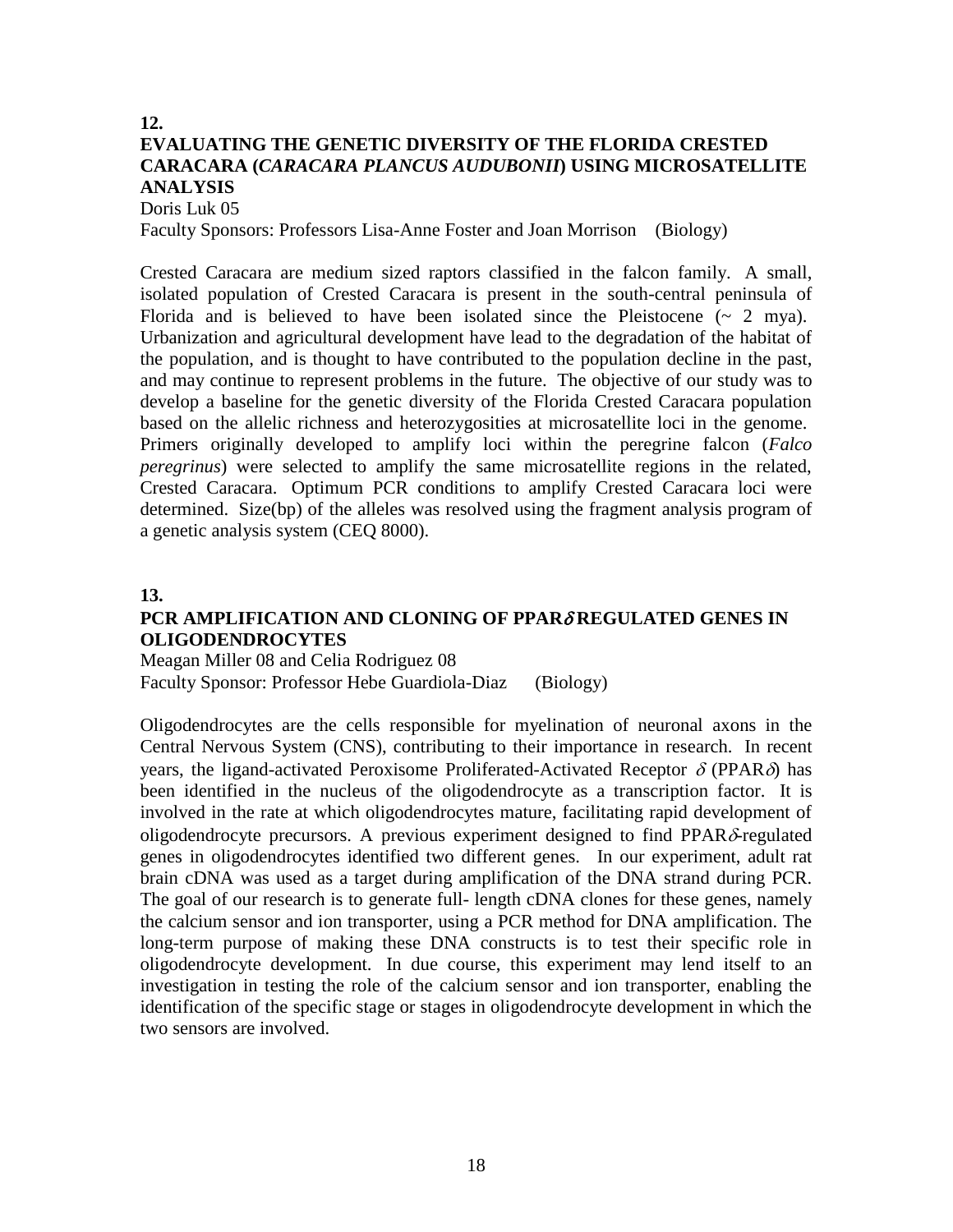#### **14. THE EFFECTS OF EXTENDED PERIODS OF ANOXIA ON** *VAUCHERIA*  **PROPAGULES IN CONNECTICUT RIPARIAN SEDIMENTS** Alison Parpal 08

Faculty Sponsor: Professor Craig Schneider (Biology)

Species of the yellow green alga *Vaucheria* (Vaucheriaceae, Chrysophyta) are found throughout the world in salt, brackish, and freshwater sediments. This common and resilient genus has demonstrated its ability to survive extreme environmental stresses by depositing hardy, dormant "seed banks" of propagules in the sediment in which it grows. The present project investigates the effect of periods of anoxia – a potential environmental stressor – on the germination/survival of *Vaucheria* propagules. Sediment samples used in this study were collected from a streambed on the Nipmuck Trail in Ashford, Connecticut, where nine species of *Vaucheria* have previously been collected. The raw samples were mixed and divided into small circular slabs, which were then placed in individual bags and relieved of oxygen in nitrogen-filled desiccating chambers in a dark cold room. Each month, one slab was removed from the chamber, allowed to cultivate in an incubator under optimal conditions, and observed for germination. Results have shown that at least four species of *Vaucheria,* - *V. aversa, V. frigida, V. uncinata*  and *V. undulata, -* are able to withstand extended periods of anoxic dormancy. The results of this study will contribute to the existing body of knowledge on the ability of *Vaucheria* propagules to withstand environmental extremes.

**15.** 

#### **CORTISOL INFLUENCES THE RATE OF CELL PROLIFERATION IN THE BRAIN OF ADULT WEAKLY ELECTRIC FISH,** *APTERONOTUS LEPTORHYNCHUS*

Erealda Prendaj 05

Faculty Sponsor: Professor Kent Dunlap (Biology)

Neurogenesis, the generation of new neurons from precursor cells, was believed to be confined to the early developmental stages. Recent research, however, has shown that neurogenesis occurs also in the adult brain. Several factors regulate the rate of neurogenesis including hormones, environmental stimuli, and growth factors. This study, in particular, is investigating the influence of an adrenal hormone, cortisol, on the rate of adult neurogenesis in weakly electric fish *Apteronotus leptorhynchus.* Weakly electric fish serves as the model for the study due to its high degree of structural plasticity in the brain and simple neural circuitry controlling its communication behavior. Through cortisol implants we experimentally elevated the cortisol level in the fish. Our results indicate that cortisol increased the rate of cell proliferation in the brain, but we have not been able to identify the phenotype of these cells yet. Our future research will aim to determine whether these cells differentiate into neurons, glia, or simply die.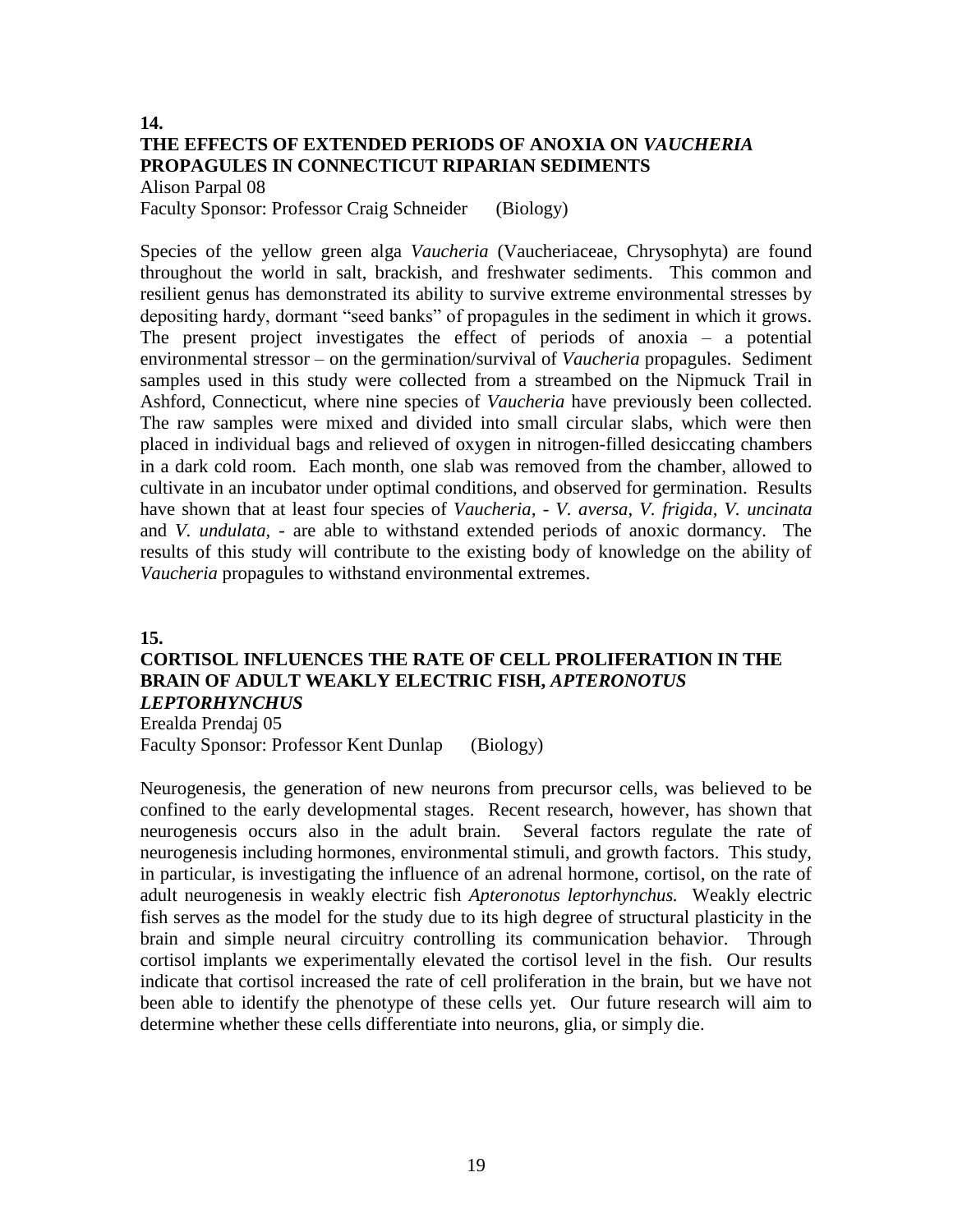#### **16. USING P-INDUCED MALE RECOMBINATION IN THE CHARACTERIZATION OF IMPORTIN Α1 IN DROSOPHILA MELANOGASTER** Ravin Ratan 05

Faculty Sponsor: Professor Robert Fleming (Biology)

Import of macromolecules into the nucleus is a tightly regulated process involving many soluble proteins. The pathway responsible for most nuclear import involves an importin  $\alpha$  adaptor protein which recognizes classical nuclear localization sequences (cNLSs) on proteins targeted to the nucleus and complexes with another soluble factor, importin β1, to facilitate transport through a nuclear pore. In higher eukaryotes, importin  $\alpha$  proteins are divided into three highly preserved clades, *imp* α1, *imp* α2, and *imp* α3. Previous work done on null mutations of the *imp* α2 and *imp* α3 genes has shown that three clades have some unique and some redundant functions in *Drosophila*. Additionally, various *imp* α paralogs in various systems have been implicated in functions unrelated to nuclear import. We aimed to create an *imp* α1 null to further investiage the individual roles that each clade member plays in cellular processes. To this end, we used P-induced male recombination to create small deletions which were then screened using PCR. Our preliminary analysis shows that animals homozygous for an *imp* α1 deficiency are sterile, a defect that is rescued by expressing an *imp* α1 transgene under an Act5c promoter. We are currently investigating the nature of the sterility in both males and females.

#### **17.**

#### **GLANDULAR HAIRS: LARVAL CHEMICAL DEFENSE IN THE BUTTERFLY**  *ASCIA MONUSTE* **(LEPIDOPTERA: PIERIDAE)**

Douglas Rendell 05 Faculty Sponsor: Professor Scott Smedley (Biology)

Defensive glandular hairs have been documented in the caterpillars of two species of pierine butterflies (*Pieris napi,* and *P. rapae*). Additionally, chemical analyses of the two species have revealed mixtures of two novel lipid components, napolenes and mayolenes, respectively. Given these findings, I was eager to analyze an additional pierine genus. My morphological analysis of *Ascia monuste* caterpillars documented glandular hairs in all five instars. I am also determining if the *A. monuste* secretion serves a defensive function and am collaborating to characterize its chemical composition. Furthermore, I documented an unusual behavior in *A. monuste*: after molting, larvae eat the droplets on their shed cuticle.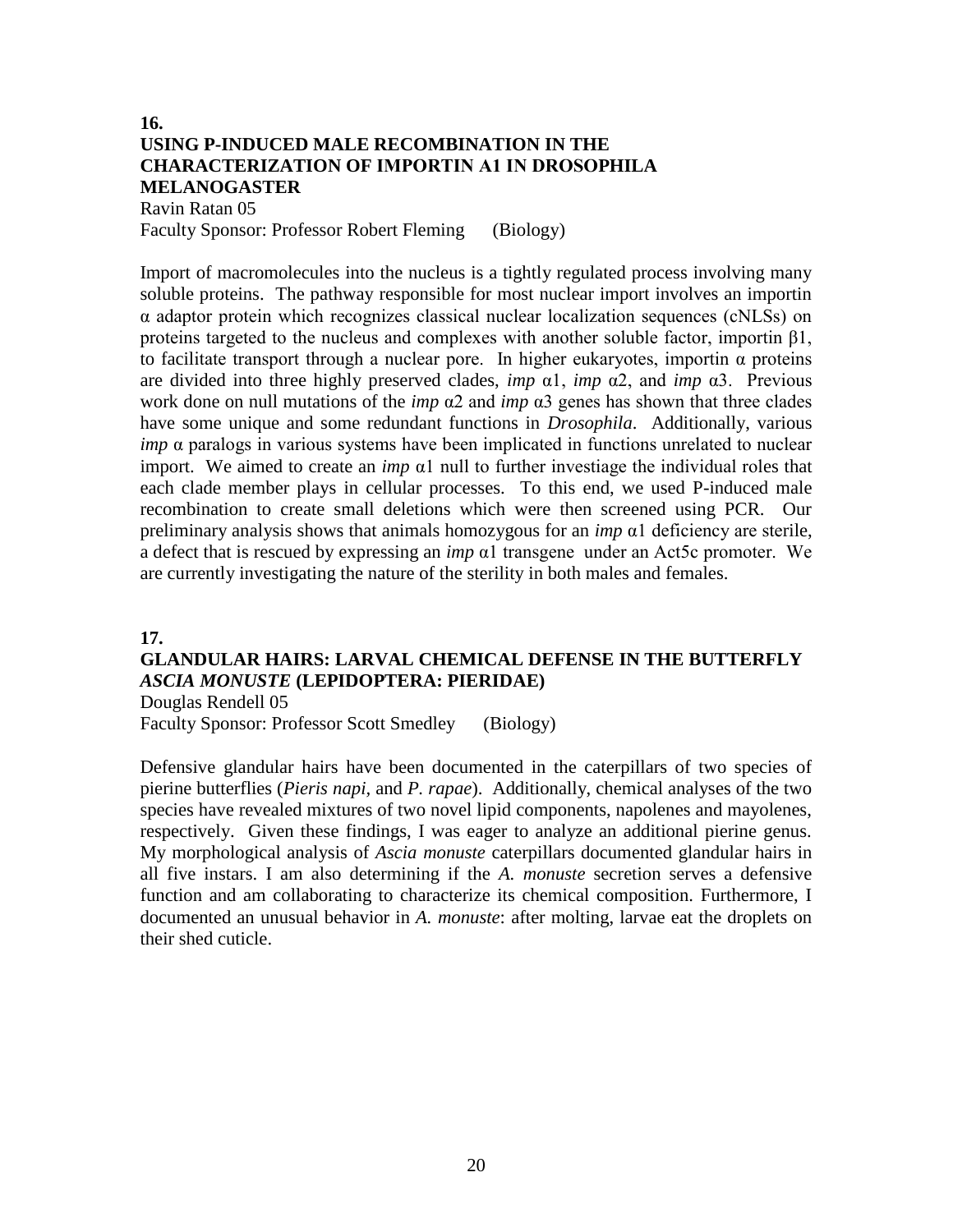#### **18. DIET ANALYSIS USING PELLETS FROM CRESTED CARACARAS IN FLORIDA**

LingYan Wang 08 Faculty Sponsor: Professor Joan Morrison (Biology)

The crested caracara (Caracara cheriway), is a bird of prey that resides mostly in South and Central America. An isolated population of the species in Florida is classified as threatened due to rapid agricultural and residential growth within its range. The changes in land used affect the forging habitat of the raptor. Unlike other species, the caracara has a wide and diverse diet, ranging from plants to mammals. My project examines the eating habits of this raptor using pellets that were collected from 87 different nests around the Lake Okeechobee area during 1995 - 1999. Since little research had been done on this species' diet, my study focuses on developing a useful methodology for identifying and quantifying items in caracara pellets. The first task is to establish protocols for weighing the matrix material. Different factors, such as weight, length and humidity, were considered to influence estimation of the matrix. After quantifying the matrix, the nonplant materials such as hair would be identified using its specific patterns. The patterns would then be compared to other known hair's patterns. Both vegetative and nonvegetative materials in pellets allow understanding of where caracaras obtain their food. The quantification of plant materials allows me to realize the reason why a raptor is likely to eat plants. The identification of hair types would help recognize the identity of prey. This information is important for studying how changes in human land uses would contribute to the extinction of the population. The goal of this research is more than establishing a methodology for pellet analysis; it is about learning and understanding human-imposed threats to the caracara and its habitat. A better understanding of the caracara's diet through pellet analysis may help in preventing the loss of this unique population.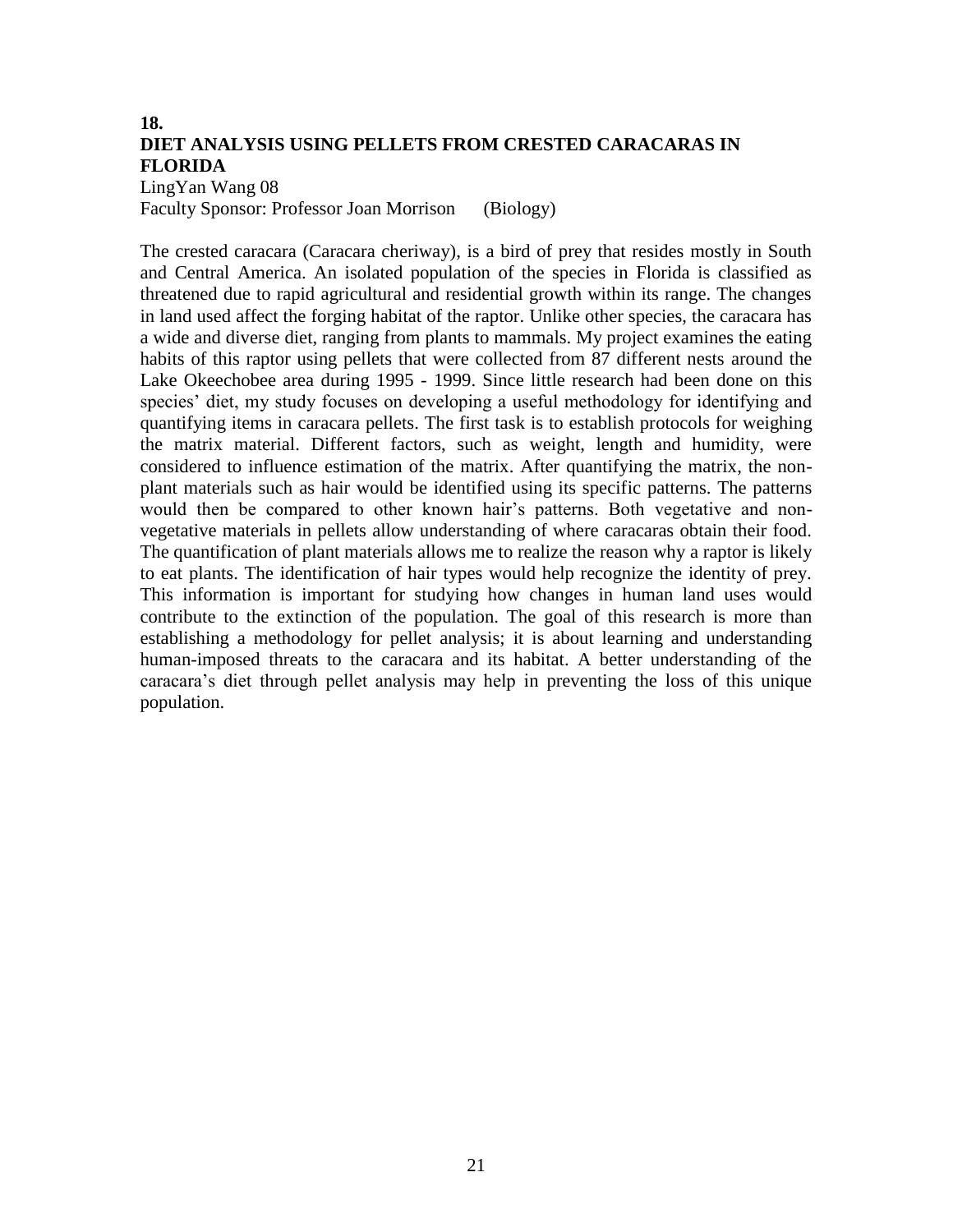## **CHEMISTRY**

#### **19.**

#### **USE OF ASYMMETRICAL DIYNE FORMATION ENROUTE TO 3- DIMENSIONAL HYDROCARBON CAGES**

Kristen Allegue 05

Faculty Sponsor: Professor Thomas Mitzel (Chemistry)

The discovery of fullerene molecules in 1985 generated a tremendous amount of interest and has given way to many new discoveries. Studies of the unique electronic properties of fullerenes have rejuvenated interest in 3-dimensional electron flow and aromaticity. Hydrocarbon cages containing acetylene functional groups are excellent candidates for the study of electron flow and aromaticity in 3-dimensions and, have thus, become very intriguing synthetic targets.

This poster will describe progress toward the syntheses of homoconjugated hydrocarbon cages using asymmetrical diyne(1) complexes. This work opens new avenues into the synthesis of these compounds, and will aid in the advancement of hydrocarbon cage chemistry as well as open potential new pathways to fullerene syntheses.



#### 1) Eisler, S.; Tykwinski, R. R. *J. Org. Chem*. **2000**, *122*, 10736.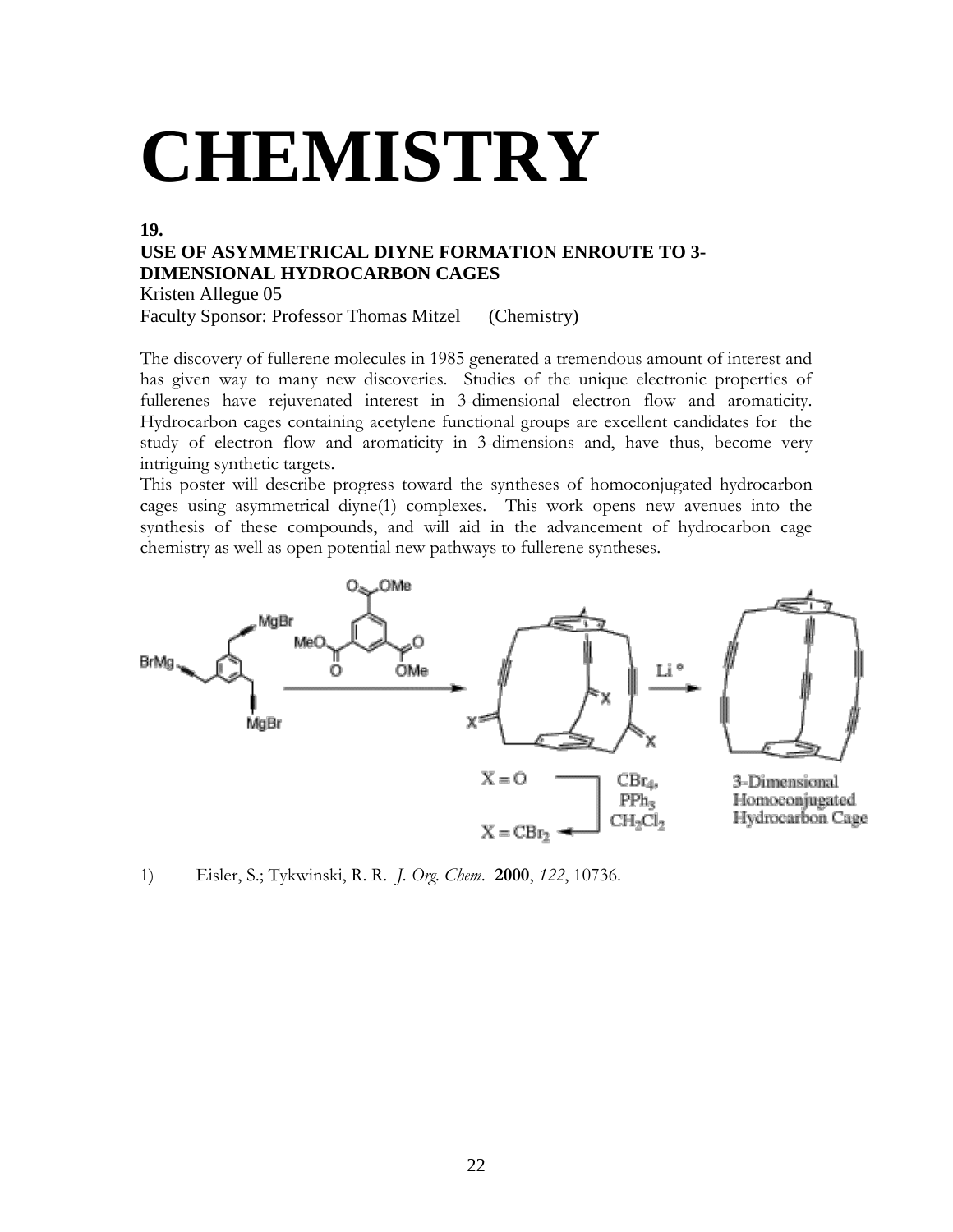#### **20. COMPARISON OF METHODS TO SYNTHESIZE 5-5'-DI-TERT-BUTYL-N-(9- FLUORENYLMETHYLOXYCARBONYL)-4-CARBOXYGLUTAMATE**

Nicholas Callahan 06 and Frank Mieles 07 Faculty Sponsor: Professor Richard Prigodich (Chemistry)

Solid-phase peptide synthesis is an important source of biologically active peptides. Peptides that include unusual amino acids are expensive to produce due to the high cost of purchasing N-terminal- and side-chain-protected rare amino acids. 4-carboxyglutamic acid is such a rare amino acid. There are two synthetic approaches to synthesizing 4 carboxyglutamic acid in the appropriately protected form for use in solid-phase synthesis. One method activates the hydroxyl side chain of L-serine rendering it as a suitable leaving group for attack of the 3-position with a malonate anion. The other method starts with D-serine. The 1-carboxylate is reduced to an aldehyde then attacked with malonate anion. The hydroxyl group at the 3-position is then oxidized to a carboxylic acid. These two methods were used and this paper presents a comparison of the mechanisms and relative utility of the two approaches.

#### **21. SYNTHESIS OF α-BROMOSULFIDES** Jacqueline Corbett 06

Faculty Sponsor: Professor Thomas Mitzel (Chemistry)

Addition reactions of  $\alpha$ -chlorosulfides to carbonyls mediated by indium metal have been studied and shown to exhibit diastereoselectivity. Furthermore, the products of these reactions can be used to synthesize enediynes and epoxydiynes, which are important regions in anti-tumor medication. The purpose of this study is to synthesize  $\alpha$ bromosulfides, which may be more reactive than α-chlorosulfides in addition reactions.

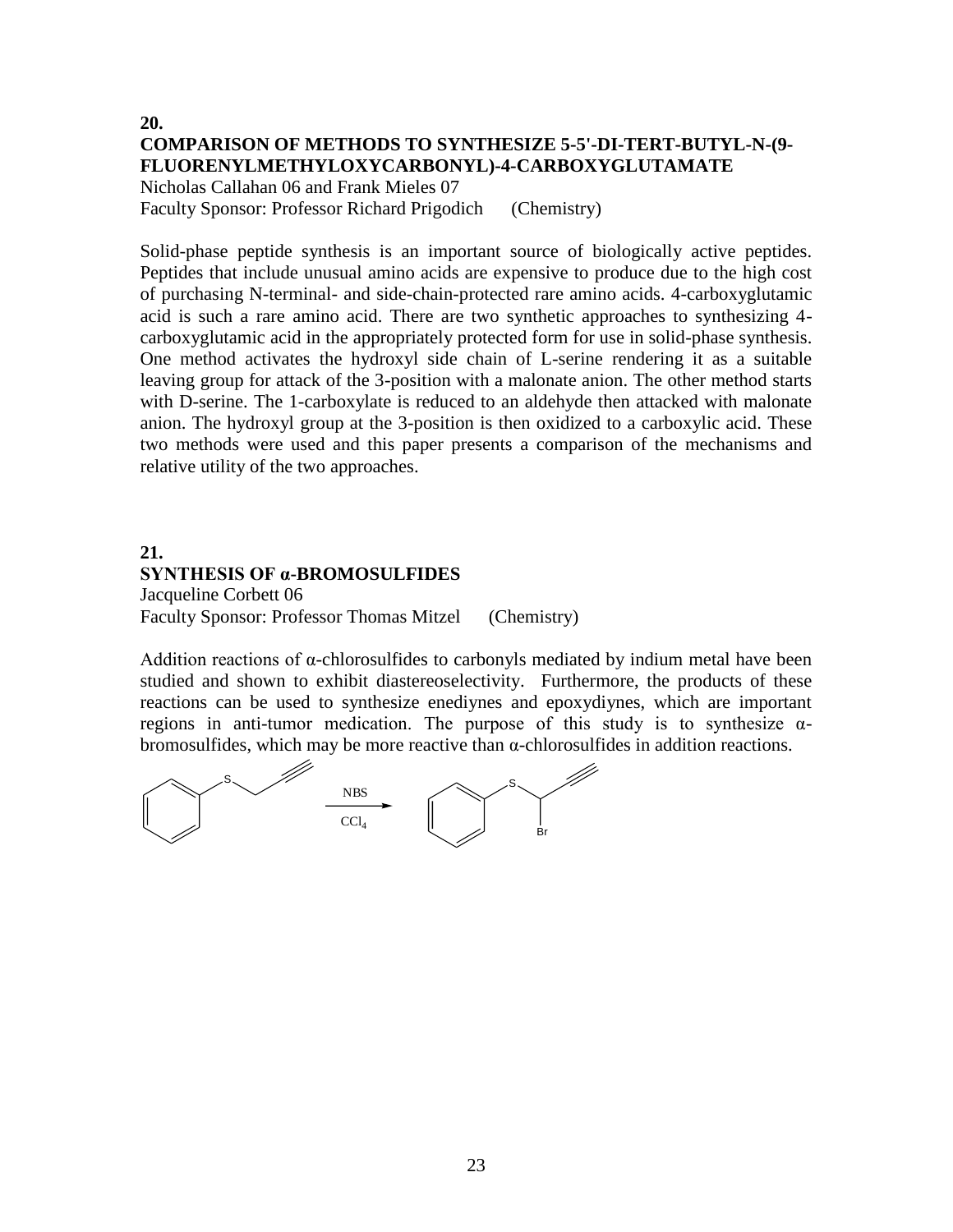#### **22. INDIUM PROMOTED COUPLINGS OF PROPARGYL ALDEHYDE MOIETIES WITH 1,2- AND 1,4-REGIOSELECTIVITY**

Kwame Frimpong 08

Faculty Sponsor: Professor Thomas Mitzel (Chemistry)

Understanding the flow of electrons during synthetic reactions is important in chemistry as it helps construct models that predict product formation. Two of the more interesting reactions studied in organic chemistry are nucleophilic additions and Cope Rearrangements. This poster will describe the interplay of the nucleophilic reaction with a Cope Rearrangement as shown in scheme 1 below:



This poster will also describe methods used, products obtained and electronic models derived from the data collected.

#### **23.**

#### **COMPARATIVE ARCHAEOMETRY OF MODERN AND CAESAREAN POTTERY SHARDS** Adam Hill 08

Faculty Sponsor: Professor Maria Parr (Chemistry)

The development of ceramics technology has mirrored the development of human civilization. More technologically advanced ceramics have been the results of better control over both the raw materials and the firing conditions in the kiln. Past experiments have shown there to be a quantifiable difference between ancient ceramics and those of the modern day. Pottery shards from Caesarea, on the Eastern coast of the Mediterranean, dating from about 1 A.D., were compared to a roofing tile from modernday Croatia. A set of samples prepared using several methods were examined using a scanning electron microscope (SEM). All samples were coated in carbon to provide for the conductance of electrons. Samples were first imaged to ascertain the surface morphology and other pertinent information, including the size of quartz grains present in the clay and the fusing thereof. Energy dispersive X-ray microanalysis was then used to determine the elemental composition of the samples. As expected, there are significant differences between the ancient shard and the modern day tiles. The results show the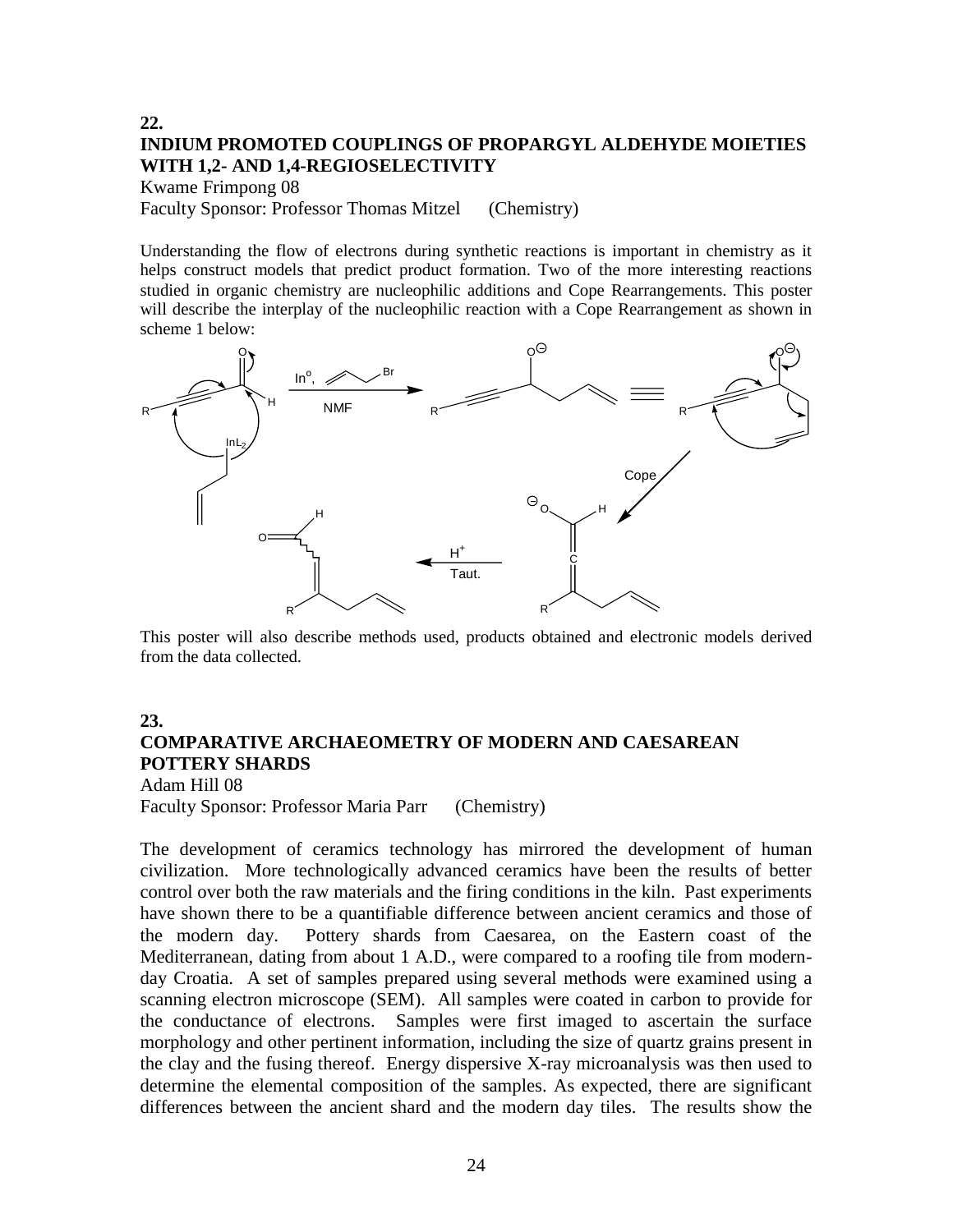general advancement of ceramics technology over the past two millennia, and the effects of modern processing methods on the composition of clays used in ceramics.

#### **24. INDIUM PROMOTED COUPLING: THE EFFECTS OF ELECTRON WITHDRAWING GROUPS ON 1,2- AND 1,4-ADDITIONS** Claire Lawlor 06

Faculty Sponsor: Professor Thomas Mitzel (Chemistry)

Organic synthesis consists primarily of carbon-carbon bond formation. In our studies, we have attempted to elucidate the mechanism by which 1,4- products are formed in indium coupling reactions. Traditionally indium promoted couplings involve 1,2- additions to carbonyls. Yet systems including 1,4- conjugated propargyl aldehyde moieties introduce the potential for both 1,2- and 1,4-products. Addition to a carbonyl via a 1,2-addition followed by a subsequent oxy-Cope rearrangement theoretically allows for two pathways of 1,4- product formation. Previous studies have involved the analysis of these reactions without the addition of substituents located near the reactive region of these molecules. The poster will specifically discuss the theoretical effects of an electron withdrawing substituent located within this system.



#### SYNTHESIS AND CHARACTERIZATION OF POTENTIAL  $\alpha$ -HELIX **TEMPLATES** Adam Lesser 06

Faculty Sponsor: Professor Timothy Curran (Chemistry)

-Helices are one of three main secondary structures in proteins. Unfortunately, these protein helices are not stable when removed from their native protein, which acts as a support structure. Study of the isolated helices is therefore difficult. A promising alternative is the creation of helix templates that induce the helical shape in short peptide chains. By correctly orienting the first few amide carbonyls, the templates have the potential to form the start of an  $\alpha$ -helix. Additional peptides added to this initiator would then adopt the helical shape in a fashion not unlike the workings of a zipper. The goal of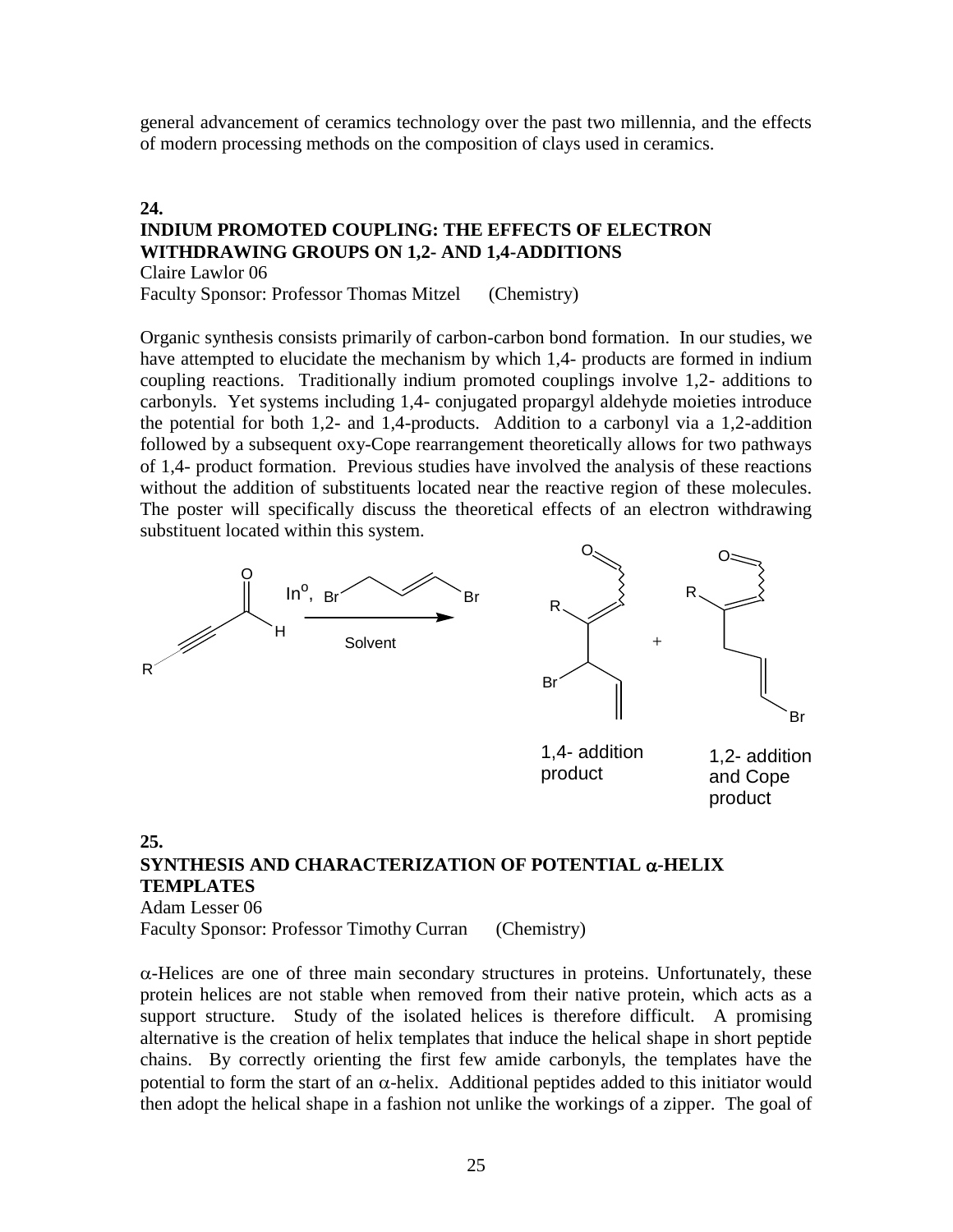the current research is to synthesize such an initiator. The proposed initiator is a bicyclic dipeptide that constrains the amide carbonyls by placing the amino acid derivatives on a lactam ring. Recently, work done by Curran and Cooke has been done in the area of constructing an  $\alpha$ -helix template using a 7 membered lactam to induce the behavior desired. The current study investigates the possibility of an alternative synthetic method for these rings.

#### **26. ALCOHOL SYNTHESIS FROM PROTECTED α,β ACETYLENIC ALDEHYDES WITH INDIUM METAL**

Adam Pangilinan 05 Faculty Sponsor: Professor Thomas Mitzel (Chemistry)

Enediyne and epoxydiyne systems have been found to employ self reactions commonly referred to as Bergman cyclizations, a reaction similar to a cope rearrangement. Resulting from the Bergman cyclizations are two radicals that have potential to prevent replication of cancerous DNA by reacting with the DNA strands themselves. Significant in our research is the aldehyde protection, which is important to mimic a reaction step that will be utilized in the later synthesis of enediyne and epoxydiyne systems. The overall objectives of this research are to study a one-pot secondary alcohol synthesis from a protected  $\alpha, \beta$  acetylenic aldehyde with the use of environmentally safe and flexible indium, water, and an acid catalyst



#### **27. GENERATING β-TURNS USING 1,1'-FERROCENEDICARBOXYLIC ACID AS A TEMPLATE** Mark Silva 05 Faculty Sponsor: Professor Timothy Curran (Chemistry)

β-turns are thought to nucleate the start of β-sheets. As such, conformationally constrained peptides that nucleate β-turns can be used to generate derivatives of bioactive peptides that possess β-sheet structures. Inclusion of a transition metal in the conformational constraint would provide a spectroscopic marker that could be used to locate the peptide derivative in vivo. In this work the use of 1,1'-ferrocenedicarboxylic acid to nucleate a β-turn structure has been probed. The 1,1'-ferrocenedicarboxylic acid was converted to the diacid chloride, which was then reacted with Boc-Lys-Lys-OMe to generate a metallacyclicpeptide in which the two lysine amines form amides with the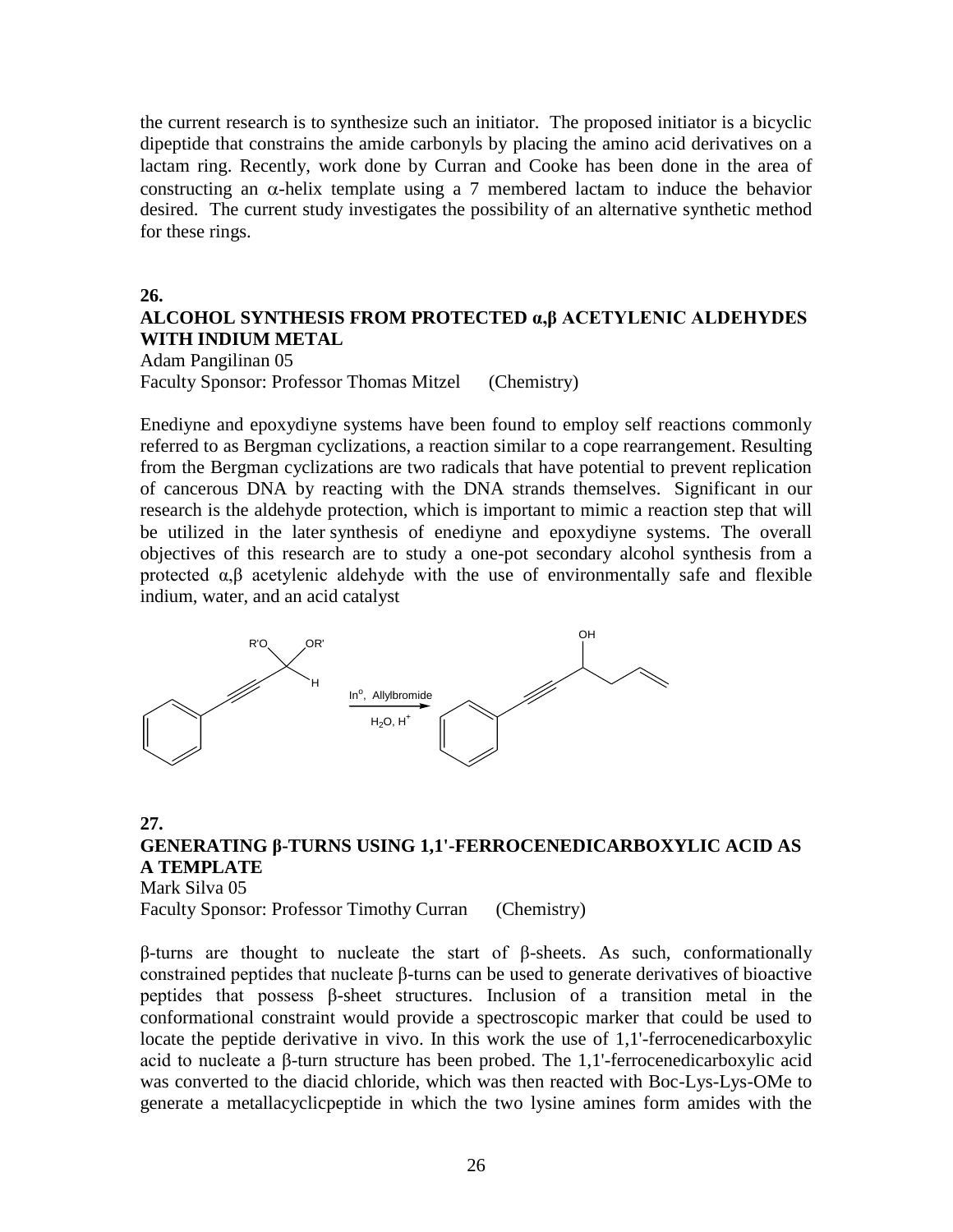acylferrocene. The metallacyclicpeptide can then be incoroporated into larger peptides using traditional peptide synthesis methods. The synthesis of the metallacyclicpeptide, and its incorporation into larger peptides will be presented, along with spectroscopic data that shows that the metallacyclicpeptide nucleates a β-turn.

#### **28.**

#### **SYNTHESIS OF COMPLEX HYDROCARBON CAGES AND RELEVANCE TO ENDOHEDRAL COMPLEX FORMATION**

Katharine Spencer 08

Faculty Sponsor: Professor Thomas Mitzel (Chemistry)

One of the most interesting and useful aspects of Buckminsterfullerene, or  $C_{60}$ , is its ability to harbor a "guest" molecule. The guest molecule must enter the carbon cage through a benzene ring, limiting the size of the guest and requiring significant amounts of energy. The rational synthesis of complex hydrocarbon cages with large facial openings, precursors to Buckminsterfullerene, will allow for a guest molecule to be included in the formation of the  $C_{60}$  in a much more feasible and useful manner. In successfully forming these cages in this manner, endohedral complexes can then be formed with the carbon cages forming around the guest molecule. The resulting complexes have a largely untapped potential both in scientific research and applied organic chemistry in medicine and industry. Further research and experimentation on the synthesized hydrocarbon cages could lead to breakthroughs in many fields and will allow for the formation of the guesthost complexes in a more practical fashion.

#### **29.**

#### **INDIUM PROMOTED COUPLINGS OF PROPARGYL ALDEHYDE MOIETIES WITH 1,2- AND 1,4-REGIOSELECTIVITY**

Joseph Wzorek 06

Faculty Sponsor: Professor Thomas Mitzel (Chemistry)

Formation and control of carbon-carbon bonds are an essential part of organic synthesis. The ability to also dictate regioselectivity during these formations is an important step in formation of natural products and synthetic templates. Indium metal has historically shown to add preferentially to unsaturated carbonyl moieties in a 1,2- in preference to a 1,4-addition pathway. Studies in our lab have shown that a 1,2-addition to propargyl aldehydes followed by an in situ oxy-Cope rearrangement allows synthetic flexibility to form either the 1,2- or the "1,4"-addition product. The poster will describe the mechanistic and synthetic studies behind this reaction.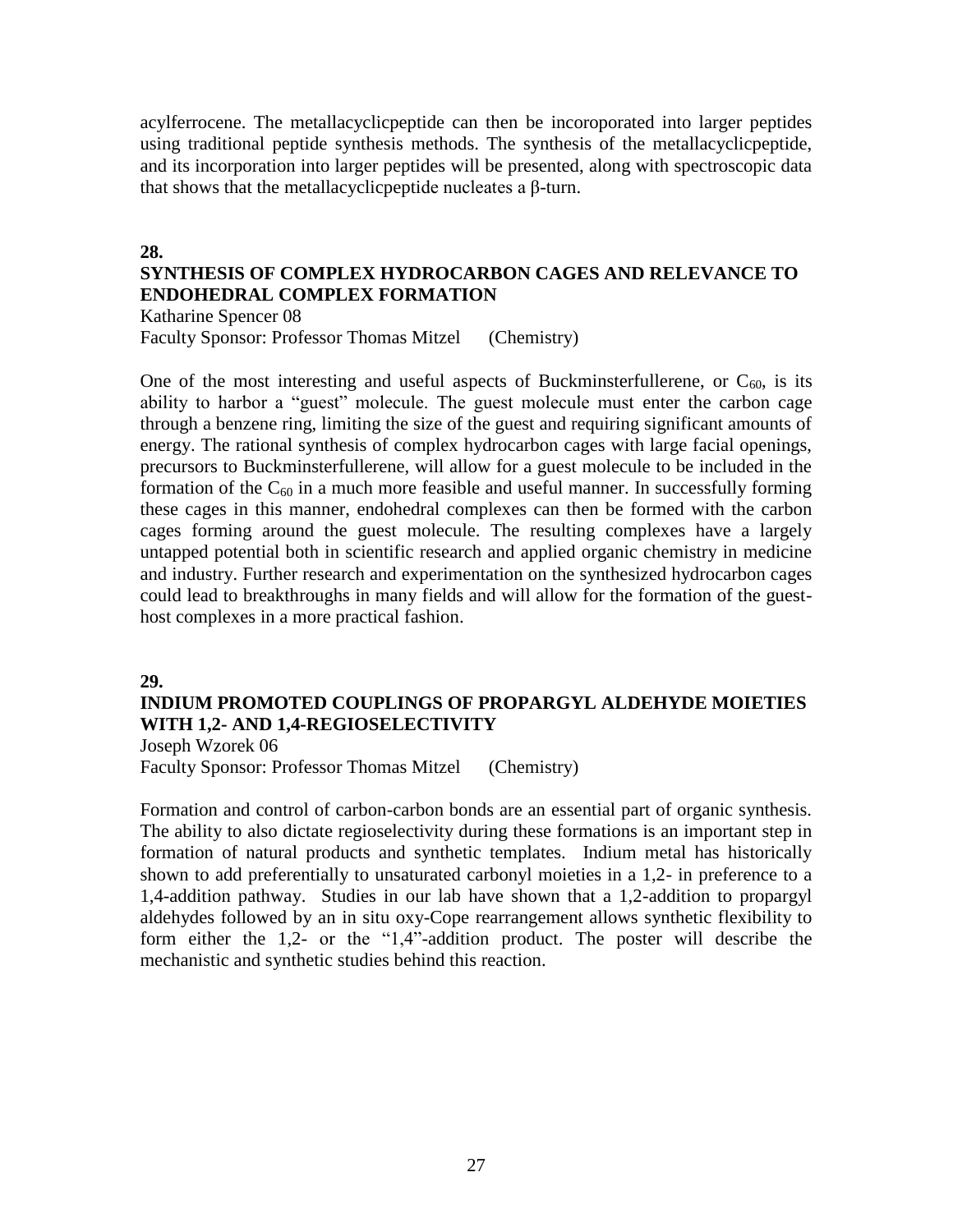#### **30. SYNTHESIS OF METALLACYCLICPEPTIDES BY SIDE-CHAIN TO SIDE-CHAIN COORDINATION**

Craig Yennie 06 Faculty Sponsor: Professor Timothy Curran (Chemistry)

In previous studies done in our lab we have demonstrated it is possible to create a metallacyclic dilysine dipeptide. This was achieved by synthesizing a dilysine dipeptide in which alkyne groups were added to the lysine side chains. The two alkynes were then coupled to a tungsten complex to create the metallacyclicpeptide. We found that these metallacyclicpeptides can be easily synthesized and exhibit large amounts of conformational flexibility. We are currently in the process of creating a metallacyclic dilysine tetrapeptide in which the two lysines occupy the first and fourth positions using a similar synthetic strategy. We would like to know if the metallacyclic tetrapeptide can be synthesized and if the peptide will assume an α-helix conformation.

#### **31.**

#### **METALLACYCLICPEPTIDES: CYCLIC PEPTIDES THAT INCORPORATE METAL ATOMS**

Richard Yoon 05

Faculty Sponsor: Professor Timothy Curran (Chemistry)

Cyclicpeptides are often used to probe structure-activity relationships for peptides and their receptors. Work in our lab is focused on developing novel ways to form cyclicpeptides that incorporate metal atoms (metallacyclicpeptides). Using the metal atom in the ring offers two potential advantages. First, the chemistry for making the cyclic species could be direct and easy to accomplish. Second, the metal atom provides a convenient spectroscopic marker for locating the cyclicpeptide. We have found that alkynylpeptides will react with  $W(CO)3(dmtc)2$  (dmtc = dimethyldithiocarbamate to yield bis(alkynylpeptide) complexes. As an extension of this work, we have prepared peptides bearing two alkyne groups (dialkynylpeptides). The two alkyne groups were positioned at the N- and C-termini of the peptide. These dialkynylpeptides were reacted with W(CO)3(dmtc)2 under high dilution conditions in order to prepare metallacyclicpeptides - a cyclicpeptide that incorporates tungsten in the ring. This poster will detail the synthesis of the dialkynylpeptides, and the synthesis and conformational behavior of the metallacyclicpeptides.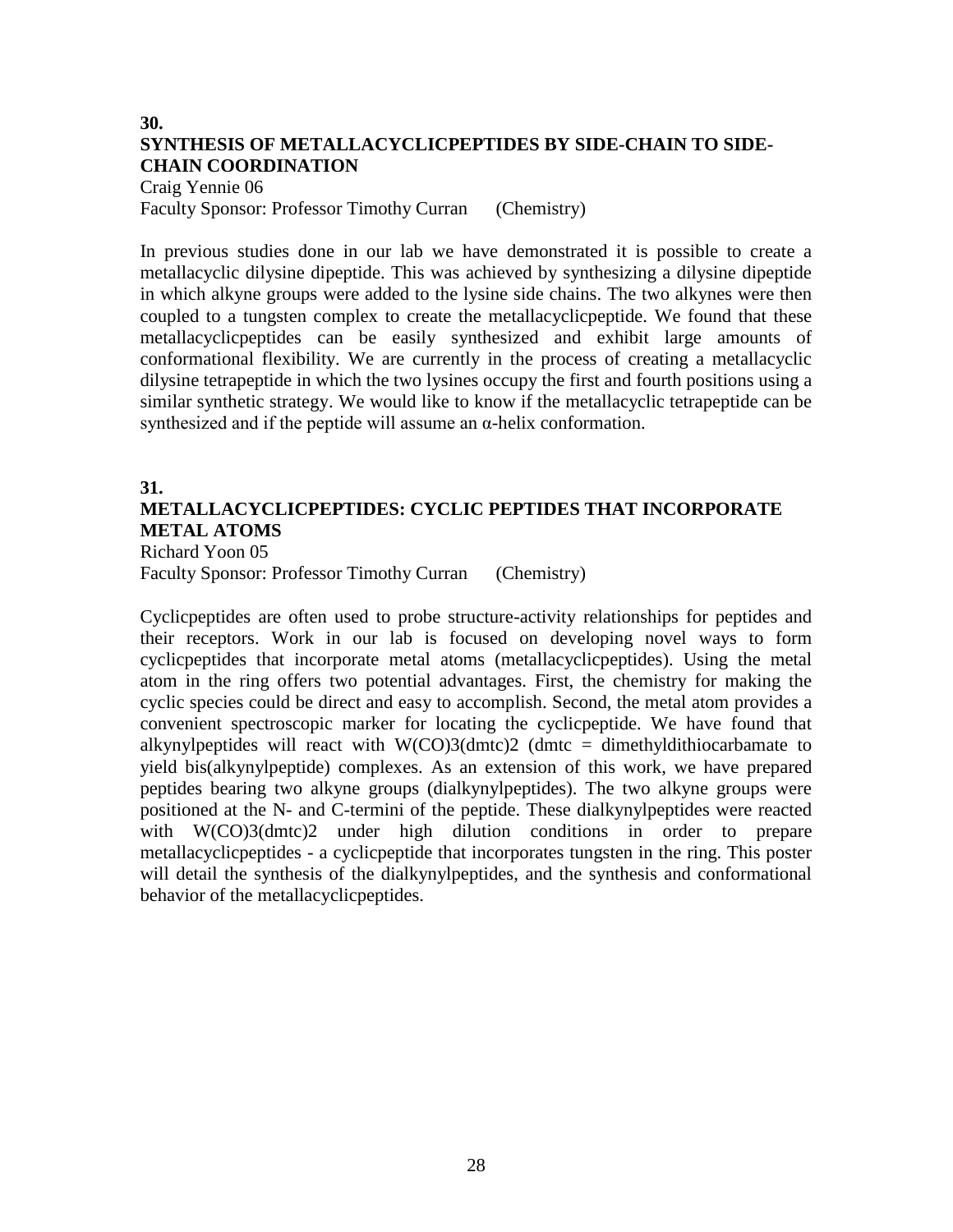## **COMPUTER SCIENCE**

**32. STABLE MANAGEMENT APPLICATION** Kendall Church 05 Faculty Sponsor: Professor Madalene Spezialetti (Computer Science)

The software being designed is a "stable management" application for horse and barn owners. The scope of the project will be geared toward boarding and breeding facilities, in particular. The technology being used is MySQL (software for the SQL database language) and PHP (web oriented scripting lanugage).

**33. PIRATENET!** Jeremy Freeman 05 Faculty Sponsor: Professor Chris Armen (Computer Science)

This project will be a model of a massively-multiplayer game with a pirate theme. The graphics will be 2-Dimensional and the point of the game will be to log in to the central server(s) and play as pirate characters as they interact with computer-controlled beings and other player-controlled characters.

#### **34. DESIGNING A 3-DIMENSIONAL ROLE PLAYING GAME USING C++ AND THE DIRECTX LIBRARIES**

Stephen Katuska 05 Faculty Sponsor: Professor Chris Armen (Computer Science)

Once a form of entertainment enjoyed primarily by a small portion of our society, computer video games have flourished in both popularity and have become a huge piece of the personal entertainment market. Video games budgets have taken on movie-like budgets in many cases, a testament to their popularity and sales volumes. A sector of the video game industry, which has been outgrowing the rest, is the role-playing genre. Categorized by vast, immersive story lines, and extremely in-depth characters, roleplaying games have slowly become the most popular genre in the computer game industry. For my project, I will write a fully 3-dimensional role-playing game, using  $C_{++}$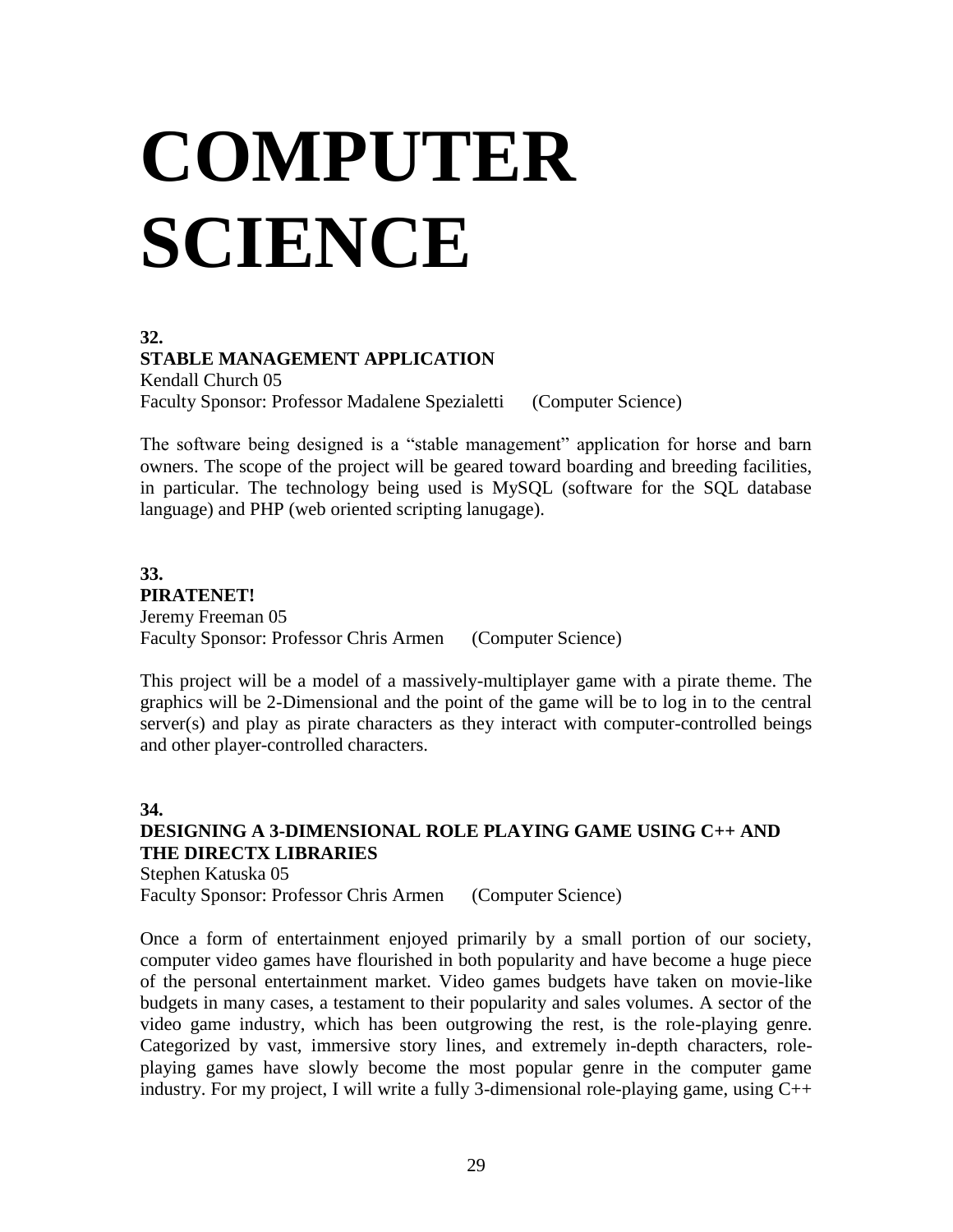combined with the DirectX libraries. Most video games are designed with the help of a programming director, art and modeling director, sound director, and main story writer, as well as countless other programmers and artists to bring the whole project to completion. In order to accomplish my goal of having a playable game, I will serve all of these roles, each in an abbreviated form, centering mainly on the game engine and artwork. In order to accommodate an easy demonstration of all four roles, I will construct an abbreviated version, containing roughly 10 to 15 minutes of story line, exhibiting all character models, as well as input and sound.

#### **35.**

#### **TRINITY COLLEGE SQUASH WEBSITE** David Kelly 05 Faculty Sponsor: Professor Chris Armen (Computer Science)

Over the last seven years, the Trinity Men's Squash program has grabbed the attention of the nation's and the world's squash fans. This season the men's team has won its seventh consecutive national championship and holds a record of one hundred twenty seven consecutive wins. One way of getting the information from the matches out to fans around the world is via the Internet. Four years ago, I developed a website for both the men's and women's squash teams that was coded simply and quickly. For this project, I wanted to make a new website using advanced technologies that would give the user a better experience and make for an easier update of the site for the webmaster. I decided to use Active Server Pages (ASP) with a Microsoft SQL Server database backend. This enabled quick and easy setup and maintenance of the site as a whole.

#### **36.**

#### **A QUICK LOOK AT TRINITY COLLEGE THROUGH THE EYES OF FLASH** Victor Laboy 05

Faculty Sponsor: Professor Madalene Spezialetti (Computer Science)

Graduating seniors in High School seldom have the opportunity to see the campuses of colleges and universities that are not near their homes. Students that do not see the campuses may be completely turned off from a school and not even apply. This virtual tour of the campus allows for students to admire virtual 360-degree views of the campus, while learning a thing or two as they "move" through the campus. Allowing for the beauty of Trinity to motivate potential students that are on the fence about going to an institution that far from home. The tour was created in Macromedia Flash, while HTML and Paint Shop Pro were used to enhance the tour.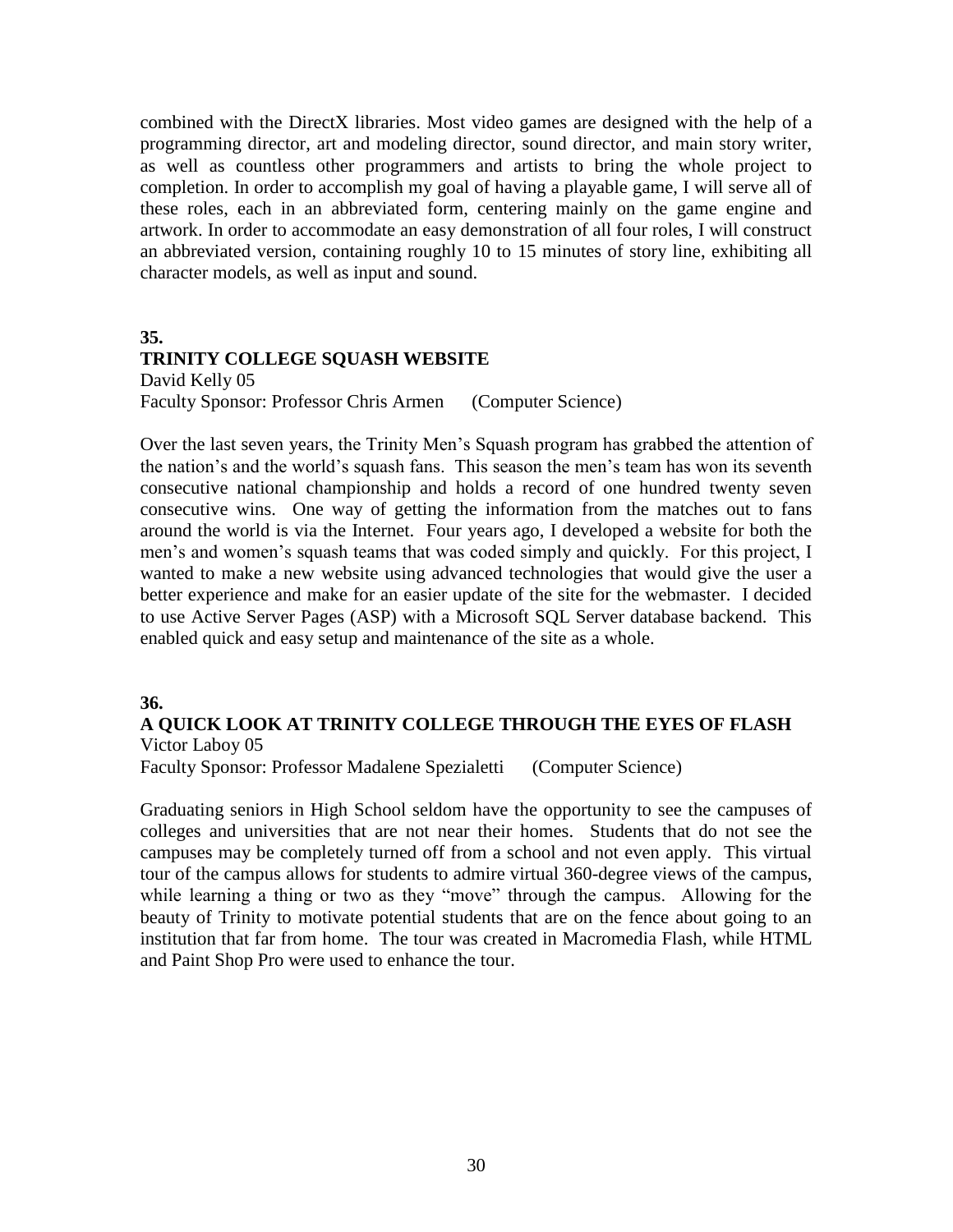#### **37. TRINITY COLLEGE WRESTLING WEBSITE AND DATABASE** Jim Malone 05 Faculty Sponsor: Professor Chris Armen (Computer Science)

Two important parts of Computer Science are database and website design. This project combines both with the creation of a website for the Trinity College wrestling team. There already exists such a webpage run by the school, but this one attempts to surpass the limits of that one. It has such features as a photo gallery, in depth wrestler statistics, and even directions to all of the team's matches. Microsoft Access was used to create the database, while Microsoft FrontPage was used for most of the website design.

**38. STEGANOGRAPHY: THE ART OF INFORMATION HIDING** Andres Molina 05

Faculty Sponsor: Professor Peter Yoon (Computer Science)

In a world where digital media is emerging as the predominant communication medium, it is increasingly important that messages are only seen and interpreted by their intended recipients. Cryptography is popular among people who send valuable information through the internet or un-secure networks. However, cryptography only makes data unintelligible; it does not hide the data completely. To achieve this effect steganography must be used. This program uses steganography to create an image file with a text message hidden within, producing a message-carrying image which looks exactly like its original version. The program can also be used to reverse the process and extract a hidden message from a carrier image file. In order for this program to function, both the sender and the recipient must have the program installed on their computers.

**39.**

#### **MODELING HUMAN SUBJECTIVITY: PERSONALITY PROFILES AND IMPRESSIONS**

James Piette 07 Faculty Sponsor: Professor Madalene Spezialetti (Computer Science)

Computers have the ability to objectively analyze data. Humans, however, may draw subjective conclusions from data because their "personality" affects the way that they interpret data. This abstract discusses the creation of a model which uses personality traits to derive varying perspectives on a data set. This model also helps to predict the interpretation of a data set given specific personality traits.

The model uses a numerical scale over the interval [-1, 1] to represent the degree of a certain trait. Every manifestation of a specific trait is represented by a personality factor, which places it somewhere on that scale. Personality factors of 1 and -1 represent the two most extreme manifestations of the trait. These personality factors determine the degree to which the trait effects the interpretation of the data. A personality profile is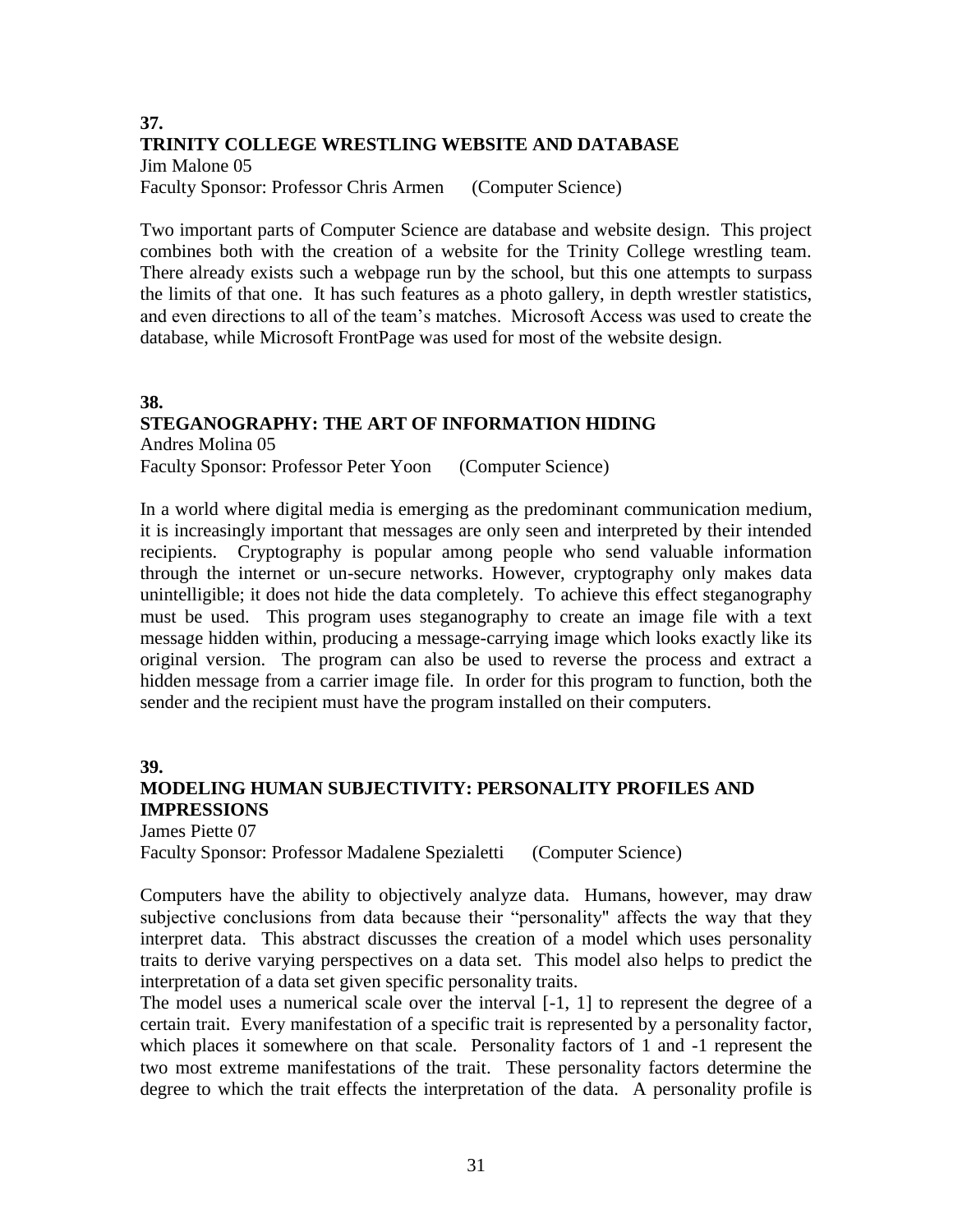formed by the collection of personality factor. By using this model, the computer can apply a personality profile to the data in order to derive a subjective interpretation of the data. Also, the model can build an impression of a personality profile based on observed behavior. This is extremely useful when creating expert systems that reflect human subjectivity.

This model has been applied in the development of a system to play Texas Hold'em Poker. Texas Hold'em is a variant of poker in which each player is dealt two cards face down. After a round of betting, three cards are placed face up in the center of the table for all players to use. Another two rounds of betting occur and two more cards are placed face up on the table. After a final round of betting, the players choose their best five-card hand to determine the winner.

In Texas Hold'em, different traits can be observed in betting behavior. The system defines two betting traits: passive/aggressive and loose/tight. A passive player rarely bets in a game, while an aggressive player is always raising the cost to play. A loose player chooses to play nearly every hand, while a tight player rarely plays anything but the best. The personality profile of a player influences their interpretation of how their hand should be played. Thus, a given hand can be interpreted in a variety of ways. As the game progresses, impressions of the players at the table are developed based on their betting strategies. These impressions are used to predict the strength of each player's hand. With this knowledge, a single player can determine the strength of their hand relative to the hands of the other players and, hence, can better gauge what action should be taken next.

This model of traits, personality profiles, and impressions provides a means by which the subjectivity of the human mind to be captured. As such, it helps create a link between humans and computers in such a way that computers can begin emulating and predicting the subjective actions and choices of humans.

#### **40.**

#### **USING BLENDER TO LEARN AMERICAN SIGN LANGUAGE (ASL)**

Genevieve Wong 05

Faculty Sponsor: Professor Michael Duff (Computer Science)

The goal of this project is to create a tool that will make learning ASL easier and more fun. It consists of an animated hand and a UI that takes in words and characters. Blender is a free, open source software package for creating computer graphics. Python is a computer language that will be used in conjunction with Blender to create an interactive tool. This tool will sign the user specified words and letters on the fly utilizing a 3D animated hand model. The hand will be represented by an underlying armature that is parented by a wire mesh. A texture will be applied to this mesh in order to maintain realism.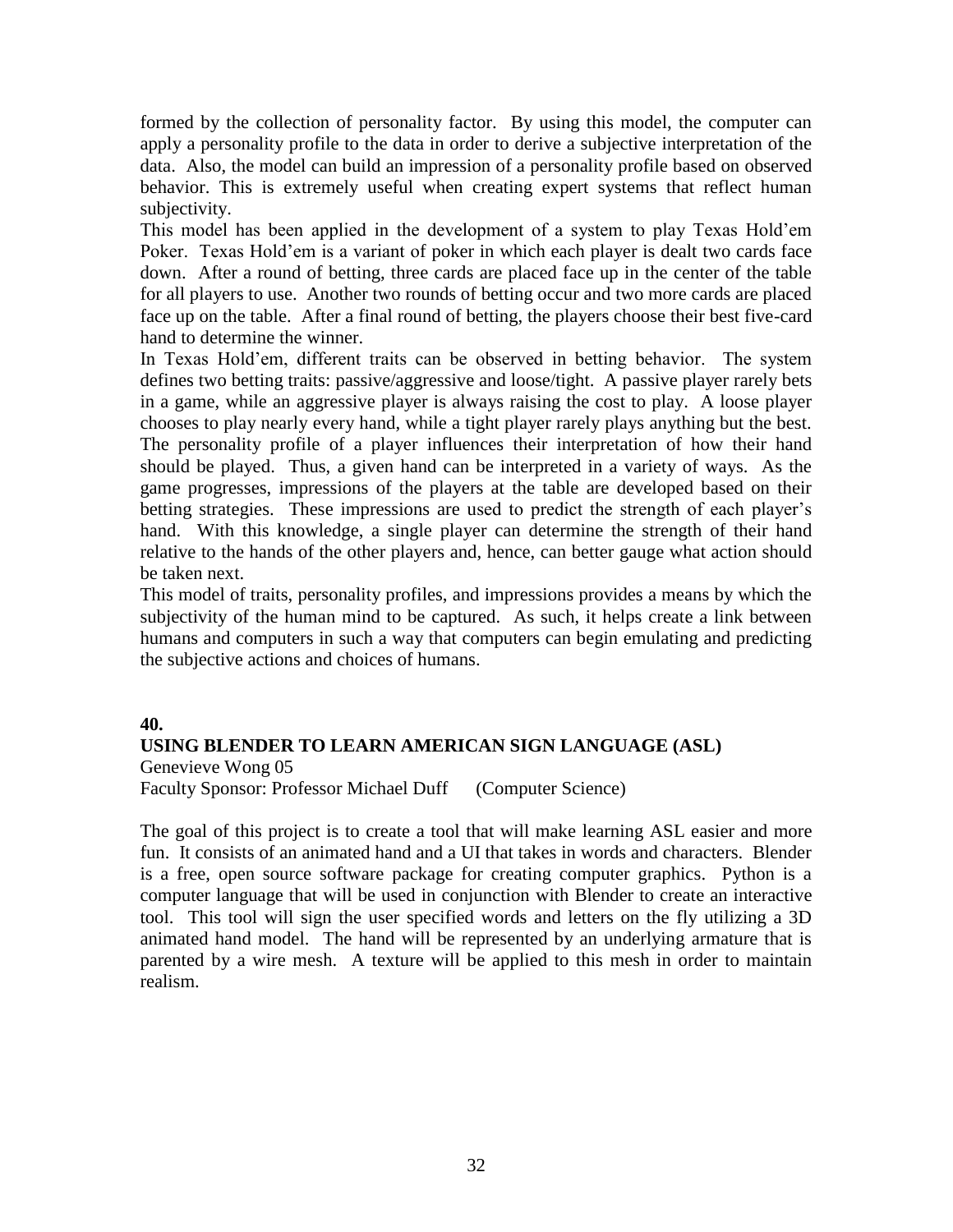#### **41. IMPLEMENTATION OF A PUBLIC-KEY CRYPTOSYSTEM** William Zeller 06 Faculty Sponsor: Professor Takunari Miyazaki (Computer Science)

Public-key cryptography is widely used today to protect sensitive information transferred over the Internet from those able to intercept these communications. RSA is a type of public-key cryptosystem and is based on the assumption that the product of two primes is computationally very difficult to factor. The project implemented an RSA cryptosystem using our own object oriented big number library. The project included multiple methods of performing various mathematical operations, an efficient algorithm to test whether or not a given integer is prime, and factoring algorithms.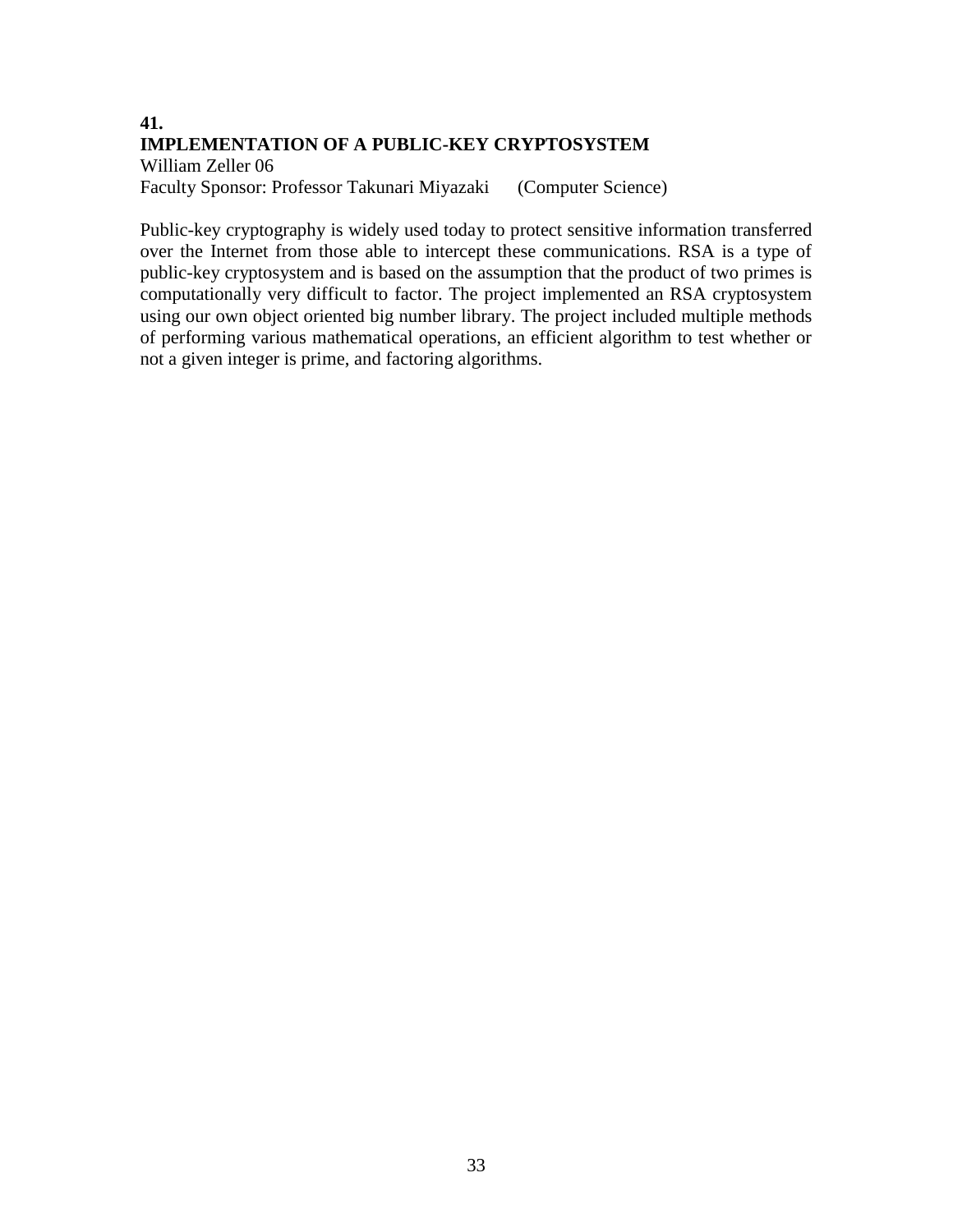## **ENGINEERING**

#### **42.**

#### **HIPPOCAMPAL LTD IS RELIABLY INDUCED BY LOW FREQUENCY STIMULATION IN FREELY BEHAVING NEONATAL RATS**

Rebecca Bell 05

Faculty Sponsor: Professor Harry Blaise (Engineering)

This study focuses on the induction of long-term potentiation and long-term depression of perforant path/dentate gyrus synapses in twelve-day old freely behaving rats. Long-term potentiation and long-term depression are important mechanisms in understanding learning and memory. We intend to compare our data in 12-day old animals to previous studies of conducted in 15- and 90-day old rats. Previous studies have shown that the transition from long-term depression to long-term potentiation is dependent on the frequency of the stimulation. We recorded evoked field potentials in awake behaving rats at 12 days of age. Thus far, we have only obtained data from one animal. Preliminary results indicate long-term depression can be reliably induced in animals as young as 12 days of age.

#### **43.**

#### **IMPLEMENTING SHAPE MEMORY ALLOYS INTO THE DESIGN OF A THERMAL LIQUID MIXING SYSTEM**

Rob Bialobrzeski 05 and Matt Webster 05 Faculty Sponsor: Professor Suzana Popovic (Engineering)

Shape memory alloys (SMAs) are metals that exhibit two unique physical characteristics, shape memory and superelasticity. After being strained these "smart metals", when heated, will return to their original size and shape very quickly. Although relatively new to the engineering world, SMAs have the potential to greatly impact the technologies of the future. The unique abilities of these alloys make them more versatile, providing more functional applications to modern engineering design than traditional metals such as steel, iron, or aluminum.The proposed project will involve an in depth study of Shape Memory Alloys. Research will be done to acquire knowledge of the various types of SMAs, the material properties of these metals, the physical behaviors under various environmental conditions, and responses to various loading conditions including applied forces and temperature/pressure changes. Acquired knowledge will be used to design and construct a working control system that employs shape memory alloy actuators.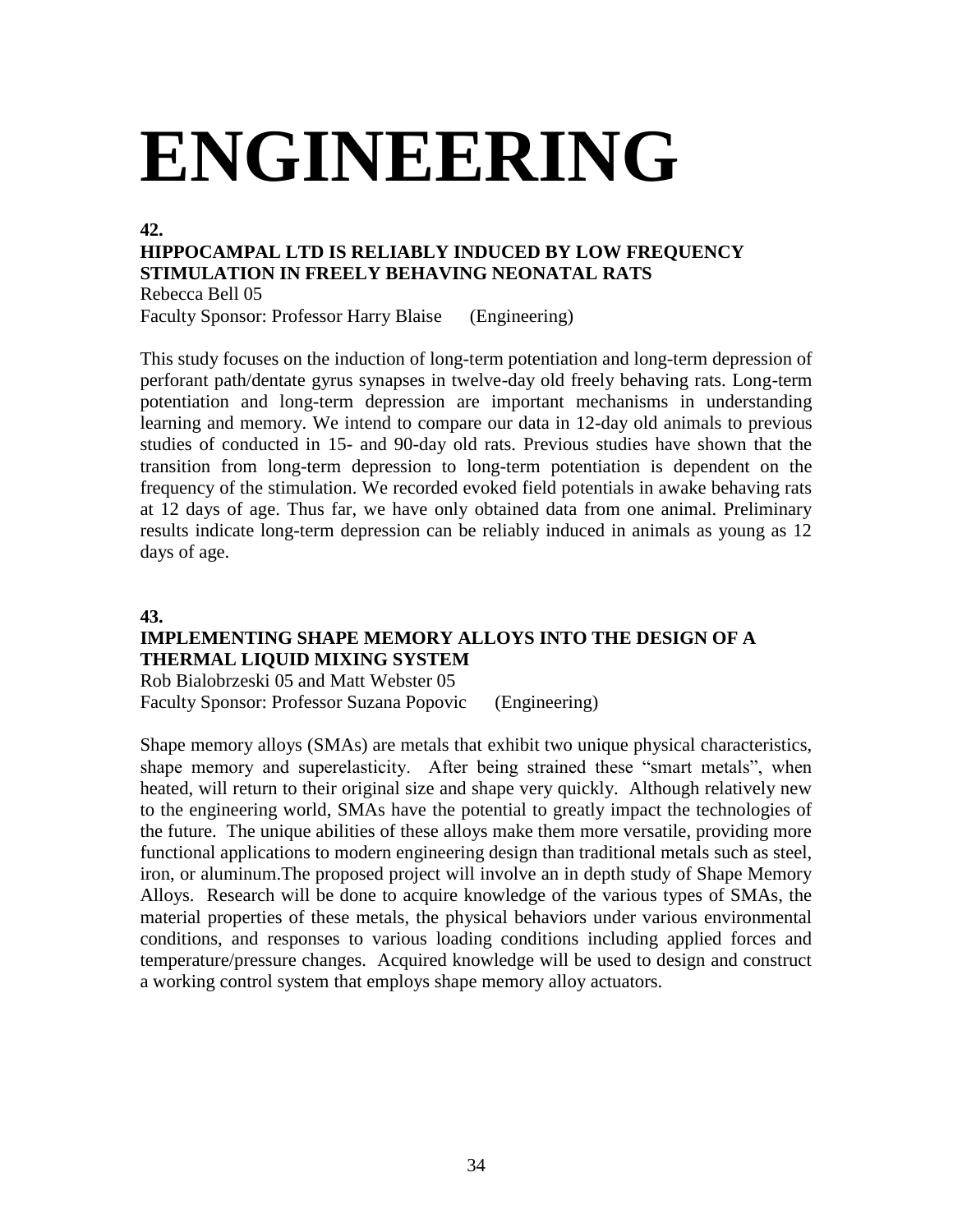#### **44. REMOTE REPAIR AND REPROGRAMMING OF AUTONOMOUS SYSTEMS** Matthew Gillette 05

Faculty Sponsor: Professor Taikang Ning (Engineering) NASA Connecticut Space Grant Consortium

Stability and reliability is a goal for every project when it applies to space exploration. Every robot and every satellite is developed to be flawless; however, it is inevitable that sooner or later something will go wrong. It is critical that such autonomous systems as satellites and space exploring robots can be remotely repaired and reprogrammed. This became a very recent issue with the latest mars rovers, which, after landing on mars encountered some unforeseen difficulties and had to be remotely repaired; the Spirit rover, in particular, encountered errors so severe that it could not properly boot or communicate for ten days. Such errors can be very costly. The focus of this project is to develop a repairable and reprogrammable microprocessor based autonomous embedded system. This system will serve to demonstrate a reliable method for remote repair. The system will be repaired over a digital wireless connection. The main emphasis of this project will be on stability and reliability. The ultimate goal of the project is to ensure that the microcontroller system can be repaired, updated, and rebooted reliably under non-ideal circumstances.

#### **45.**

#### **LINKAGES BETWEEN EMOTION AND MEMORY: SIMULTANEOUS NEURONAL RESPONSES IN THE AMYGDALA AND THE HIPPOCAMPUS** Rachel Hartman 05

Faculty Sponsor: Professor Harry Blaise (Engineering) NASA Connecticut Space Grant Consortium

The dentate gyrus, a region of the hippocampus, plays an important role in the formation of memories. The basolateral amydgaloid nucleus (BLA), a region of the amygdala, is believed to be associated with the emotional aspect of memories. It is believed that emotional events activate the BLA which in turn affects the strength of synaptic activity in the dentate gyrus. Thus, the BLA creates an "emotional tag" on the formation of memories in the hippocampus. The research presented here aims to determine whether or not there are linkages between the responses of the amygdala and hippocampus. The methods used in this study were that recording electrodes were placed into the dentate gyrus and the BLA and a stimulating electrode was placed in the perforant path. Stimulation pulses were delivered to the perforant path at 10 bursts of 5Hz, with 10 pulses per burst. Extra cellular evoked responses were recorded from the dentate and the BLA. The population spike amplitude was obtained for individual waveforms. The mean values of the amplitude were calculated and used to determine the time-dependent simultaneous changes in synaptic plasticity in both the amygdala and the hippocampus. Results showed that stimulation of the perforant path induced long term potentiation (a form of memory) in both the BLA and dentate. In addition this long term potentiation was sustained for 48 hours. These results indicate that emotion and memory are linked.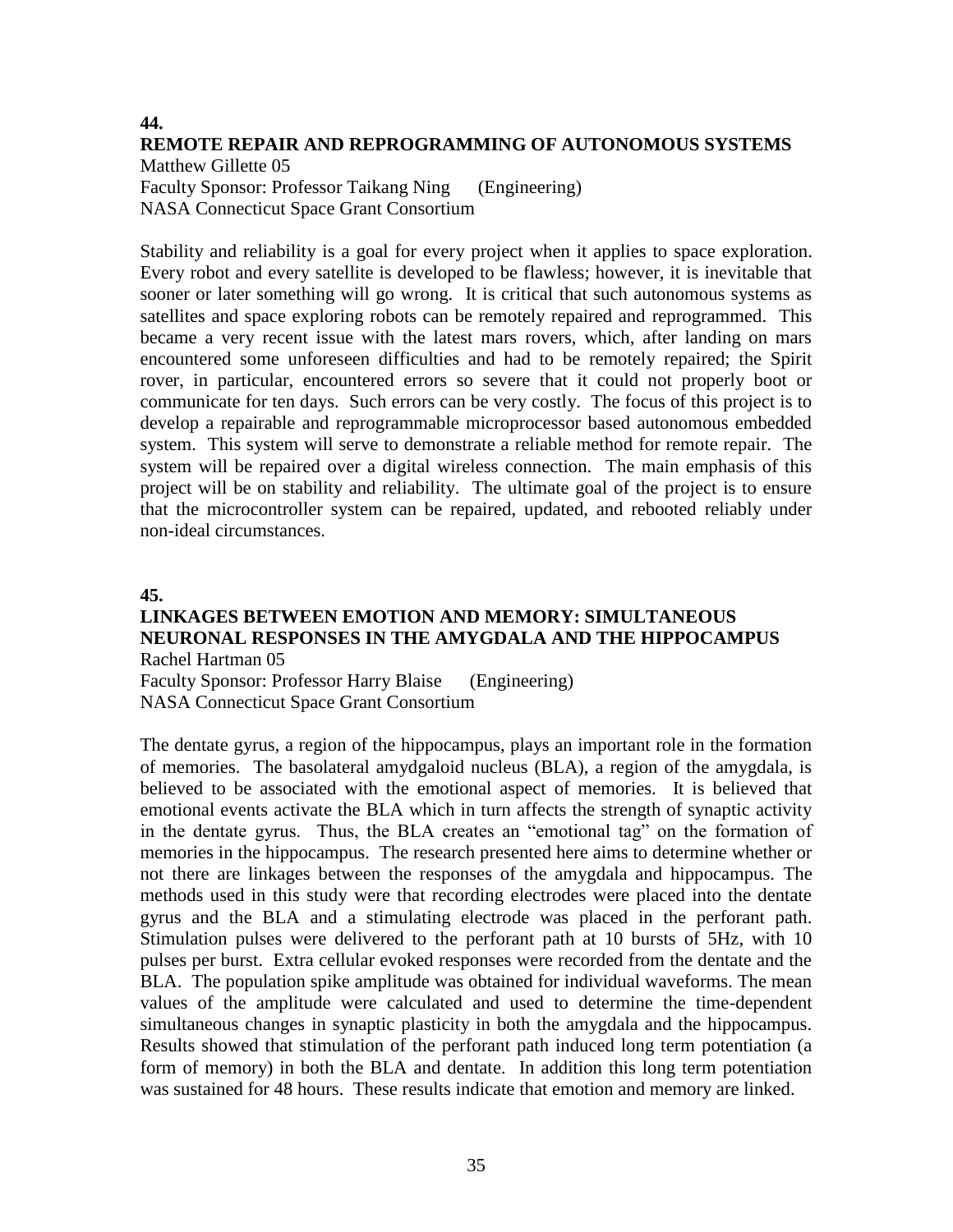# **46. DESIGN OF A ROBOTIC HAND USING SHAPE MEMORY ALLOYS**

Nilsson Holguin 05 Faculty Sponsor: Professor Suzana Popovic (Engineering)

As NASA becomes more interested in the far beyond, more missions will consist of robots doing the traveling for people as the Opportunity is doing on Mars. An important aspect of NASA's mission will be the retrieval of rocks from the Mars surface for testing. Currently, sample-return technologies are not on their two rovers but the scientists of AMPB at NASA Langley Research Center have shifted their focus to smart structures. On one NASA collaborated project one author wrote, "Configurations of interest may be in the form multi-fingered biomimetic robot hands to handle delicate and small space objects such as small samples of space rocks<sup>1</sup>." Shape memory alloys (SMA) may be used to control the bending of several grips because of their properties as "smart" structures. The study of smart structures is a relatively new topic and further study and success with these materials will prove to be beneficial because of its ability to remember its original form after a strain at a characteristic transformational temperature.

# **47.**

# **REAL-TIME IMAGE PROCESSING WITH FPGA**

Bozidar Marinkovic 05

Faculty Sponsor: Professor Taikang Ning (Engineering)

The project proposes a real-time image processing system design through reconfigurable hardware, Field Programmable Gate Array (FPGA). Such design enables the implementation of application specific image processing hardware within the logic cells of FPGA, thus removing the burden of using microprocessors to decode and execute instructions on image data. In addition, the flexibility of FPGA can accelerate image processing speed with optimized pipelined data processing blocks and parallel data flow structures. Customized hardware blocks can be coupled with other modules such as softcore processor, on-chip memory, data buses and interfaces for external (off-chip) devices. All the components are integrated into a single FPGA to give a unique image processing solution through system on a programmable chip (SOPC) design. The resultant design can provide tremendous processing speed gains over microprocessor based approach for real-time image processing applications.

**48.**

# **ALVIN-VI TRINITY COLLEGE AUTONOMOUS GROUND VEHICLE**

Bozidar Marinkovic 05, Susmita Bhandari 07, Matthew Gillette 05, Sam Lin 07, Maria Restrepo 06, Regardt Schonborn 06, David Pietrocola 08 and Kevin Harder 06 Faculty Sponsor: Professor David Ahlgren (Engineering)

ALVIN is an autonomous ground vehicle designed by the students of the Trinity College Robot Study Team (RST) to compete in the Intelligent Ground Vehicle Competition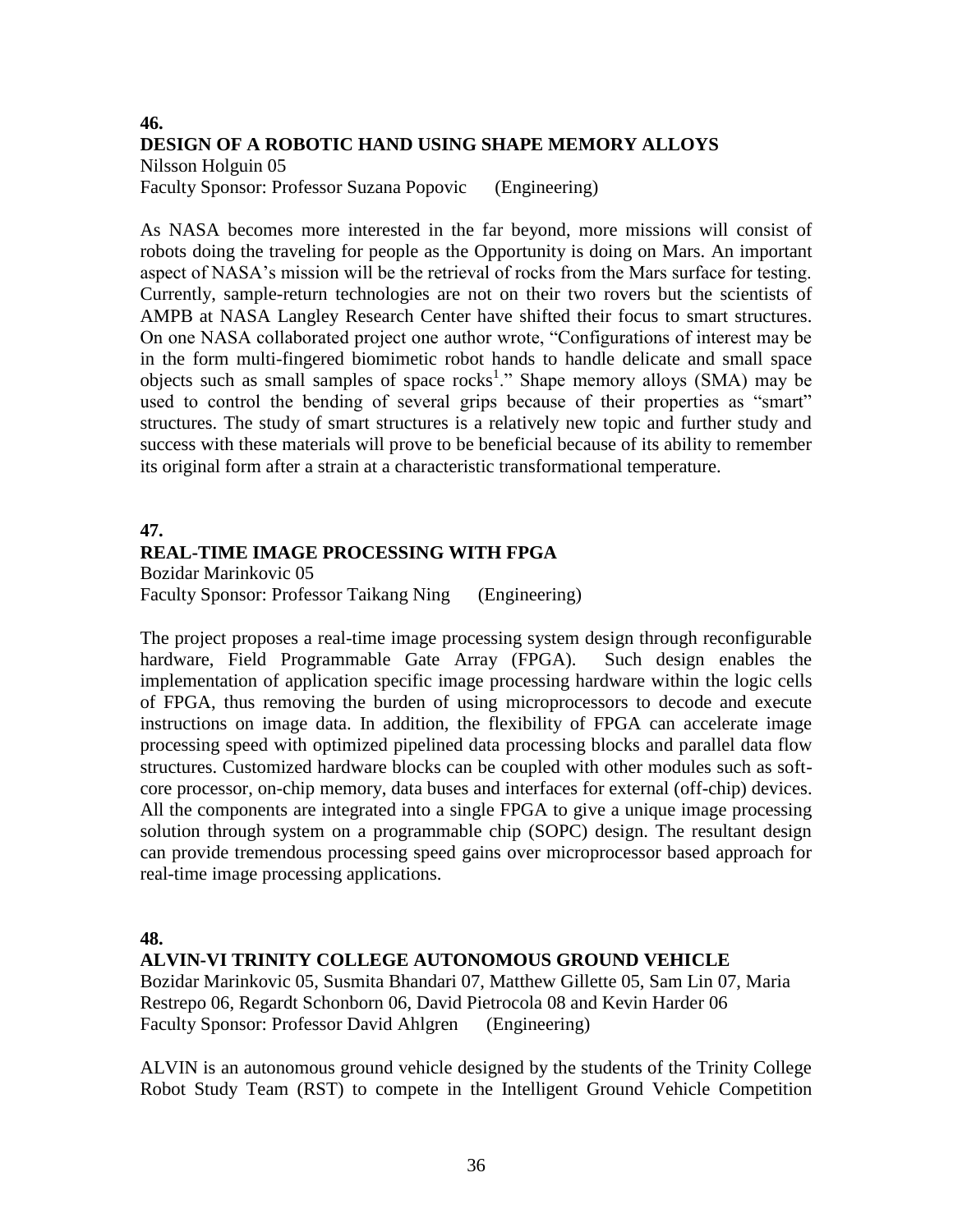(IGVC). The sixth generation of ALVIN will be entered in the 2005 competition. The robot features following set of sensors: four ultrasound (for obstacle detection), GPS and compass (for navigation) and two fire-wire cameras (for line extraction). It moves using two stepper motors that are controlled by two National Instrument (NI) processors. The whole robot is powered by two military Ultralife batteries (for the motors) and one Bosch battery (for the rest of the system). The robot will be competing in two challenges. The GPS Navigation Challenge, which consists of finding the waypoints with the GPS and avoiding any obstacles on the way. The Autonomous Challenge, which consists of running the robot through the outdoor obstacle course. Currently, the team is working on improvements for power supply system. The remaining time until the competition will be devoted to algorithm development and improvements.

#### **49.**

# **FPGA IMPLEMENTATION OF RESPIRATION SIGNAL CLASSIFICATION USING A SOFT-CORE PROCESSOR**

Bozidar Marinkovic 05 and Matthew Gillette 05 Faculty Sponsor: Professor Taikang Ning (Engineering)

The focus of this project was to implement an automatic classification of respiratory signals using a Field Programmable Gate Array (FPGA). It has been shown for this type of respiratory signal that second order autoregressive modeling (AR) combined with a modified zero-crossing algorithm results in close to 100% consistency between manual and automatic classification methods. This algorithm was improved by adding calibration procedures and adjusted to run on an FPGA. Altera's development tools and Intellectual Property (IP) Mega-Core functions were utilized to implement a "soft-core" processor capable of running compiled C algorithms inside the Stratix FPGA chip. In addition, the high density and flexibility of the FPGA allowed for coupling of the soft-core processor with other hardware modules to form a fast interface between off-chip devices. The external SRAM, flash memory, and an LCD were interfaced with the NIOS II soft-core processor through a System on a Programmable Chip (SOPC) design.

**50.**

## **HOVERBOB, A FLYING ROBOT FOR UNDER \$100**

Allison Mathis 07 and Kashif Mohiuddin 08 Faculty Sponsor: Professor David Ahlgren (Engineering)

One of the many categories of the Trinity College Fire-Fighting Home Robot Contest is for robots which cost under \$100. This year we are trying to build a robot that will not only meet the budget restrictions but will fly rather than drive though the maze. This idea came from the fact that this year's mazes will include carpets in some places, which increase friction, but not uniformly, throughout the maze. As hovercrafts do not touch the surface they are gliding on, the increased friction will be no problem. The goal of this project is for the robot to be able to navigate the maze and extinguish a candle. During the course of the year many different bodies were tried trying to find the optimum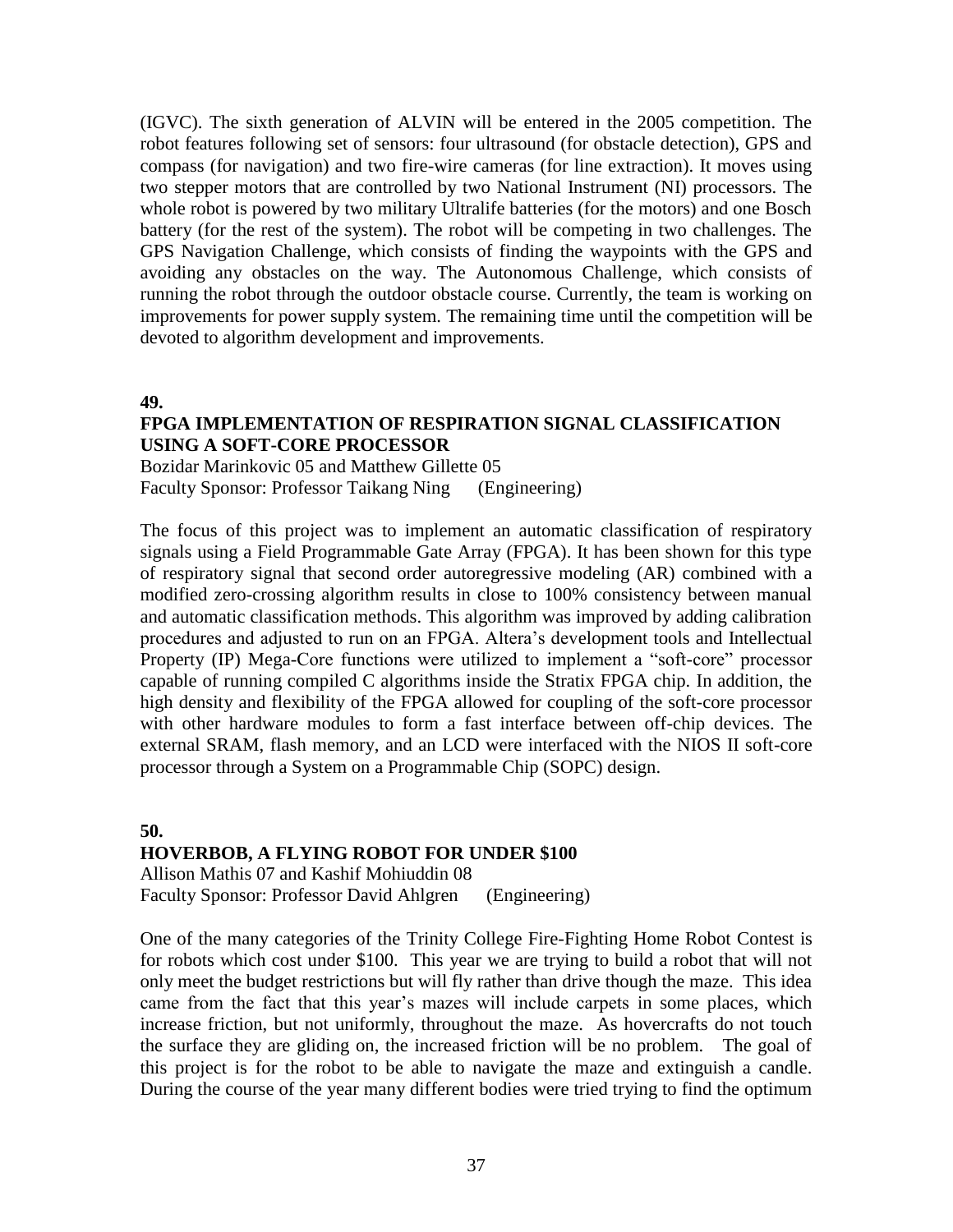material, foam, plastic, cardboard and paperclips were all considered. Although almost every model hovered after a fashion, only one had enough power to hold anything besides itself, and it was too small to use in the contest. Due to the deadline of the Firefighting contest in April we ended up having to use a hovercraft kit to generate enough lift for all the instruments we needed to carry. Many different possible extinguishing techniques were considered, but for the sake of cost efficiency and weight we have decided to attach a balloon to the front of the robot. When the balloon touches the flame the air inside will expand, popping the balloon and blowing out the candle in the process. To navigate around the maze we will use sharp sensors to determine the robot's distance from the walls, the information gathered will be used to determine when the robot should turn either right or left, which will be accomplished with a set of rudders on a servo. Currently we are working on the navigation system.

#### **51.**

## **AUTONOMOUS UNDERWATER VEHICLE**

Patrick McBrien 05 and Ridgely Dodge 05 Faculty Sponsor: Professor Lance Smith, Professor David Ahlgren (Engineering)

Autonomous Underwater Vehicles (AUVs) are submersibles that have no link to human control once activated. The unit is self-contained; there is no tether to carry a signal or power supply. AUVs are suitable in reconnaissance in hostile environments, or for data collecting over a long periods of time such as studying ocean currents. This project consists of designing and building an AUV in order to freely explore a 30ft by 30ft body of water up to 10 ft deep. To move through the water the vehicle must dive and rise, along with turning left and right. An 8 bit Handy Board microcontroller controls pumps to thrust and turn the vehicle, along with a 12 V DC motor that shifts the center of gravity to control pitch. Diving is accomplished by propelling the neutrally buoyant vehicle downward due to its angle in the water. Position and orientation will be sensed with the aid of IR sensors, tilt sensors, pressure transducers. Currently we are implementing and testing the autonomous functions

## **52.**

# **AERODYNAMIC DRAG OF VARIOUS AUTOMOBILE BODIES**

Kashif Mohiuddin 08, Amanda Rao 08 and Jeffrey Scalia 08 Faculty Sponsor: Professor Joseph Palladino (Engineering)

Any object immersed in a fluid experiences forces retarding its movement. These forces are known as aerodynamic forces. The horizontal component of the force that opposes the objects forward motion is called aerodynamic drag and the vertical component is known as lift. The drag force is used to calculate the drag coefficient of an object, which is the measure of its efficiency when traveling through certain media. Scale model cars were placed in a wind tunnel and tested at various velocities to find an initial drag coefficient. Different body pieces were fabricated or modified and the cars were again tested at varying velocities in order to see if the newly shaped bodies had any effect on the drag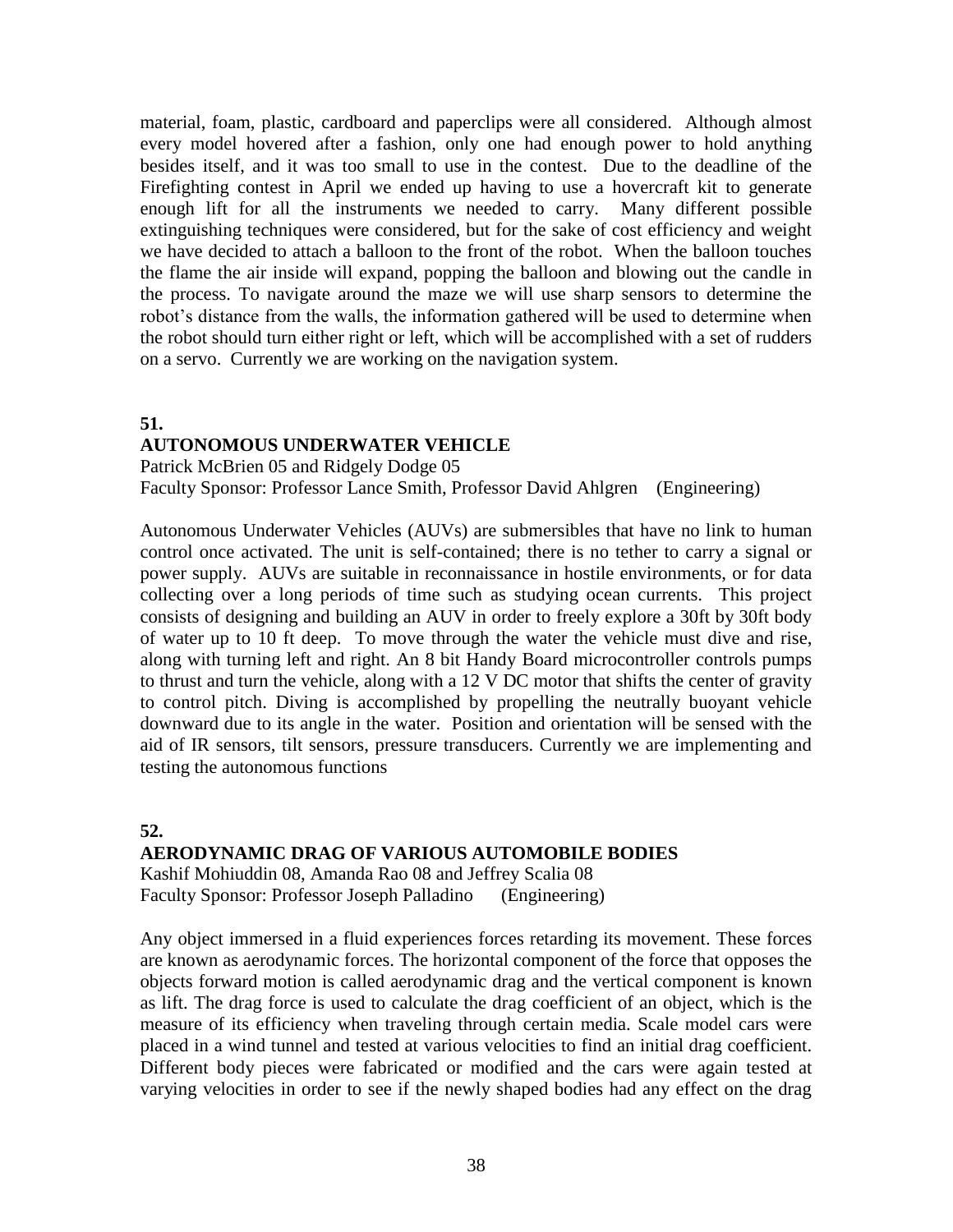coefficient of the car. The drag coefficient is directly related to the shape of the body in question. The normal force was also scrutinized in order to determine whether the cars would lift off the ground since the drag was reduced. The drag coefficients was determined for each run in the wind tunnel by using the equation  $C_d = 2$ (Force of drag)/( $v^2$ \*A\* $\rho$ ), where A is the frontal area of the body,  $\rho$  is the density of the fluid, and v is the velocity of the fluid. Using the determined drag coefficients, horsepower needed to cruise at certain speeds was determined. Lowering the drag coefficients of automobiles reduces the horsepower needed to cruise at high speeds, and increases fuel economy. Fuel efficient cars can be produced simply by changing the shape of their bodies, and these cars will reduce air pollution as well as prolong our current fuel supply.

## **53. SELECTIVE DATA LOGGING** Benjamin Nye 05

Faculty Sponsor: Professor Taikang Ning (Engineering)

In situations such as a car crash or a heart attack, some of the most important information lies before the event is noticeable. Using a microcontroller-based system, the final revision of this project will implement a three-stage method of logging data. Initially a signal will be retained at set intervals in a RAM memory block (Block A), overwriting previously logged data. After the trigger of some event, such as a sharp rising edge or a particular sequence of values- the first block of data will remain untouched and a second set of data will be collected after the event in a second RAM block (Block B). After these two RAM blocks are filled, the data will be committed to permanent Flash storage device, where it will be held until activated to transmit this data out by UART serial. The final result should be a reliable, recoverable data logging and storage system capable of collecting data before and after an incident has been detected.

## **54.**

# **STIRLING ENGINE AS A POWER SOURCE FOR SMALL ELECTRICAL NETWORKS**

Jeffrey Pulaski 05, Jonathan Jeanes 05 and Kristopher Wee 05 Faculty Sponsor: Professor Lance Smith (Engineering)

A Stirling engine is a closed cycle air engine which utilizes external hot and cold reservoirs to create a pressure variance suitable for generating mechanical power by means of piston displacement. While not commonly used in everyday applications, Stirling engines are a unique energy source because of their high efficiency, cleanliness because of the absence of internal combustion and their relative quietness. The goal of this project is to design, build and test a Stirling engine geared specifically toward use in small electrical networks. The target power output for such applications was determined to be 100 W, however expecting an approximate efficiency of 30% the expected power output is 30 W for a temperature difference of 280-300 degrees C. Modeling the design after a displacer-type engine, the prototype consists of three main components: a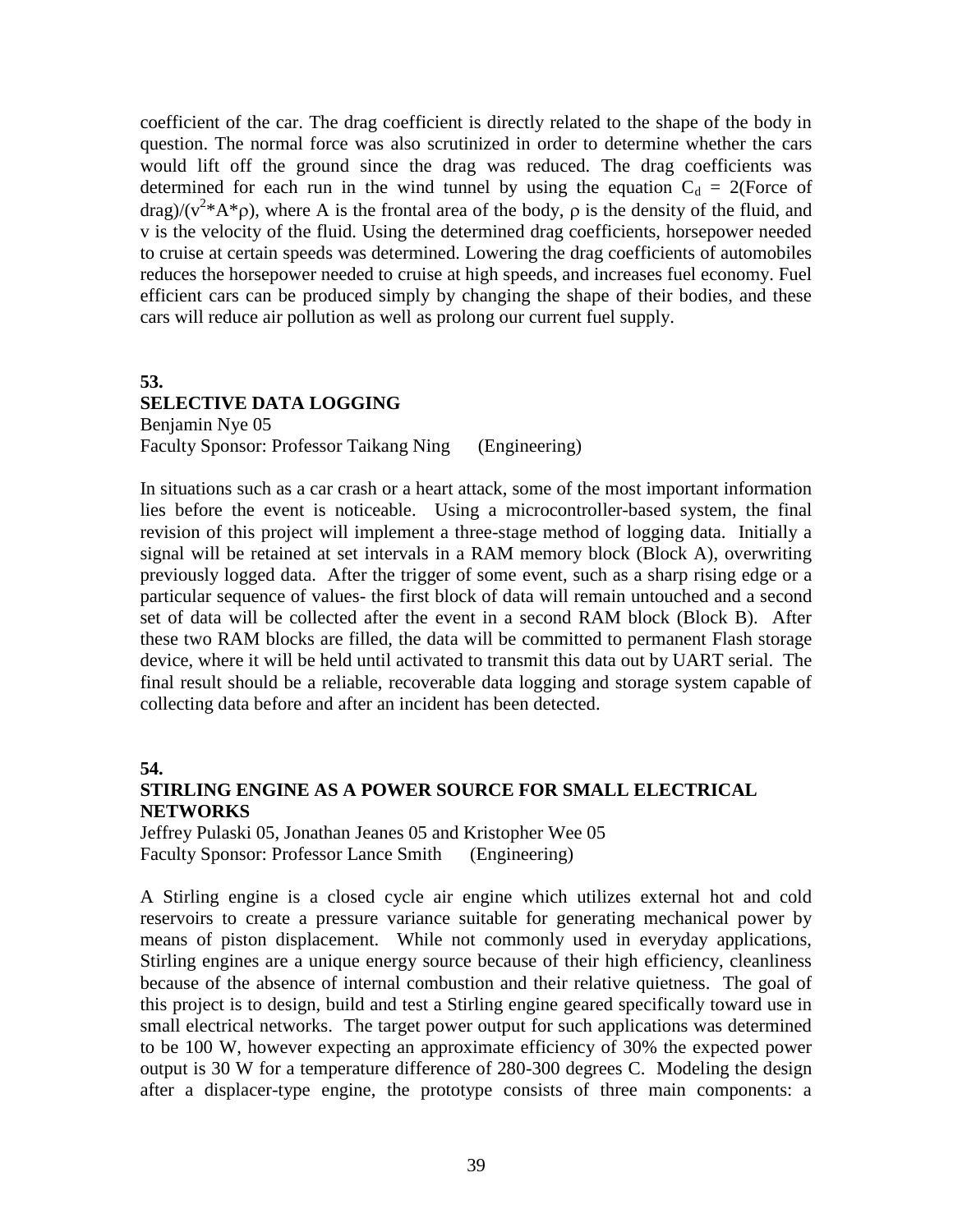displacer, power piston and flywheel/linkage assembly. Work is currently being done to fully integrate the flywheel and linkages to the displacer and power piston. Following completion of the prototype, power measurements will ensue immediately to confirm our designed power output through the use of a Prony break. Once power production reaches an acceptable level the engine will be coupled with the appropriate electrical devices to test its ability to directly power instrumentation.

# **55. DJA2 A STUDY IN ROBOTICS PROGRAMMING**

Rayn Sakaguchi 07, Nabil Imam 08 Faculty Sponsor: Professor David Ahlgren (Engineering)

The Trinity College Fire-Fighting Home Robot Contest is held each year to test the ability of robots to navigate a maze and put out a fire. The goal of this project was to reprogram an existing robot to enter into this competition. The project used a robot previously built by trinity students named DJA1.5, which utilized a Vesta Basic programming environment. The robot was entered into the competition and qualified, however did not complete any of the three runs during the competition.

## **56.**

# **CONCEPT ROBOT**

Reg Schonborn 06, Sam Lin 07, David Miliniak 08, David Pietrocola 08 and Neil Robertson 08 Faculty Sponsor: Professor David Ahlgren (Engineering)

The introduction of the "Concept maze" in the 2005 Trinity College Fire-Fighting Home Robot Contest presented a new robotics design problem. The goal was to build a robot that would be able to navigate through a  $2x2$  inch hole in the maze wall and then procede to locate and extinguish a candle (height 15-20cm). The main focus of our research was to obtain the optimized design layout of the robot to overcome the size restriction, while fitting the main components necessary for the robot to complete it's tasks. The methods that were used to achieve this goal was to design most of the robot's components ourselves in order to fit the body and layout. The robot made use of two 'SHARP' distance sensors to navigate through the small hole and an Infra-Red sensor to locate the candle. The candle was extinguished using a fan powered by two Lithium Ion battery cells. The robot won first prize at the Fire Fighting competition by going through the hole and extinguishing the candle in a time of 28 seconds.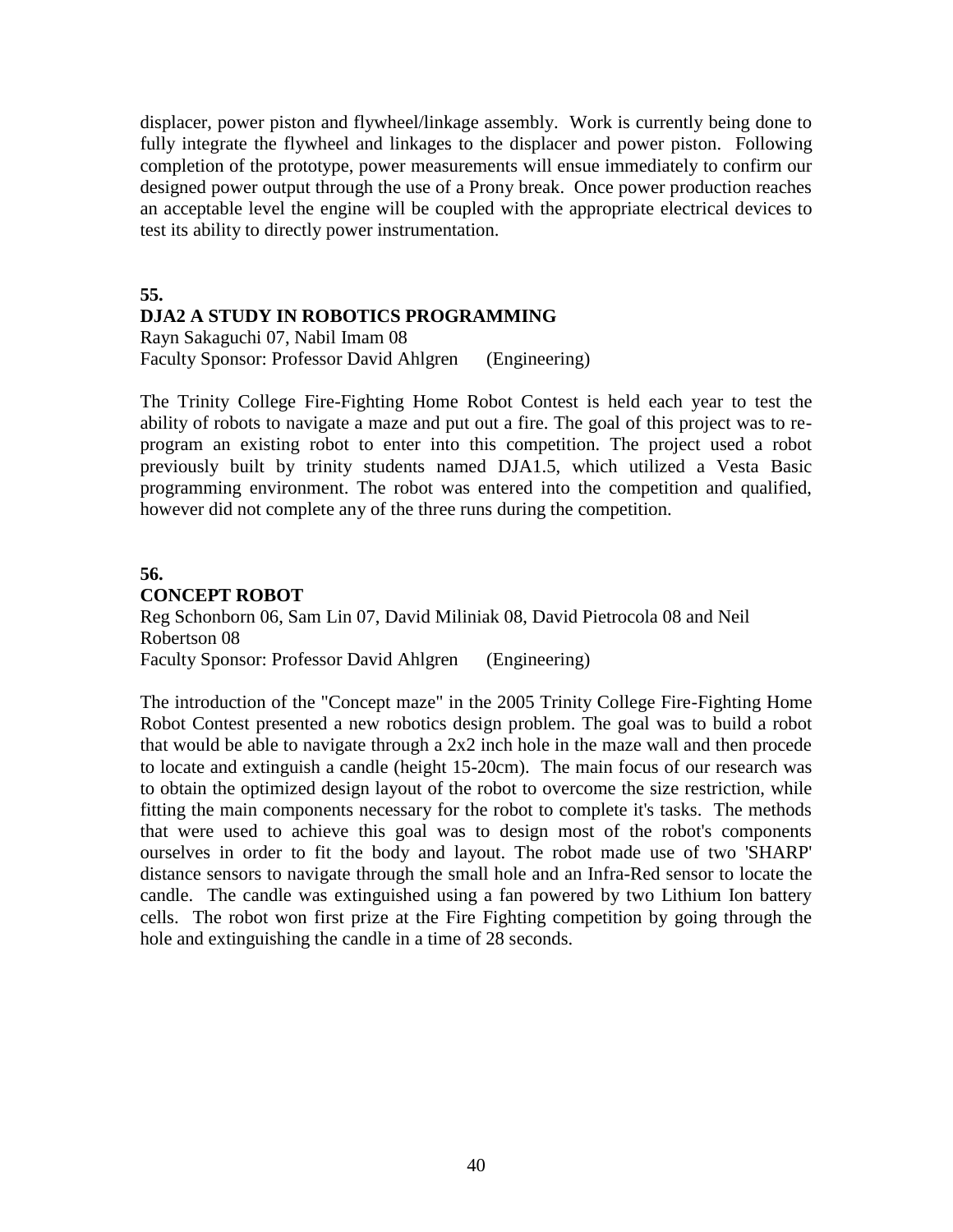# **57. AN IMPROVED WOOD COOKSTOVE USING FORCED DRAFT** Mark Witt 05

Faculty Sponsor: Professor Lance Smith (Engineering)

People around the world use wood as their primary fuel source. Over half of humanity cooks over woodfires. However, traditional wood burning stoves are terribly inefficient, unsustainable, and polluting. Harmful levels of particulate matter cause respiratory illness in millions of women and children each year and the effects of carbon monoxide can range from an inconvenient headache to death. Stoves can be improved upon significantly and inexpensively to reduce these negative effects by using advanced combustion techniques The main obstacle to reaching complete wood combustion is the difficult in creating good mixing between the fuel and air. When wood combusts, volatiles are released from the wood as gas and then the gas ignites when mixed with air and spark. Using this principle, a two-stage gasification system was designed and implemented using forced air convection from a centrifugal fan. Gasification occurs in the lower, fuel-rich region using small vertical air jets. In the higher, fuel-lean combustion region, the gas fuel and air are mixed using larger horizontal air jets. This allows for a much hotter and cleaner combustion process. Previous fan-driven stove designs have failed due to fan motor burn-out. During initial testing, the stove prototype was operated for 30 minutes at full heat without an increase in the fan motor surface temperature. Final testing for efficiency and emissions will be conducted at Aprovecho Research Center. This stove design requires some scrap metal and an electrical source Thus, implementation should only be considered in areas where both are available, such as the urban areas of India or Mexico where people have access to electricity but still cook over woodfires.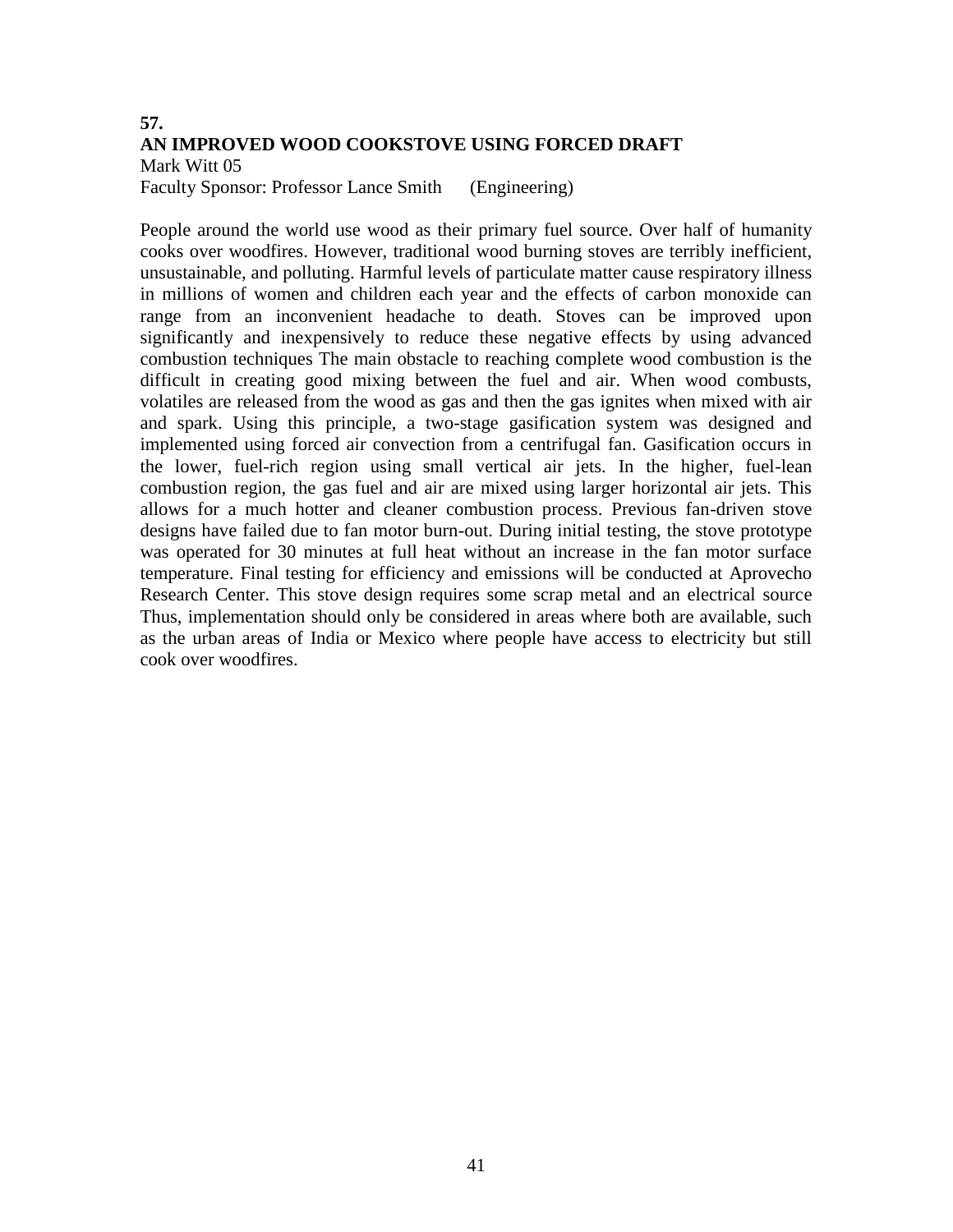# **ENVIRONMENTAL SCIENCE**

#### **58.**

# **INVESTIGATION OF LAKE SEDIMENTS BY X-RAY DIFFRACTION ANALYSIS**

Mosammat Fatema 06 Faculty Sponsor: Professor Christoph Geiss (Environmental Science)

This study was undertaken to investigate the sediment cores from Mudge Pond located in Sharon, Connecticut. Sediment core analysis is applied to understand local and global climatic changes in addition to ice core and fossil analysis because "lakes are dynamic response systems that integrate environmental, climatic and tectonic forcings into continuous, high resolution archive of local and regional change" (Kelts, p.141). The diverse components derived from various sources in lake sediments contain key information regarding climatic, spatial, and depositional environment of a specific time period. Some of the sources for lake sediments include "detrital sediment grains, algal or terrestrial organic matter, and inorganically precipitated carbonate and saline minerals, along with numerous other fossil components" (Kelts, p.143). In addition, the structure of the components in the sediment may potentially reveal information regarding the mechanical, and biochemical processes of the formation of the lake sediments. Using Xray diffraction I identified changes in mineralogy for lake sediments from Mudge Pond. This technique allows the identification of different carbonate, and silicate minerals, which can be interpreted in terms of environmental change.

**59.**

# **RECONSTRUCTION OF ENVIRONMENTAL CHANGE IN A NORTHWESTERN CONNECTICUT LAKE USING LOSS ON IGNITION ANALYSIS**

MeiLin Fegan 06 and Daniel Scollan 05 Faculty Sponsor: Christoph Geiss (Environmental Science)

Historical environmental changes can be traced by studying lacustrine (lake) sediments. A core was taken from Mudge Pond in northwestern Connecticut. Using the Loss on Ignition method, the carbonate minerals and organic content in sediment can be measured. LOI is preferred due to its use of basic lab equipment, speed, precision and accuracy and adaptation to large sample sizes compared to other methods. Dry powdered samples of sediment were ignited in a muffle furnace at 550 degrees C. The difference in weight before and after tells the amount of organic carbon, which evolves from the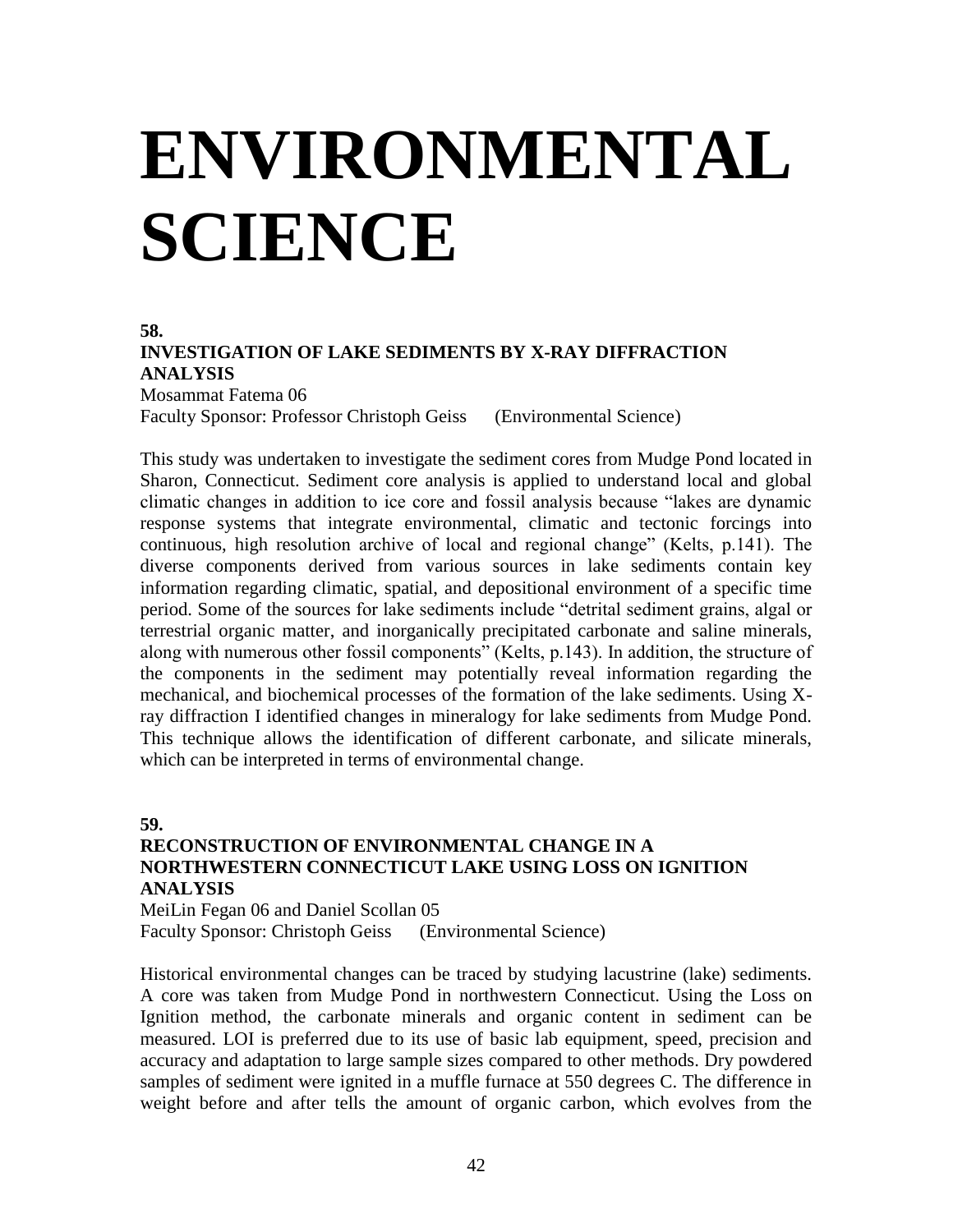sediment at this temperature. Samples are then heated at 1000 degrees C, when carbon dioxide evolves from carbonate minerals like calcite. In addition, smear slides were used to examine the composition of the carbonate minerals present. The percentage of carbonate minerals can reveal changes in physical lake conditions such as water level or pH. The percentage of organic content shows changes in the lake's biological productivity. These results, in combination with data from X-Ray crystallography, magnetic analysis and grain size analysis will further specify the environmental history of Mudge Pond.

**60.**

**SEDIMENT SIZE ANALYSIS OF MUDGE POND, CONNECTICUT** Jenny Gragg 07 and Craig Curtis Schneider 05 Faculty Sponsor: Professor Christoph Geiss (Environmental Science)

Mudge Pond, in Sharon Connecticut, was the site of the coring that we used to establish a quantitative analysis of the distribution of each type of sediment to its relative depth. In the winter of 2005, the Geology 204 class set out to the pond and obtained a nine-meter long core. To perform a grain-size analysis study, we subsampled the core into ten, 300 gram samples. In order to prepare the sample for taking measurements, we had to dissolve the organic material and carbonates. After this was done, hydrometer testing was used to determine grain-size distribution by means of gravity and time. Once the measurements were recorded, Stokes' law was used to determine the diameter of the particles. Knowing the distribution of sediment size at any given depth determines approximately where the coastline was at a given time, as well as determines the soil composition. This information will be used in collaboration with other student research to better understand the sediment properties of Mudge Pond.

## **61.**

#### **SALT MARSH RESTORATION IN GOOSENECK COVE, NEWPORT RI** Andrew Grosvenor 05

Faculty Sponsor: Professor Joan Morrison, Professor Christoph Geiss (Environmental Science) and Marci Cole PhD, Coastal Ecologist - Save the Bay

Save the Bay is a Rhode Island based environmental group dedicated to the preservation and restoration of Narragansett Bay, which is the body of water that forms virtually all of the state's coastline. An essential aspect of these duties is the preservation and restoration of the remaining salt marshes on the bay. Salt marshes are very delicate and very important ecosystems. They play a large role in erosion prevention and provide the habitat for a tremendous number of coastal plants and animals. Protecting these marshes involves regular monitoring of their vegetation and the salinity levels in the ground water, as well as assessment of the invertebrate and fish populations in the marsh. If a marsh is unhealthy, a plan needs to be developed for restoration, and this can involve the planting of native plants, the widening of culverts, or any number of other important factors. Save the Bay works to manage and restore the remaining 3,738 acres of salt marsh in the bay,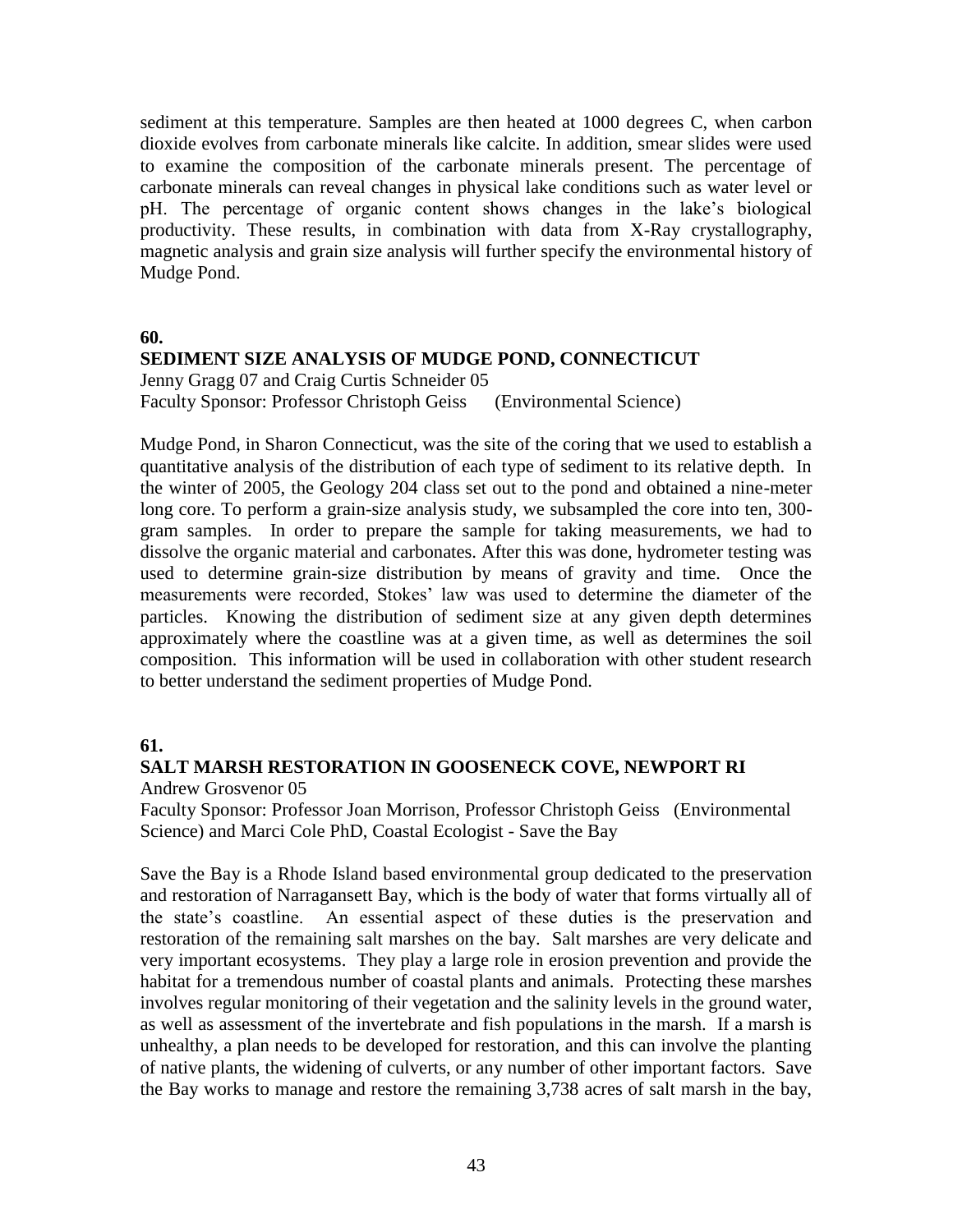which is estimated to be around 50% of the marsh acreage at the time of European colonization. The restoration of Gooseneck Cove marsh in Newport is currently under way, and the second year of monitoring has been completed as a plan for a restoration project is developed. The data gathered from salinity and vegetation monitoring has been essential to this process, and combined with GIS mapping technology has allowed for a very detailed picture of the marsh's health to be developed.

## **62.**

# **ASSESSING THE VERTEBRATE COMPONENT OF THE DIET OF FLORIDA'S CRESTED CARACARAS**

Kyle Pias 07

Faculty Sponsor: Professor Joan Morrison (Environmental Science)

We studied the vertebrate component of the breeding season diet of the Northern crested caracara (*Caracara cheriway)* in south-central Florida, where this species occurs as an isolated population and is threatened by widespread habitat loss. From 75 prey remain samples collected at active nests in 40 different breeding areas during February – June 1994-1997, we identified 299 prey items representing 53 different prey types from 5 vertebrate classes and 37 families. Mammals comprised the largest proportion of all prey items (31.4%) followed by reptiles (24.1%), fish (23.7%), birds (13.4%), and amphibians (7.4%), and many of these items were probably taken alive. One hundred ninety-two prey items (64.2%, 17 different families) represented species that use wetlands during all or part of their life history, suggesting dependence of this raptor on wetlands for foraging, at least during the breeding season. Carrion comprised approximately 33% of the diet of nesting caracaras in Florida. Our results differ from those reported for the diet of crested caracaras in Mexico, Argentina, and Andean Patagonia possibly due to differences in habitat diversity, land use, and carrion availability.

## **63.**

# **PALEOMAGNETIC ANALYSIS OF LOUIS LAKE, WYOMING**

Craig Curtis Schneider 05

Faculty Sponsor: Professor Christoph Geiss (Environmental Science)

Louis Lake, near Lander Wyoming, was the site of a coring that tried to reconstruct a long history of paleoclimate for the Rocky Mountain region. In the winter of 2004, a small crew set out to the lake and obtained an eleven-meter long core. This core was sent back to the east coast to be sampled and tested by me in Trinity College's Environmental Science Lab. To perform a paleomagnetic study we subsampled each drive into small, weakly magnetic plastic cubes. Measurements of magnetic susceptibility show how much ferromagnetic material is present in the samples throughout the core. Following this study, selected samples were chosen for alternating field demagnetization analyses. The results of these measurements allow us to reconstruct changes in the inclination and intensity of the earth's magnetic field over the past 10,000 years. By comparing this information to the Paleomagnetic record of other lakes we are able to constrain the age of the Louis sedimentary record.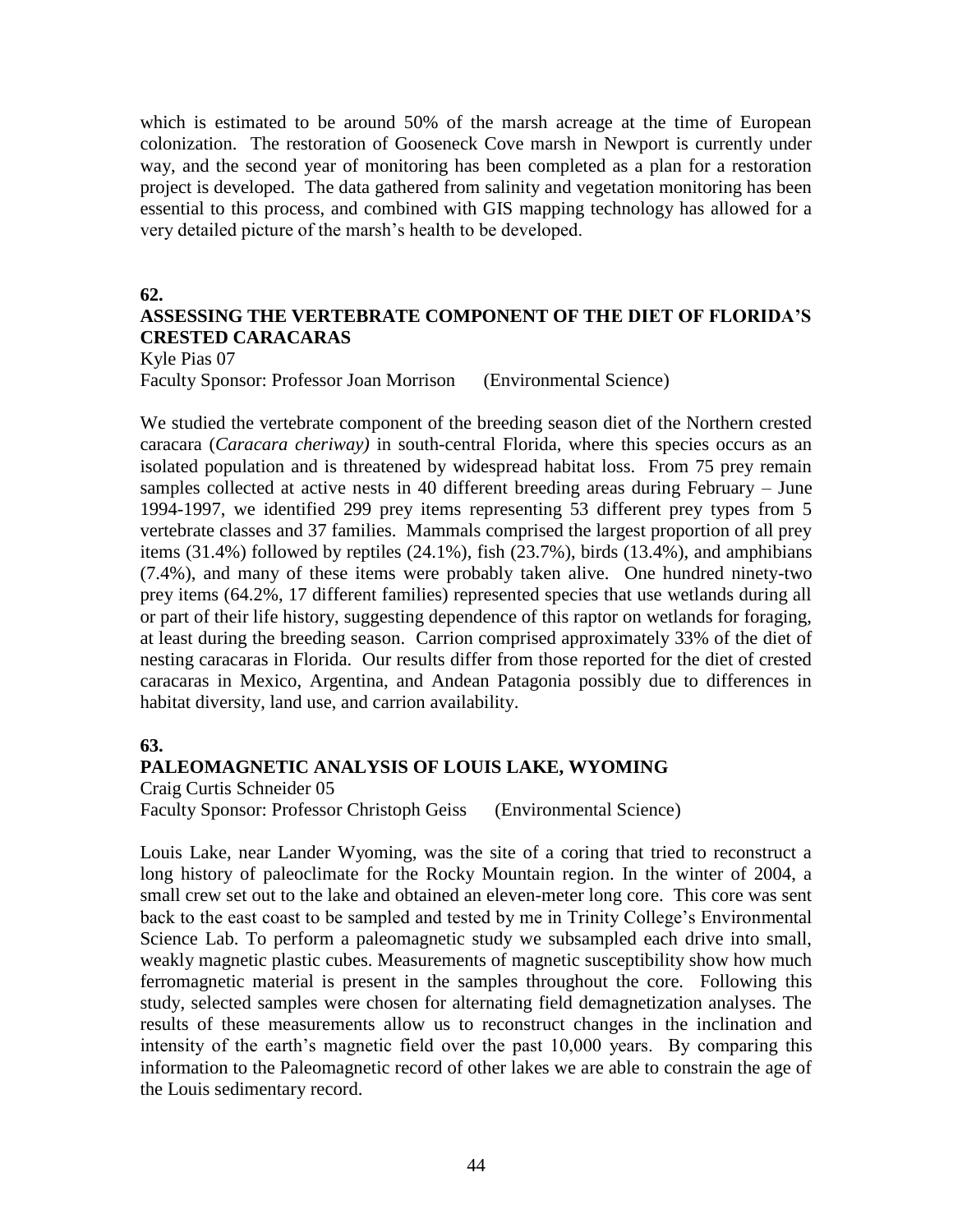#### **64.**

# **RECONSTRUCTION OF THE BIOLOGICAL HISTORY OF THE GREAT SOUTH BAY ESTUARY USING PRESERVED MOLLUSK RECORDS** Daniel Scollan 05

Faculty Sponsor: Professor Christoph Geiss (Environmental Science) Robert Cerrato, Stony Brook University

Ecological restoration requires determination of natural baseline conditions. This study examined the Great South Bay, a major estuary on the southern shore of Long Island, New York. A survey was conducted of the molluscan death assemblage in sediment cores collected in the bay. The assemblage can reveal information about the ecological conditions of the Great South Bay over time, especially in conjunction with other sedimentary analyses. The specific history of the mollusk assemblage is also important to determining restoration goals for the bay's declining shellfish population. Mollusk shells were present in upper most deposits resembling the current estuarine environment. Eight species of both bivalves and gastropods were identified. All of these species were present in recent surveys of the Great South Bay, suggesting that there have no significant changes in the mollusk community of the bay over its lifetime. Of particular interest, the commercially valuable Hard Clam, *Mercenaria mercenaria*, was found at the top and very bottom of the estuarine sequence, despite its dramatic decline in population since the 1970s.

#### **65.**

# **RECONSTRUCTION OF LAKE LEVELS OF MUDGE POND, WESTERN CONNECTICUT, THROUGHOUT THE HOLOCENE**

Ryan Sultan 06

Faculty Sponsor: Professor Geiss Christoph (Environmental Science)

As part of an ongoing analysis of lakes in western Connecticut, five cores were taken from Mudge Pond, near Sharon Connecticut along a transect through the lake basin. Cores were analyzed using radiocarbon dating, changes in sedimentology, magnetic susceptibility, and total organic carbon content. Based on the analyses from these five cores I reconstructed changes in lake levels through the Holocene (last 10,000 years). Two major types of sedimentary units were established, organic rich mud and grey glacial clay. The organic rich mud was then divided into four layers based on the culmination of changes in color, magnetic susceptibly and percent organic carbon. Grey glacial clay showed two layers. These were differentiated by their difference in magnetic susceptibly. The depths that the layers were present for varied depending on the location of the core. Generally, due to erosion, the layers became thicker when moving from the shore to the center of the lake. The presence of beaches were also used as a determining factor for distinguishing layers. Beaches were particularly important in reconstructing of lake levels since they provide a decisive point of where the water level was when that layer was deposited. The analysis has shown lake levels to be greatly variable during that time period with pronounced low-stands during the early Holocene.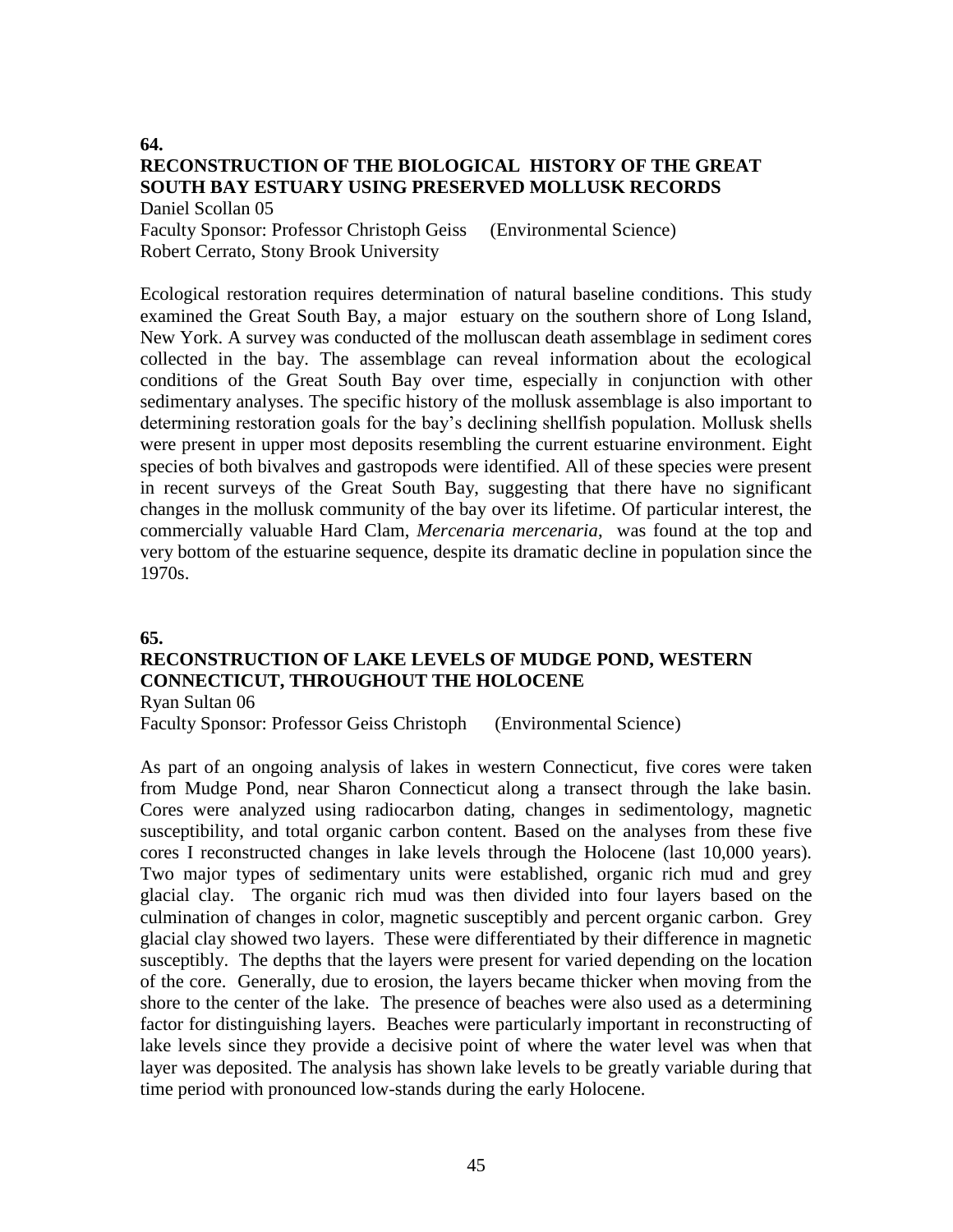#### **66. MAGNETIC PROPERTIES OF LAKE SEDIMENTS**  Jacques Swanepoel 06 Faculty Sponsor: Professor Christoph Geiss (Environmental Science)

Lake sediment can act as natural archives for different environmental processes. The magnetic records of lake sediments can provide environmental information on issues like recent pollution, human and climate impact on hydrological processes and climate change, and different erosional processes. There are several factors that influence the magnetic susceptibility of lake sediments, which include dilution effects, particle size, reductive diagenesis of ferrimagnetic materials, and authigenic iron sulphides. Samples were taken at five centimeter intervals from sediment cores taken from Mudge Pond in Connecticut. The core depths range from 9.50 meters to 18.50 meters. Magnetic susceptibility measurements were taken for each sample. These magnetic susceptibility measurements are affected by all the iron-bearing minerals present in the sediment. Anhysteretic remanance magnetism (ARM) measurements were also taken from every second sample. There are many factors that could influence the magnetic measurements taken from sediments and all of these are not very well understood. This is because research on sediment magnetic properties has mainly occurred during the past twentyfive years. It has become very common largely due to the fact that magnetic properties diminish very slowly, which makes it very accurate and consistent.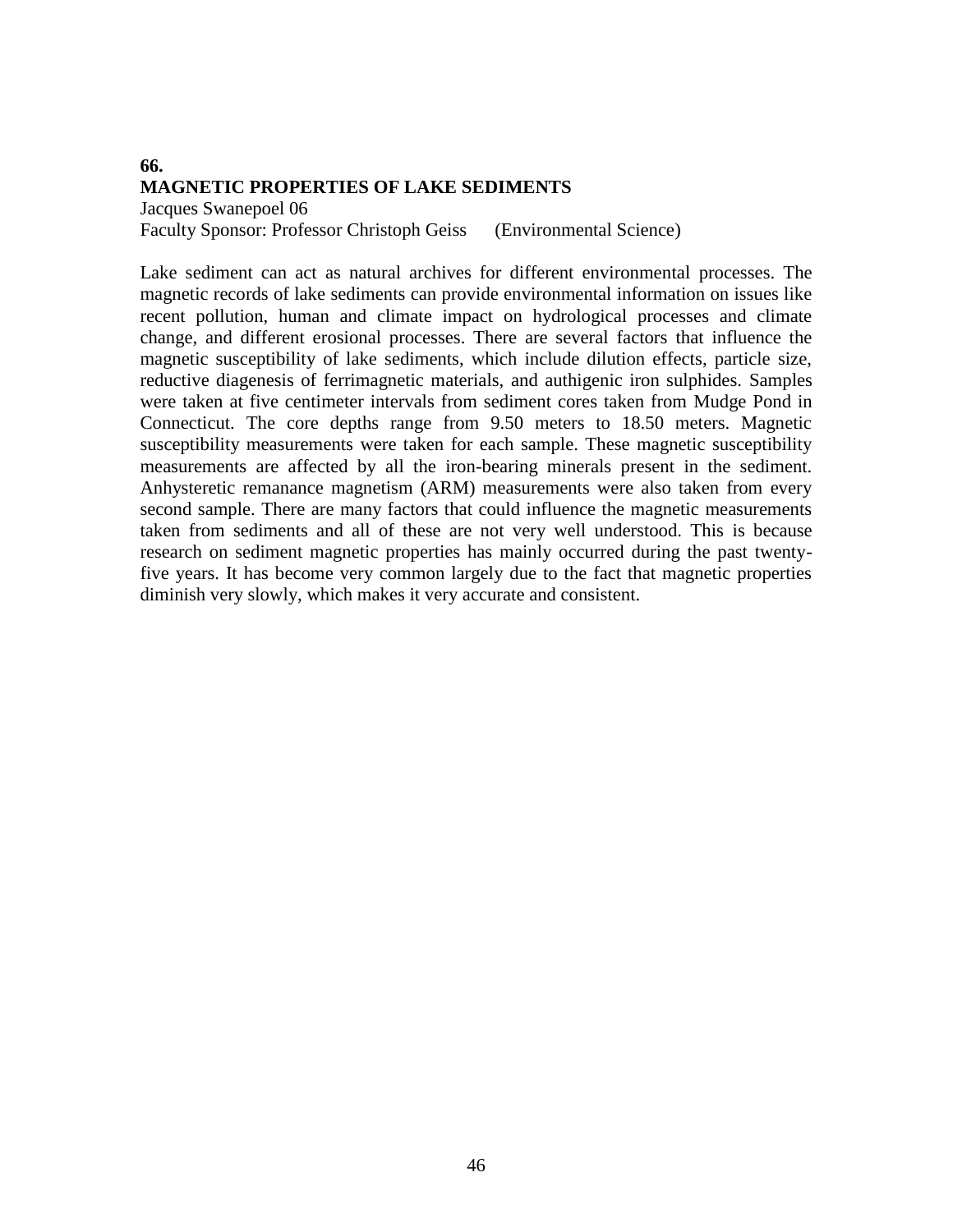# **HEALTH FELLOWS**

**67.**

# **LYME DISEASE, SEPTIC ARTHRITIS AND TRANSIENT SYNOVITIS; DO KOCHER'S MULTIVARIABLE PREDICTORS HOLD TRUE IN CONNECTICUT, A STATE WHERE LYME DISEASE IS ENDEMIC?** David Alderman 06 Faculty Sponsor: Professor Laurel Baldwin-Ragaven (Health Fellows)

Jeffery Thomson, MD CCMC, Department of Orthopaedics

Children who present with acute hip effusion can have a myriad of potential diagnoses, the most urgent of which is septic arthritis. Whereas septic arthritis requires emergency attention, including possible incision and drainage, transient synovitis and Lyme arthritis require a different treatment prescription than the surgery and IV antibiotics ordered for septic arthritis. A retrospective chart review was conducted to evaluate the utility of four criteria outlined by Kocher and used by clinicians to distinguish between septic arthritis and transient synovitis, without consideration of Lyme Disease. Eighty-eight eligible pediatric patients aged 0 to 21 who had been operated on by orthopedic surgeons at the Connecticut Children's Medical Center (CCMC) between 2001 and 2005 were included in the study. Their charts were reviewed for Kocher's four criteria: refusal to weight bear, fever, serum white blood cell count and the erythrocyte sedimentation rate, as well as serology for Lyme Disease.. Preliminary results indicate that Kocher's multivariable predictors hold true for the orthopaedic population at CCMC; however, it would be necessary to access patients from Rheumatology and Infectious Disease in order to eliminate the possibility of an orthopedic bias.

**68.**

# **CORRELATION OF BLOOD PRESSURE ELEVATION TO SEVERITY OF ILLNESS IN CHILDREN WITH GUILLAIN-BARRE SYNDROME**

Nicholas Harrison 06

Faculty Sponsor: Dr. Sarah Raskin Dr. Laurel Baldwin-Ragaven (Health Fellows) Francis DiMario MD Mentor, Connecticut Children's Medical Center

Guillain-Barre syndrome (GBS) is a demyelinating polyneuropathy affecting the peripheral nervous system, characterized by progressive, symmetrical motor weakness of more than one limb and areflexia or hyporeflexia.<sup>1,2,3</sup> Current estimates of incidence in children range  $0.1/100,000$  to  $1.7/100,000$  population.<sup>2</sup> Guillain-Barre syndrome is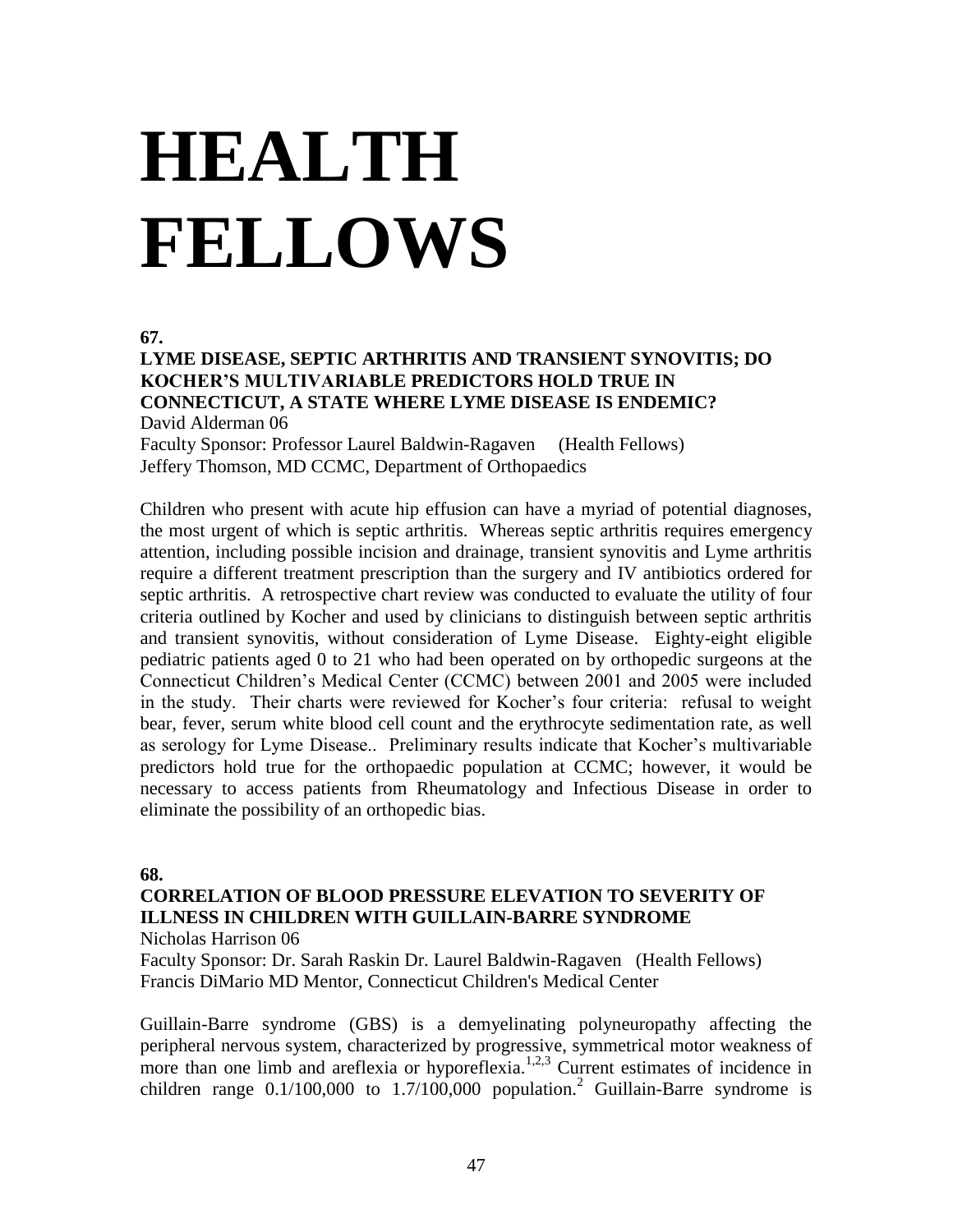currently the most common cause of acute generalized paralysis in all age groups.<sup>2,3</sup> 15% to 20% of adults with GBS require mechanical ventilation. Other less common though serious autonomic disturbances include tachyarrhythmias, bradyarrhythmias, and hypertension or hypotension.<sup>1,2</sup> Currently there are few prognostic indicators of expected severity. Those such as severe reduction of compound motor action potentials (CMAP),  $2.4$ decreased arm strength and coordination,<sup>5</sup> and time from nadir until improvement<sup>2</sup> are of little use in determining treatment in the early stage. To date there has been only one study suggesting that blood pressure elevation has been associated with highest disease stage and longer hospital stay in children.<sup>6</sup> One other study correlated higher incidence of respiratory failure and higher incidence of mortality (20%) with hypertension complicating GBS.<sup>7</sup> Blood pressure elevation could be useful as a prognostic marker for disease severity and final outcome for treatment decisions if results could be replicated.

In this study we have been reviewing Connecticut Children's Medical Center's experience with children treated for GBS over the period 1996-2004. We postulated that autonomic dysfunction and blood pressure disturbance in particular may be a marker of greater disease severity requiring more treatment interventions and longer hospitalization. We do not think that the degree of autonomic dysfunction predicts worse outcome. Currently, we are trying to finish data tabulation and analysis.

1. Asbury, A.K, & Cornblath, D.R. (1990). Assessment of current diagnostic criteria for Guillain-Barre syndrome. Annals of Neurology, (suppl.) 27, S21-S24.

2. Evans, O.B., & Vedanarayanan, V. (1997). Guillain-Barre syndrome. Pediatrics in Review, 18(1) 10-16.

3. Ropper, A.H. (1992). The Guillain-Barre syndrome. The New England Journal of Medicine, 326, 1130- 1136.

4. Reisin, R.C., Cersosimo, R., Alvarez, M.G., Massaro, M., & Feferman, N. (1993). Acute "axonal" Guillain-Barre syndrome in childhood. Muscle & Nerve, 16, 1310-1316.

5. Plasma Exchange/Sandoglobulin Guillain-Barre Syndrome Trial Group (1997). Randomised trial of plasma exchange, intravenous immunoglobulin, and combined treatments in Guillain-Barre syndrome. Lancet, 349, 225–30.

6. Cooper, W.O., Daniels, S.R., & Loggie, J.M.H. (1998). Prevalence and correlates of blood pressure elevation in children with Guillain-Barre syndrome. Clinical Pediatrics, 37(10), 621-624.

7. Eiben, R.M., Gersony, W.M. (1963). Recognition, prognosis, and treatment of the Guillain-Barre syndrome (acute idiopathic polyneuritis). Medical Clinics of North America, 47, 1371-1380.

#### **69.**

# **CONTINUED EVALUATION OF THE UNIVERSAL JAUNDICE-SCREENING PROGRAM AT HARTFORD HOSPITAL**

Bao Pham 06

Faculty Sponsor: Professors Laurel Baldwin-Ragaven and Sarah Raskin (Health Fellows) Victor Herson MD Connecticut Children's Medical Center Neonatal Intensive Care Unit

In an effort to prevent brain damage (kernicterus) from occurring in newborns with severe hyperbilirubinemia (define as having concentration higher than 18 mg/dl), Harford Hospital initiated a universal jaundice-screening program to detect hyperbilirubinemic infants. The program requires the use of a transcutaneous device called the BiliCheck and an hour specific nomogram to determine the infants' risk. A previous project has been done to analyze results for the first year of the new protocol and we are continuing with the chart review to analyze the second year experience. The data is divided into three periods. The first period includes patients who were born between November 1, 2001 and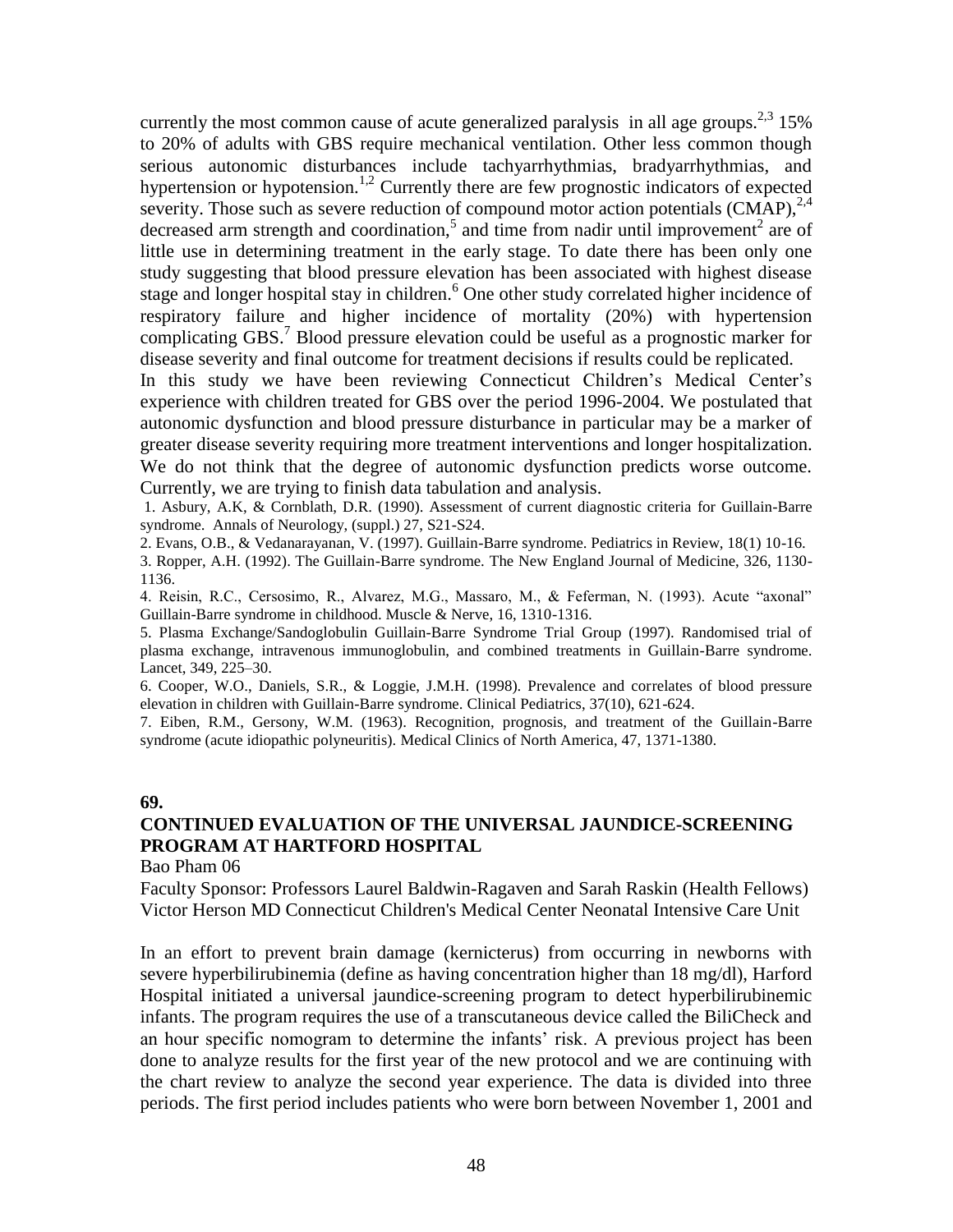October 31, 2002, the year before the screening program was established. The second period includes patients born between November 11, 2002 and November 30, 2003, the first year of the program. The second period includes patients born after December 1, 2003. All patients were born at Hartford Hospital and were then admitted to Connecticut Children Medical Center for hyperbilirubinemia within the first fourteen days of life. Our goals are to analyze the sensitivity of the screening tests, to determine whether the screening program reduced the proportion of infants admitted CCMC with severe hyperbilirubinemia and to determine if the program resulted in more stringent follow up plans for newborns after discharge.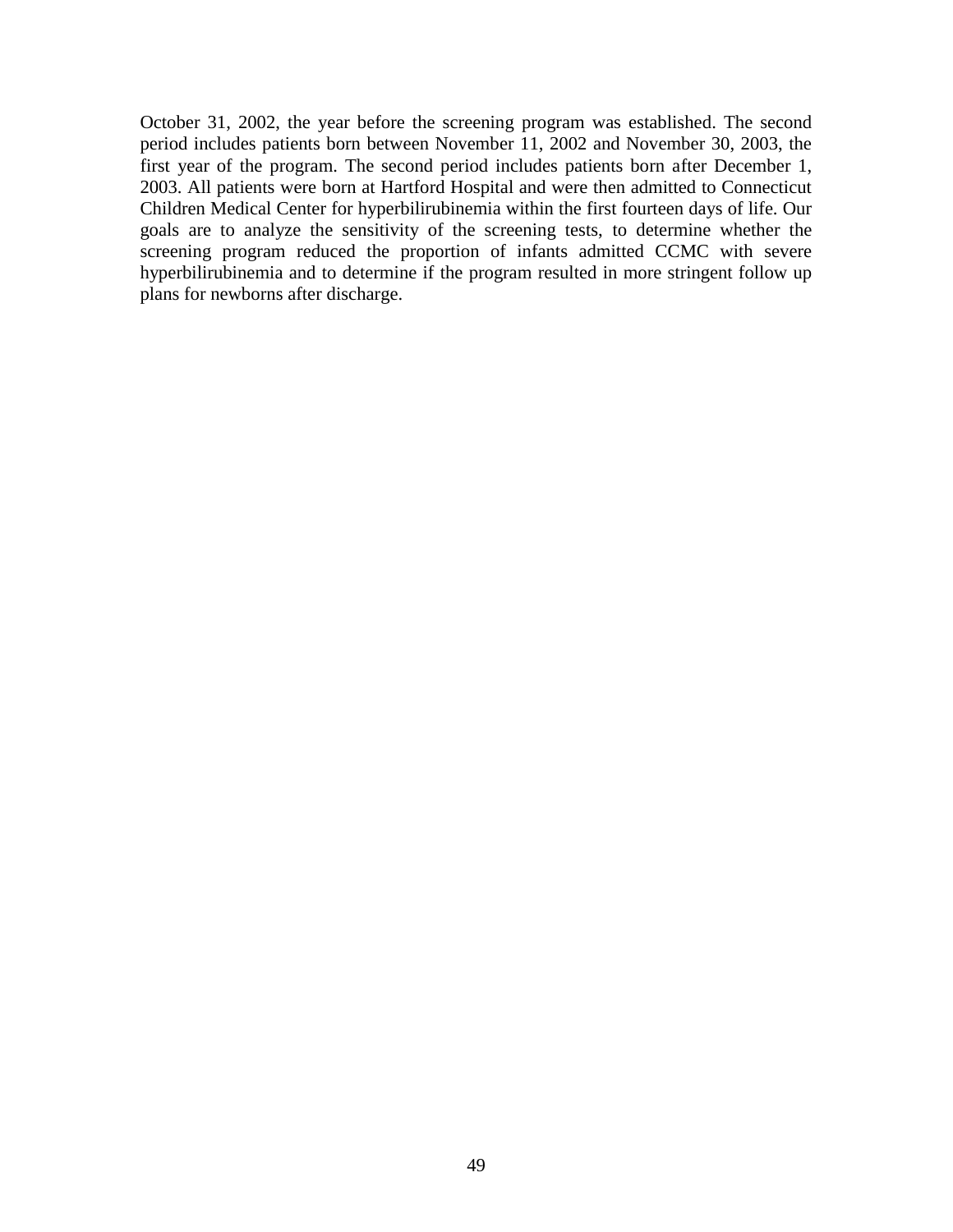# **MATHEMATICS**

# **70. CLASSIFICATION OF QUADRIC HYPERSURFACES IN HIGHER DIMENSIONS**

Leighann Kinter 08 Faculty Sponsor: Professor David Cruz-Uribe, Professor Cristian Rios (Mathematics)

All linear transformations in any higher dimension can be described by multiple translations and rotations along the planes of the axes. By defining a new set of axes to express these translations and rotations, the equations of an object can be represented in the standard form, allowing the location, size, and shape of the object to be more easily determined. An eigenvector approach is used to determine the rotations needed to represent the equation of the object without mixed variable terms and the translations needed to represent the equation of the object without single-variable terms. Patterns observed among the transformations of the second and third dimensions allow for the generalization of transformations to higher dimensions.

# **71.**

## **EYE COLOR PROBABILITIES ACROSS GENERATIONS**

Sarah Litman 05 and Lindsey Sheldon 05 Faculty Sponsor: Professor Philip Brown (Mathematics)

Eye color in offspring is determined by the genotype of the two parents. However, because some genes are recessive and others are dominant, eye color cannot be determined solely by the phenotype of the parents. The model here examines the probabilities of each genotype and subsequent phenotype for any given set of parents. State diagrams, tree diagrams, and transition matrices are used to determine the Markov chain model.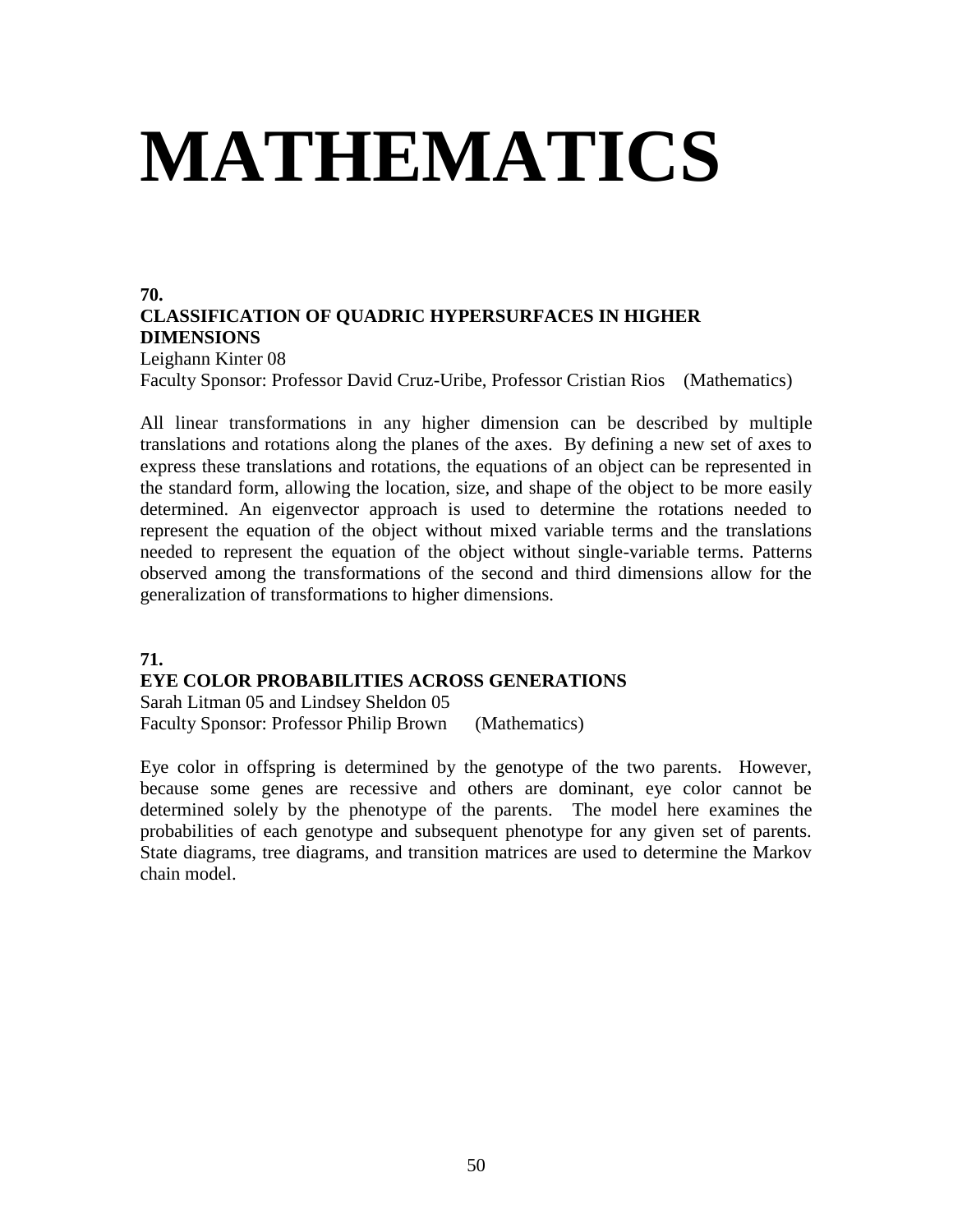# **72. THE USE OF CONTINUED FRACTIONS TO APPROXIMATE SPECIAL FUNCTIONS**

Lisa Pham 08 and Nikolay Atanasov 08 Faculty Sponsor: Professor Nancy Wyshinski (Mathematics)

A continued fraction is an expression of the form

$$
x = a_0 + \cfrac{b_1}{a_1 + \cfrac{b_2}{a_2 + \cfrac{b_3}{a_3 + \dots}}},
$$

where  $a_i$  and  $b_i$  may be complex numbers or, more generally, functions of a complex variable z. Continued fractions are used for computing rational approximation to real numbers as well as for solving Diophantine and Pell's equations. From a number theoretical point of view, continued fractions were used to expand rational fractions; from an analytic theoretical point of view, continued fractions were used to manipulate and derive approximations for complex functions. Since they offer accurate rational approximations to complex functions, continued fractions for special functions were examined and compared to power series approximations. In particular, the logarithmic function written as a hypergeometic function

$$
z_2 F_1(1,1,2;-z) = \log(1+z)
$$

was analyzed. By comparing the continued fraction approximation to the power series approximation, results showed that the continued fraction has a great advantage as far as speed and domain of convergence are concerned. Fast and accurate estimations of logarithmic functions, or any other special function, are important because of its adaptability to high-speed computing machines. Broader applications of the continued fractions are associated with the development of cryptosystems for secret communication in business and banking.

**73. WHETHER OR NOT WEATHER FOLLOWS A RANDOM WALK** Molly Stumbras 07 and Vijay Bhirud 05 Faculty Sponsor: Professor Philip Brown (Mathematics)

Weather is one of the most important facets of everyday life; it can dictate fashion, moods and daily activities. With that in mind, the accuracy of professional weatherman is not always as high as some people might hope. We have two hypotheses regarding day-to-day weather fluctuations. If day-to-day variations are independent of one another a Monte Carlo simulation will provide an accurate simulation. If weather patterns follow a random walk a Markov chain is appropriate for weather prediction. We will test both models and compare them to the actual weather from fall 2004.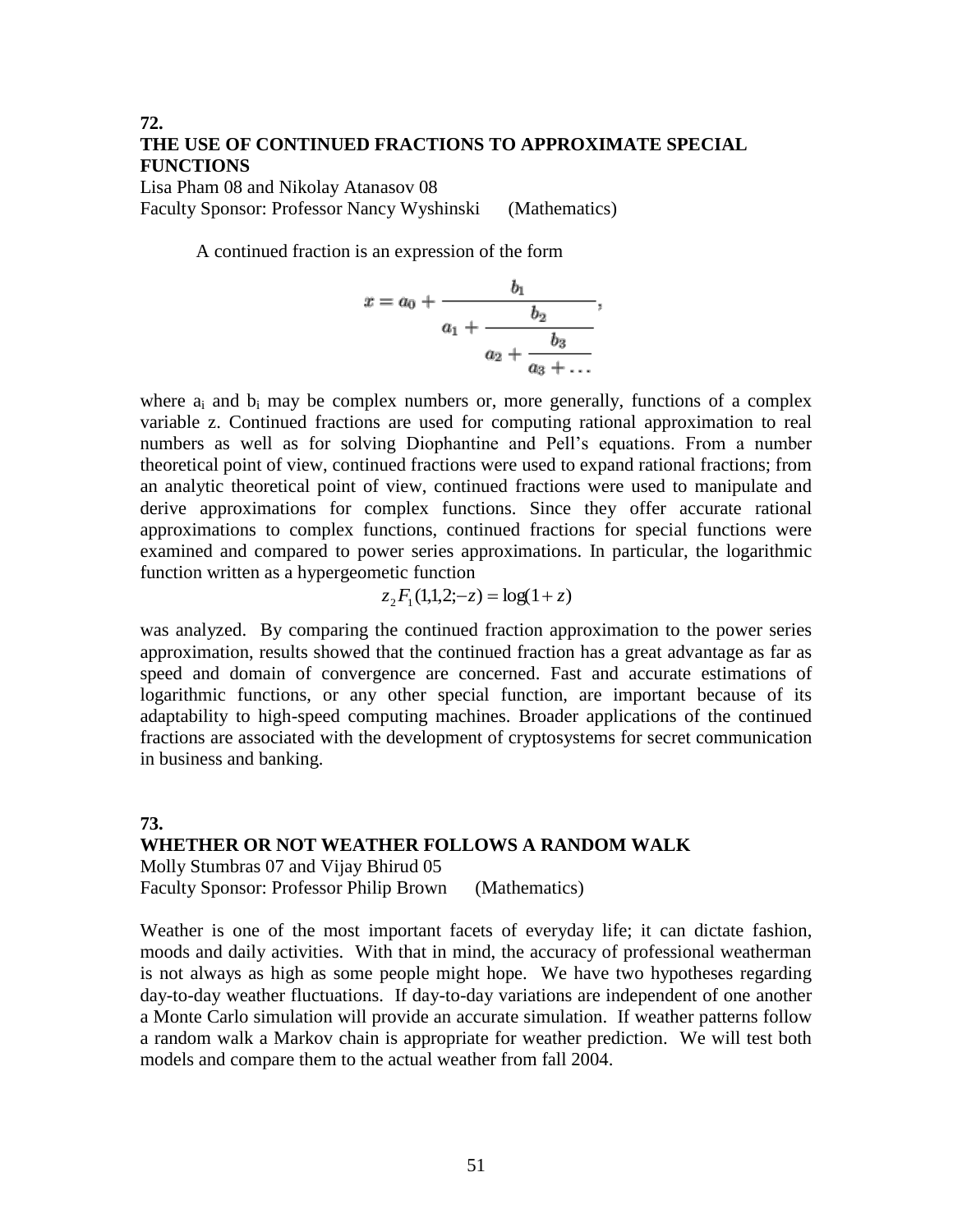# **NEUROSCIENCE**

**74.**

# **COMPARISON OF ROTENONE- AND MPP+-INDUCED TOXICITY IN DIFFERENT MURINE STRAINS**

Daniel Cuzzone 05

Faculty Sponsor: Professor William Church (Neuroscience)

Ventral mesencephalic cells from different murine strains, show variable susceptibility to MPP+ treatment. Rotenone is a neurotoxin whose mechanism, similar to MPP+, involves inhibition of complex I of the mitochondrial electron transport chain. The current study was conducted to determine if susceptibility differences observed with MPP+ treatment also existed for rotenone treatment. CD-1 and C57/bl mouse ventral mesencephalic cells were grown in culture for 7days (DIV 7) and 11 days (DIV 11) and then treated with either MPP+ or Rotenone. DA cells were identified by immunochemical staining for tyrosine hydroxylase (TH+). TH+ cells were stained for the co-expression of the NMDA receptor subunit NR1. MPP+ and Rotenone toxicity was quantitated using standard cell counting techniques. A dose-dependent loss of DA neurons was observed for both neurotoxins. NMDA receptor antagonism by MK-801 was evaluated in both MPP+ and Rotenone stimulated murine cultures.

#### **75.**

## **DEFAULT MODE NETWORK ACTIVITY IN SCHIZOPHRENIA: A FUNCTIONAL MRI STUDY USING INDEPENDENT COMPONENT ANALYSIS** Abigail Garrity 07

Faculty Sponsor: Professor Daniel Lloyd (Neuroscience) Vince Calhoun PhD Yale University and The Institute of Living

Default mode network consists of several brain areas that are coactivated during the resting state of brain function. Areas implicated in the default mode network include those that present abnormalities and decreased metabolism in patients with schizophrenia. Because of this, it was hypothesized that schizophrenics would exhibit an atypical default mode as compared to healthy patients. To test this hypothesis, independent component analysis of fMRI data was used to isolate default mode in a group of 21 schizophrenic patients and 21 age-matched healthy controls while performing an auditory oddball task. Healthy controls exhibited greater deactivation during the task in parietal areas, the visual association cortex, thalamus, posterior cingulate and temporal areas. Schizophrenic patients exhibited greater deactivation in frontal areas which is consistent with hypofrontality in schizophrenia.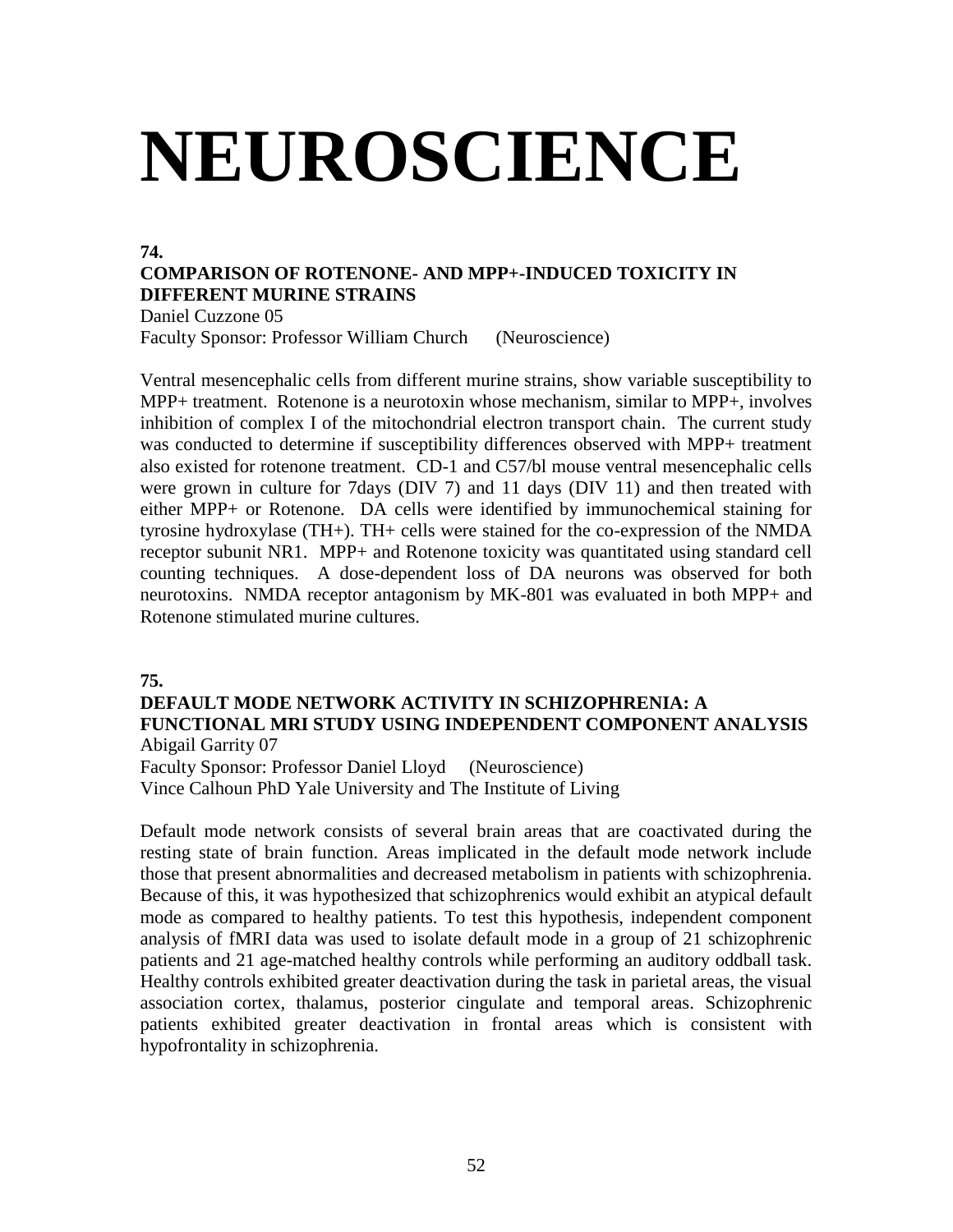# **76. ADENOSINE A1R RECEPTOR DEFICIENCY ALTERS HIPPOCAMPAL PLASTICITY IN FREELY MOVING KNOCKOUT MICE**

Jessica Koranda 05

Faculty Sponsor: Professors Harry Blaise and Susan Masino (Neuroscience)

Hippocampal long-term potentiation (LTP), assumed to be the neurophysiological basis for learning and memory, indicates an increase in synaptic efficacy, while long-term depression (LTD) represents a weakening of synaptic strength. LTP and LTD expression is thought to rely on N-methyl-D-aspartate (NMDA) receptor activation. Adenosine represents one molecule whose effect on synaptic efficacy remains unclear. Adenosine works via the activation of adenosine A1 receptors (A1R) and is densely located in the hippocampus. When activated, A1R receptors inhibit Ca2+ influx while also facilitating K+ efflux. Combined, these two effects create an overall inhibition in the CNS leading to a smaller degree of NMDA receptor activation. Thus, it can be predicted that eliminating the effects of adenosine will lead to an increase in both LTP and LTD expression in the hippocampus. In order to test this hypothesis, LTP and LTD were induced in three groups of mice. Control animals (+/+) have normal A1R expression, heterozygous animals (+/-) express approximately 50% of the receptors seen in controls, and homozygous/knockout animals (-/-) lack A1R receptor expression. Microelectrodes were chronically implanted into the hippocampus of each animal. LTP was then induced by stimulating the hippocampus at 100 Hz using 900 single train pulses at 300 µA. Conversely, LTD was induced at 5 Hz at using 900 single train pulses at 700 µA. Percent change in EPSP and PSA was then calculated to determine the effects of adenosine on synaptic efficacy. Results show that (-/-) animals displayed the greatest degree of both LTD and LTP with (+/+) showing the least. Heterozygous animals fell somewhere in between. Because adenosine seems to negatively impact synaptic efficacy, it is thought that adenosine serves to play a neuroprotective role during times of increased energy demand in the brain. Thus, eliminating A1R's increases the chance of excitotoxicity and irreversible cell damage.

# **77. SYNAPTIC PLASTICITY IN 30 DAY OLD FREELY MOVING RATS** Timothy Scarella 08

Faculty Sponsor: Professor Harry Blaise (Neuroscience)

The hippocampus has long been thought to be a brain structure implicated in learning and memory processes. One mechanism for memory that has become prominent is that of long-term potentiation (LTP), the enhancement of synaptic efficacy after stimulation. LTP can be quantified by measuring the percent change in excitatory post-synaptic potential (EPSP) slope and population spike amplitude (PSA) in the perforant path of the hippocampus after stimulation. The perforant path is a neuropathway in the brain implicated in the memory process. The frequency at which potentiation occurs has been found to be age dependent in rats, and has been established in our lab for immature (15 day old) and adult (70 day old) rats. This study seeks to establish the frequency at which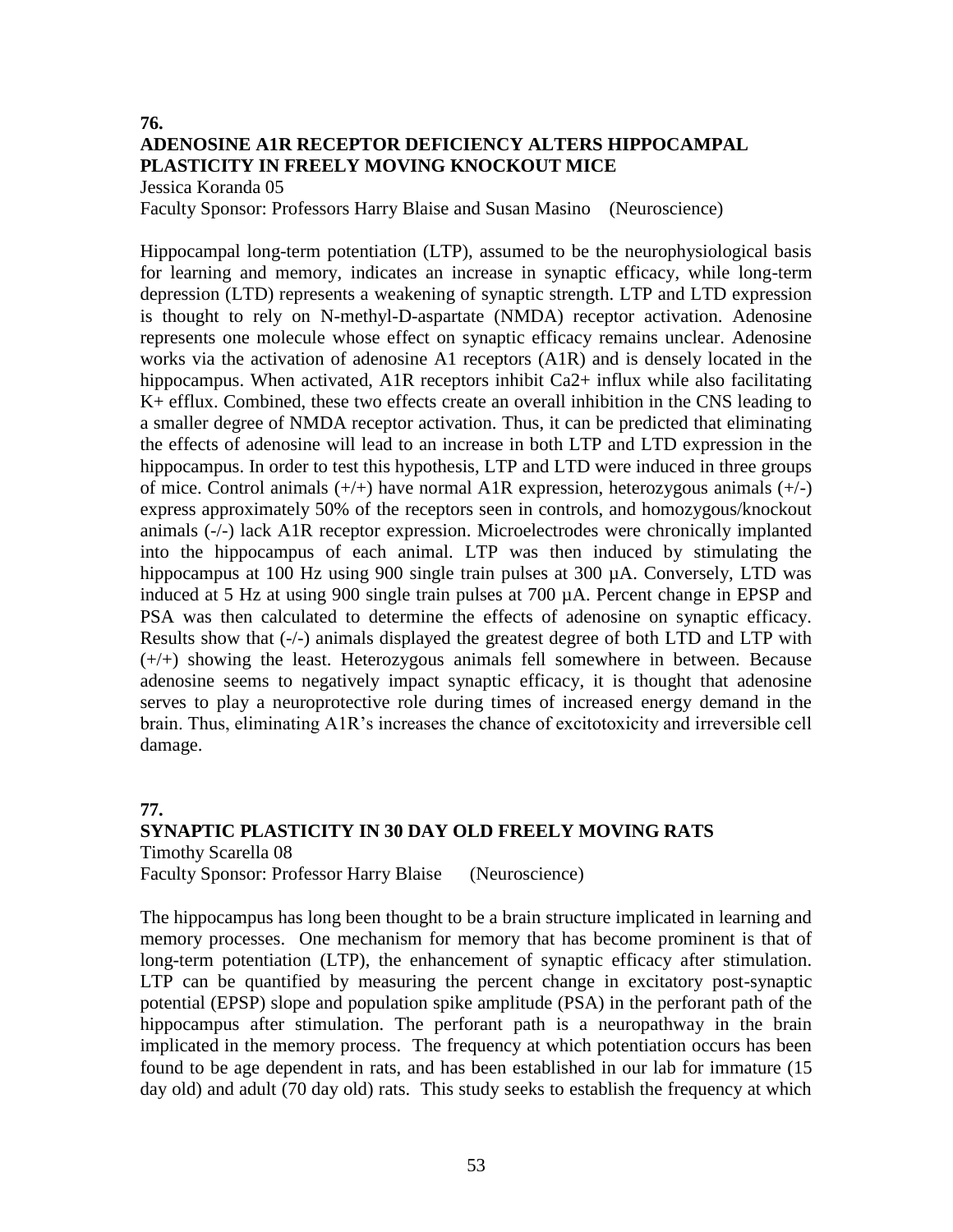LTP occurs in rats of intermediate ages, specifically 30 day old rats. 30 day old male Sprague-Dawley rats were anesthesized and surgery was performed to implant ground, monopolar recording, and concentric bipolar electrodes in the hippocampal region of the brain. After a 48 hour recovery period, the perforant pathway was stimulated using a continuous 900 pulse burst at different frequencies. Readings were taken at various intervals afterwards in order to determine percent change is EPSP slope and PSA over time. We expect that the results will indicate that the frequency at which LTP occurs in 30 day old rats will be in between the frequencies of LTP in adult and immature rats.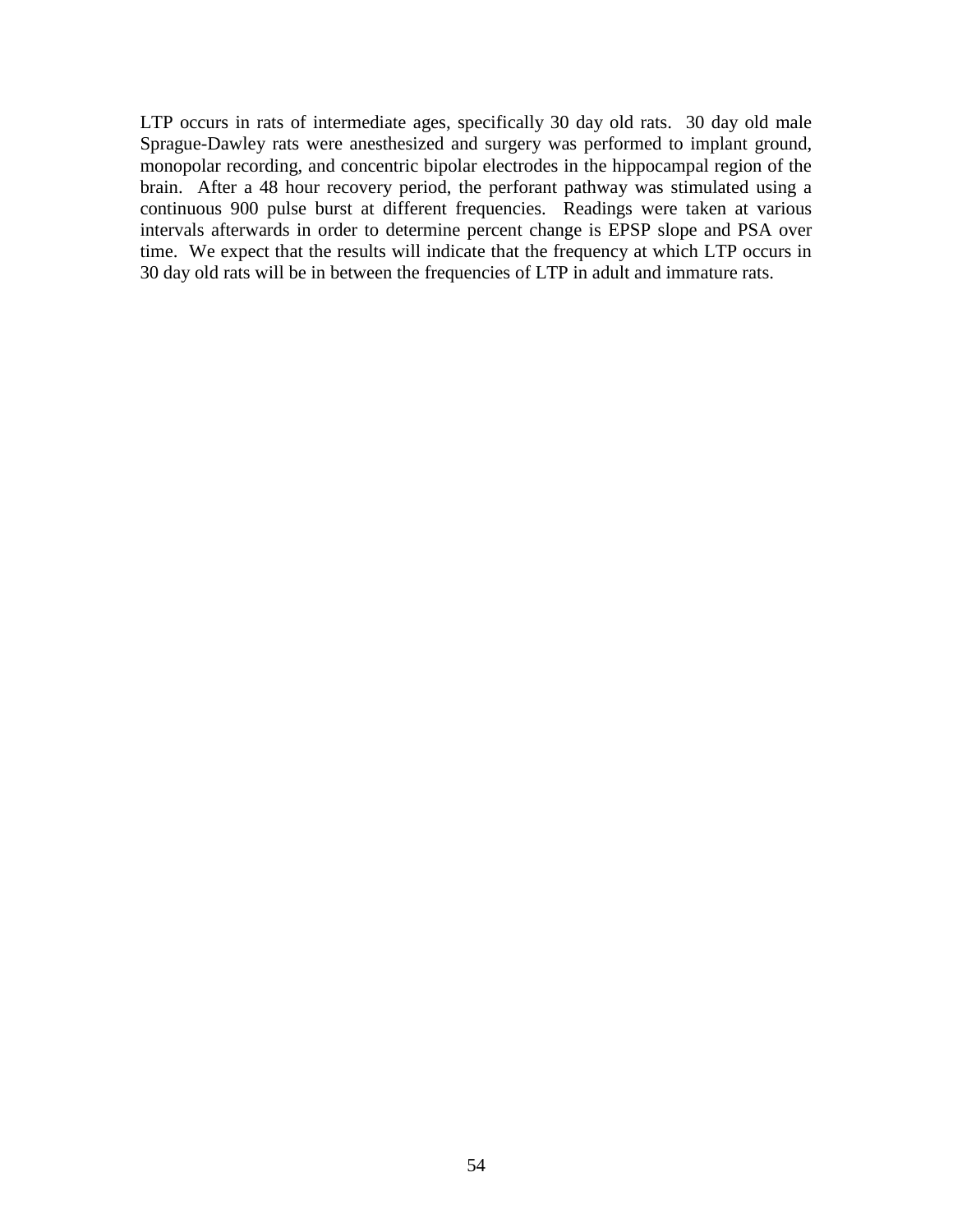# **PHYSICS**

# **78. QUANTIFICATION OF ULTRA-FINE MAGNETIC GRAINS IN SOILS**

Tamara Machac 06

Faculty Sponsor: Professor Christoph Geiss (Physics)

The abundance of ultrafine  $(d < 100 \text{ nm})$  magnetic grains in soils is thought to vary with changes in climate, especially precipitation. The relationship between modern soil magnetic properties and present day climate and buried soil horizons hopefully can shed more light on past climatic changes. My research investigates a cheaper, faster and possibly more sensitive method to quantify the abundance of very small (less then 100nm) grains in natural soil samples.

Our experimental approach is based on work done by Worm (1999), which exploits the principle that the time dependence of IRM (Isothermal Remanent Magnetization) acquisition and frequency dependent susceptibility measurements give equivalent information about the presence of ultrafine particles. I designed a small field coil wrapped around a plastic pipe that can produce a magnetic field between 2.5 and 78 mA/m. Using this simple device, samples can be exposed to a magnetic field for about 0.02s by dropping the sample through the vertically oriented pipe. Exposure to the same magnetic field for longer time periods is possible by placing the sample in the pipe for the specified amount of time. I measured the magnetic remanence of the samples after I exposed the sample to the coil's magnetic field for first 0.02, and then two seconds, and used the difference between the two remanence measurements to estimate the abundance of ultrafine magnetic particles.

In general, the abundance of these particles increases dramatically for soils at shallow depths, and then decreases as depth greatly increases. Also, the abundance is much greater in wet soils, rather than in dry ones.

Worm, H.U. (1999). Time dependent IRM: A new technique for magnetic granulometry. Geophysical Research Letters 26, 2557-2560.

#### **79.**

# **MAGNETIC ENHANCEMENT IN LOESSIC SOILS - EFFECTS ON MAGNETIC GRAINSIZE AND MINERALOGY**

Alex Masi 08

Faculty Sponsor: Professor Christoph Geiss (Physics)

Recently, scientists have discovered that, because magnetic minerals are present in a majority of natural substances, by analyzing the magnetic properties of sediments one can determine changes in climate, such as variations in precipitation, and determine the rate and regional gradients of climatic change. Our work quantifies the presence of hematite, which can appear as a product of weathering, generally reflecting warm climate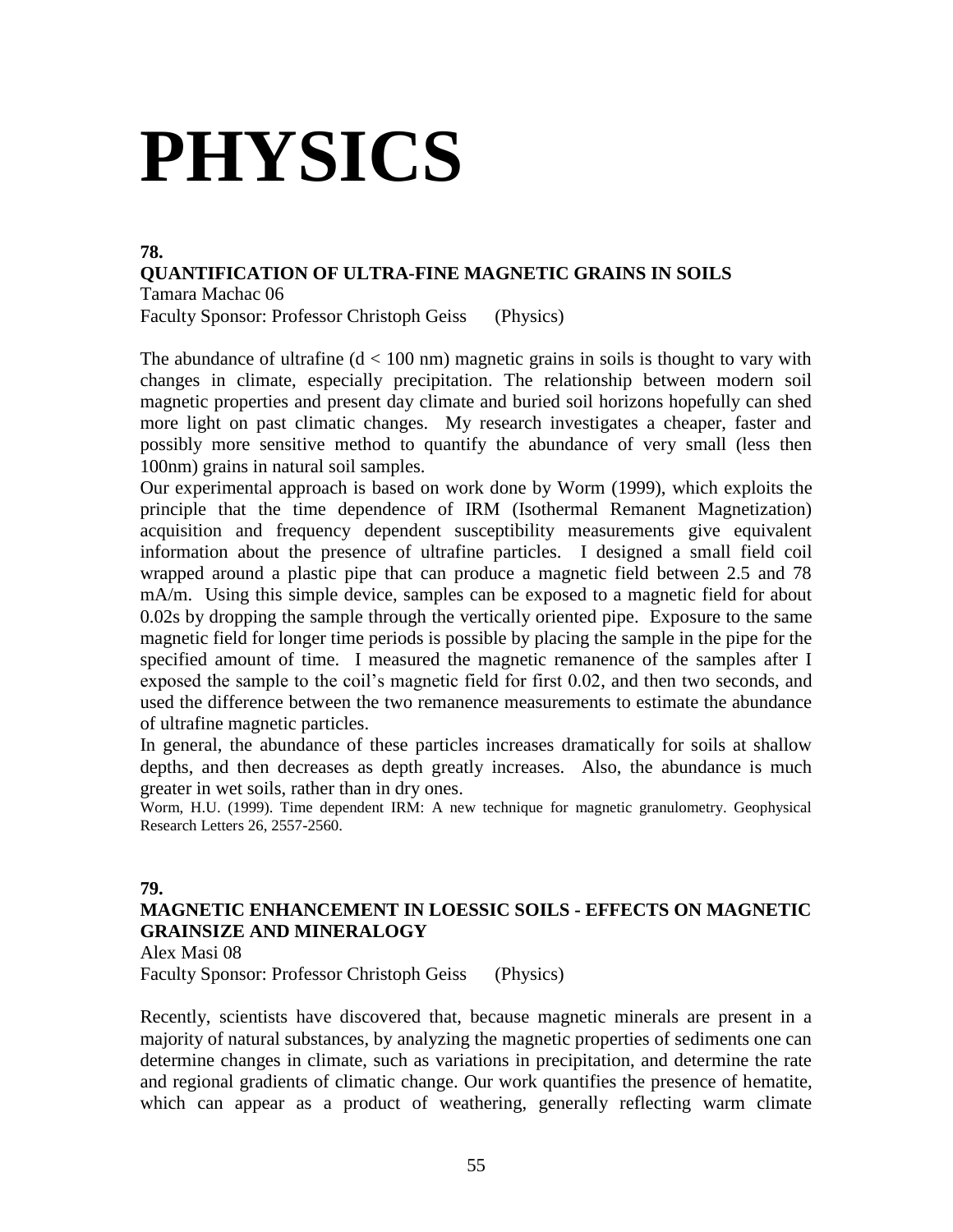conditions, or can appear in areas with ample rainfall. In order to detect the presence of hematite, isothermal remanent magnetization, or IRM, will be used. IRM is induced by exposing a sample to a known magnetic field. This magnetic field is produced within a large coil and whatever magnetic materials are present in the sample will have their magnetic moments at least partially aligned by the applied field. Thus far our research has confirmed the presence of hematite in soil samples from Nebraska. The next step in our research is to quantify its presence at various depths soil in the soil profile. Results from our research will help us to establish hematite concentrations in soils as a paleoclimate indicator and to learn more about the contribution of weakly magnetic minerals, such as hematite, to the magnetic properties of soils.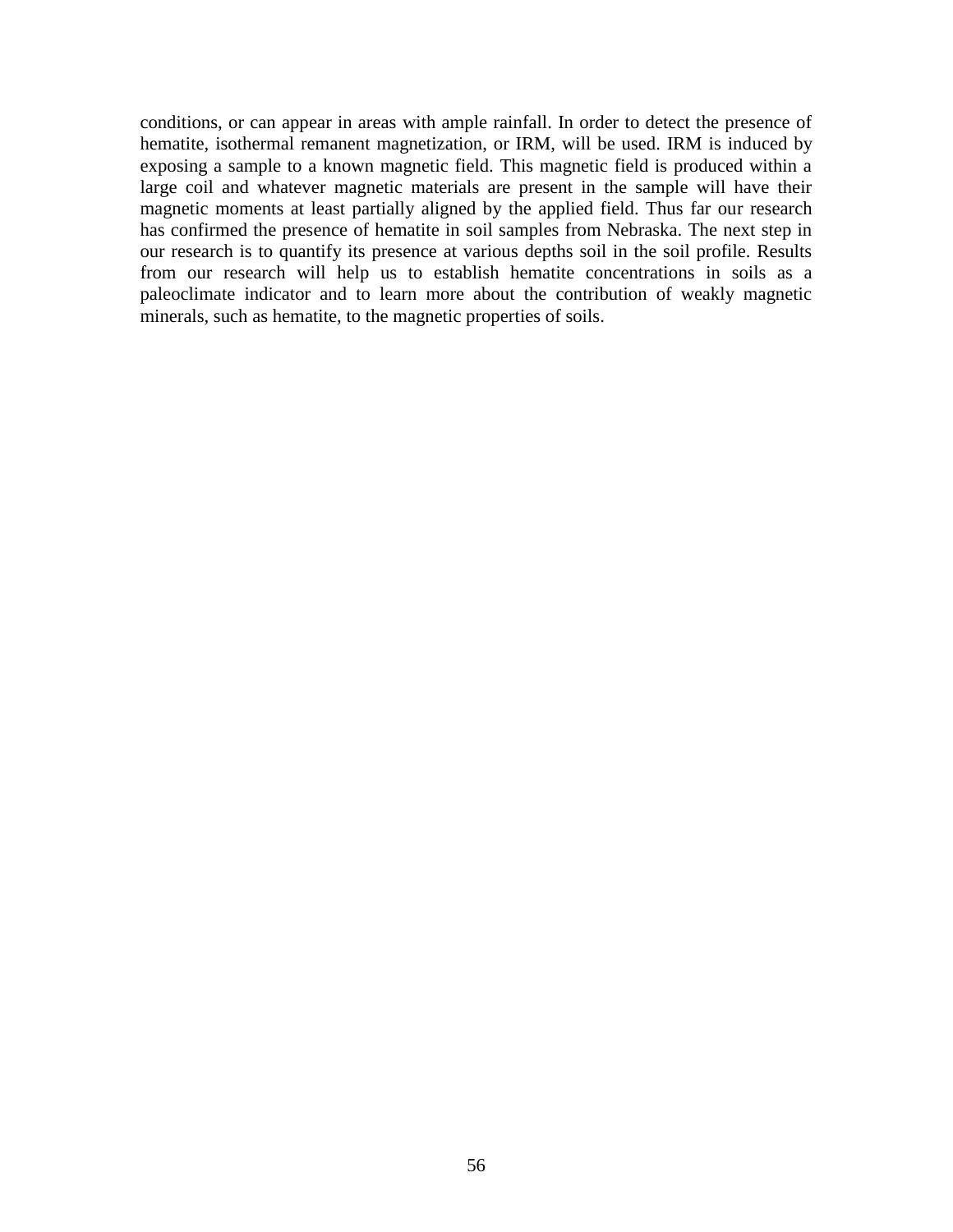# **PSYCHOLOGY**

**80.**

# **CENTER OF MASS CHANGE AND TOOL PREFERENCE IN WOMEN'S LACROSSE** Emily Allen 08

Faculty Sponsor: Professor William Mace (Psychology)

Research in non-visual perception has been centered on how the human body can determine the physical properties of an object through dynamic touch. This research has been applied to several simple systems and actions such as determining the length of a stick by wielding it freely without looking at it. The study of dynamic touch has been applied to several tasks by focusing on different aspects of that task. The perceptions of certain physical properties of an object were studied while performing some of these tasks. In addition, the preferences of an object as a tool for certain tasks have also been studied. Changing the center of mass within a lacrosse stick affects the effectiveness of the stick being used as a tool for specific tasks. Some tasks which are studied for tool preference are both for precision and power. Four lacrosse sticks with different centers of mass within the shaft will be used to test how the preference of each stick is applied to four different tasks. Two of the four tasks focus on precision and will include throwing a rubber lacrosse ball at a target as well as intercepting a moving rubber lacrosse ball. The other two tasks focusing on power will be throwing a rubber lacrosse ball for speed and for distance. The placement of each mass will be at the top of the shaft, at the location of the dominant hand, between the two hands, and at the location of the non-dominant hand. These four sticks will then be used to determine how well they can be used to complete either a precision or power task. The hope is that the different locations of mass within each stick will determine whether or not mass placement and dominant hand use of a tool will affect the preference of that tool for each of the four tasks. It is expected that locating the center of mass under the dominant hand will be ideal for the lacrosse precision task. This experiment will help better the understanding of dynamic touch with complex movements and tool preference, and will lead to a better understanding of non-visual perception beyond dynamic touch, such as understanding the roles of the dominant and non-dominant hand within a bimanual action.

#### **81.**

**RELATION OF MEDIA EXPOSURE, DIETARY RESTRAINT, AND STRESS** Patricia Allen 05

Faculty Sponsor: Professors Claire Wiseman and David Reuman (Psychology)

Psychological and emotional stimuli can influence neurobiology by releasing stress hormones that are linked with important cognitive and biological functions (Ursin &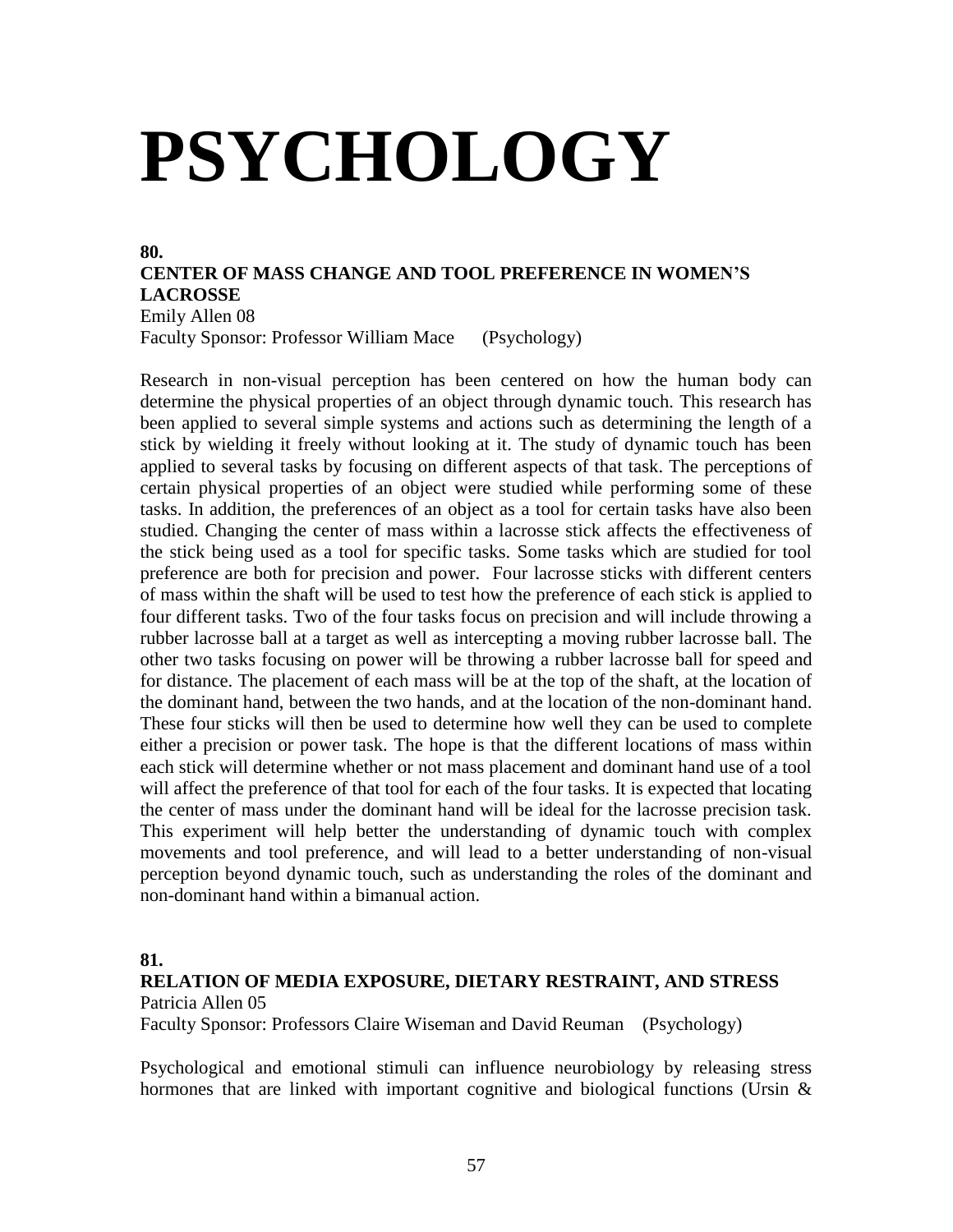Levin, 1991). An abundance of research documents the negative psychological and emotional effects that idealized body images have on non-clinically disordered women. However, it is unclear how dietary restrainers, or chronically dieting, non-clinically disordered persons who are driven by weight concern (Herman & Polivy, 1984), experience the portrayal of media models. Research suggests that restrainers tend to have higher baseline levels of cortisol (Anderson et al., 2003), a stress hormone released in response to psychological or physical threats, and significantly lower self- and bodyesteem. It was hypothesized that restrainers would report more perceived stress when exposed to the thin ideal and have higher cortisol levels in general. Still, because it is believed that restrainers suffer from chronically high levels of stress, we predict that an increase in cortisol would only be observed in nonrestrained women, whom are not desensitized by hypercortisol secretion. If nonrestrained women experience stress in response to thinness ideals as portrayed by the media, this study would grant further support for the potentially dangerous relationship between media, stress, dieting, and the etiology of eating disorders. To test this hypothesis, normal and restrained women provided salivary cortisol samples before and after exposure to superthin models, plussize models, or neutral (control) images. Additionally, participants reported on perceived stress, body-esteem, and self-esteem. Contrary to prediction, restrainers exhibited more perceived stress and declining body-esteem in response to plus-size, rather than superthin, models. Nearly significant trends suggesting self-enhancement effects for restrainers in the superthin condition provide support for the "thinness fantasy" proposed by Myers and Biocca (1992). Currently, we are in the process of analyzing and determining the relationship of cortisol with the aforementioned variables. Problems associated with chronically elevated levels of cortisol and implications for eating disorders are considered.

## **82. CREATIVITY AND MADNESS** Sarah Bell 05

Faculty Sponsor: Professor Randolph Lee (Psychology)

The postulated link between madness and creativity has been noted by centuries of mentally ill artists, composers, writers, poets, and scientists. However, questions still remain about whether it is the psychoses, mood disturbances, intoxications, or extreme characterological defects that enhance inspiration and change their perception of reality. In an attempt to answer this question, this paper will compare two famous creators, Vincent Van Gogh and Sylvia Plath, who suffered from Complex Partial Seizure Disorder and Bipolar Affective Disorder, respectively. Their environmental influences combined with their brain abnormalities will be examined as a function of their creativity. From these explorations and from additional research, it is hypothesized that creativity is often stimulated by the progressive change of both physiological and psychological brain function due to various psychiatric disorders. The depth of an individual's creative ability changes as the disorder progresses.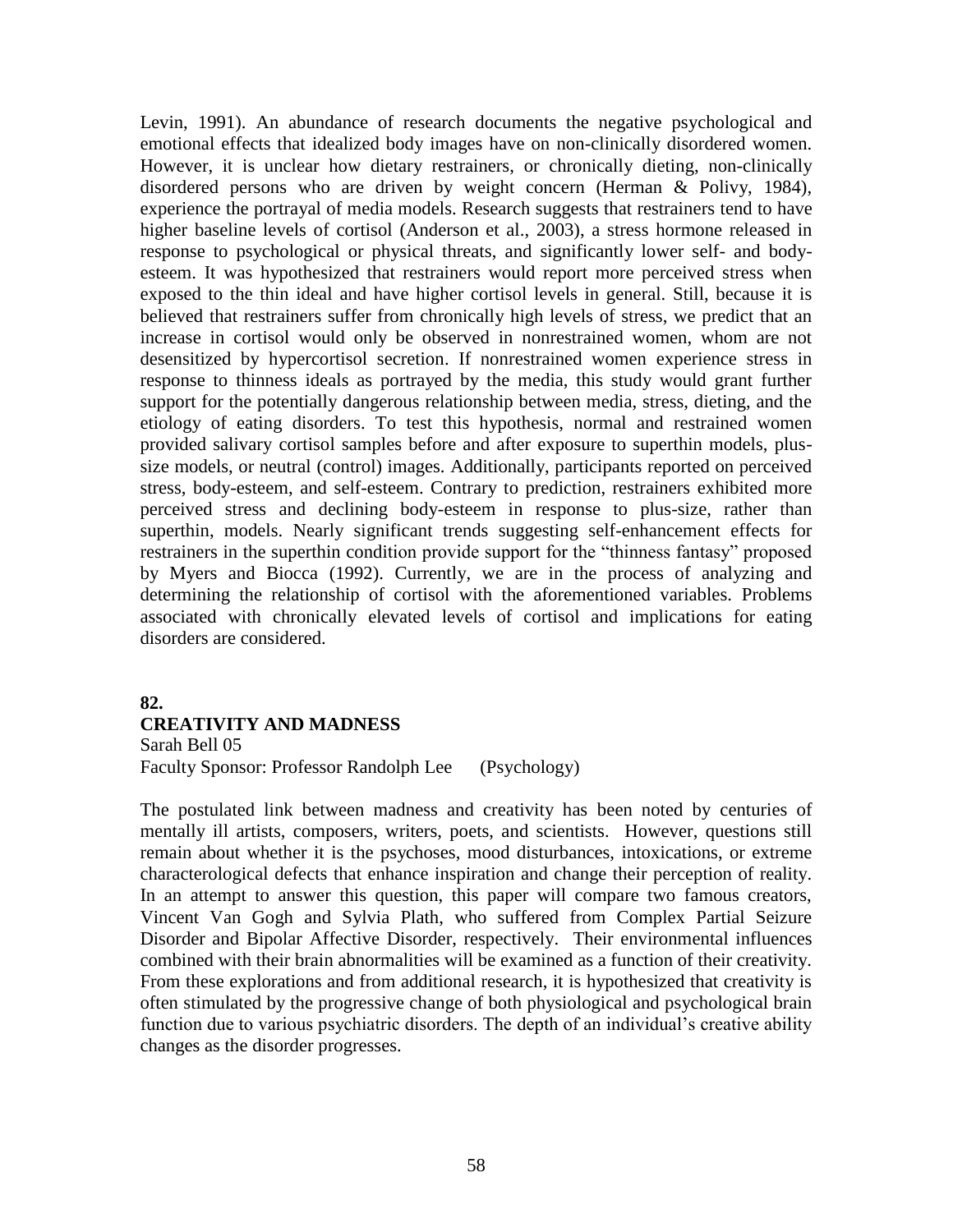# **83. THE INTERPERSONAL EXPERIENCE IN COLLEGE: A COMPARATIVE STUDY**

Justyn Bellsey 05 Faculty Sponsor: Professor Randolph Lee (Psychology)

The college years are essential for development and growth. An individual enters as a freshman, ready to take on life independently for the first time. However, the college experience is more than just expanding academically. One learns to mature through interpersonal relationships and social interactions, specifically, through the interactions of peers, faculty, family, and roommates. In 1970 Dr. Randolph Lee examined interpersonal development during college. He assessed its' dimensions and influences of important intrapersonal and environmental variables. Using the College Interpersonal Development Survey (CIDS), a 68-item original measure, Lee obtained nine basic dimensions of interpersonal development in college: parental relations, sexual attractiveness and influence, independence and sexual identity, leadership influence, peer attachment and influence, academic purpose, wholeness and generativity, maturing sexuality, and finally interpersonal communication and understanding. The purpose of this study is to examine the college environment thirty five years later. I will examine the shift in ideas of gender roles, parental influence, and social life. I will be administering the CIDS to a new generation of Trinity Students to examine the possible change in dimensions and patterns of relationships of college students. I believe results will show a significant change in certain aspects of the college interpersonal experience. The college culture and environment have evolved over the years and as a result, interpersonal relationships will be altered. The following questions will guide my study. 1. What are the important developmental factors in the college interpersonal experience presently compared to what Lee found in the 1970s? 2. How do the factors change throughout the years and is their a comprehensive pattern to this change?

#### **84.**

# **THE EFFECT OF BIRTH ORDER AND SIBLING RELATIONS ON ASPECTS OF SOCIABILITY**

Justyn Bellsey 05, Melissa Rosenberg 05, Lindsey Fay 05 and Chase Nelson 05 Faculty Sponsor: Professor Dina Anselmi (Psychology)

Previous research suggests there will be observable differences across birth order positioning (Gfroerer, K.P, Gfroerer, C.A., Curlette, W.L., White, J., and Kern, R.M., 2003). What this research shows is that first born children show more leadership qualities and a greater degree of social competence. The purpose of this study was to examine the effect of birth order on elements of risk taking behavior, sensation seeking behavior, and self esteem among college students. Participants were recruited from various introductory level courses at Trinity College. We predicted that there will be a significant birth order effect for risk taking behavior. More specifically, we expect to find that last born individuals will engage in riskier behavior than their siblings. Only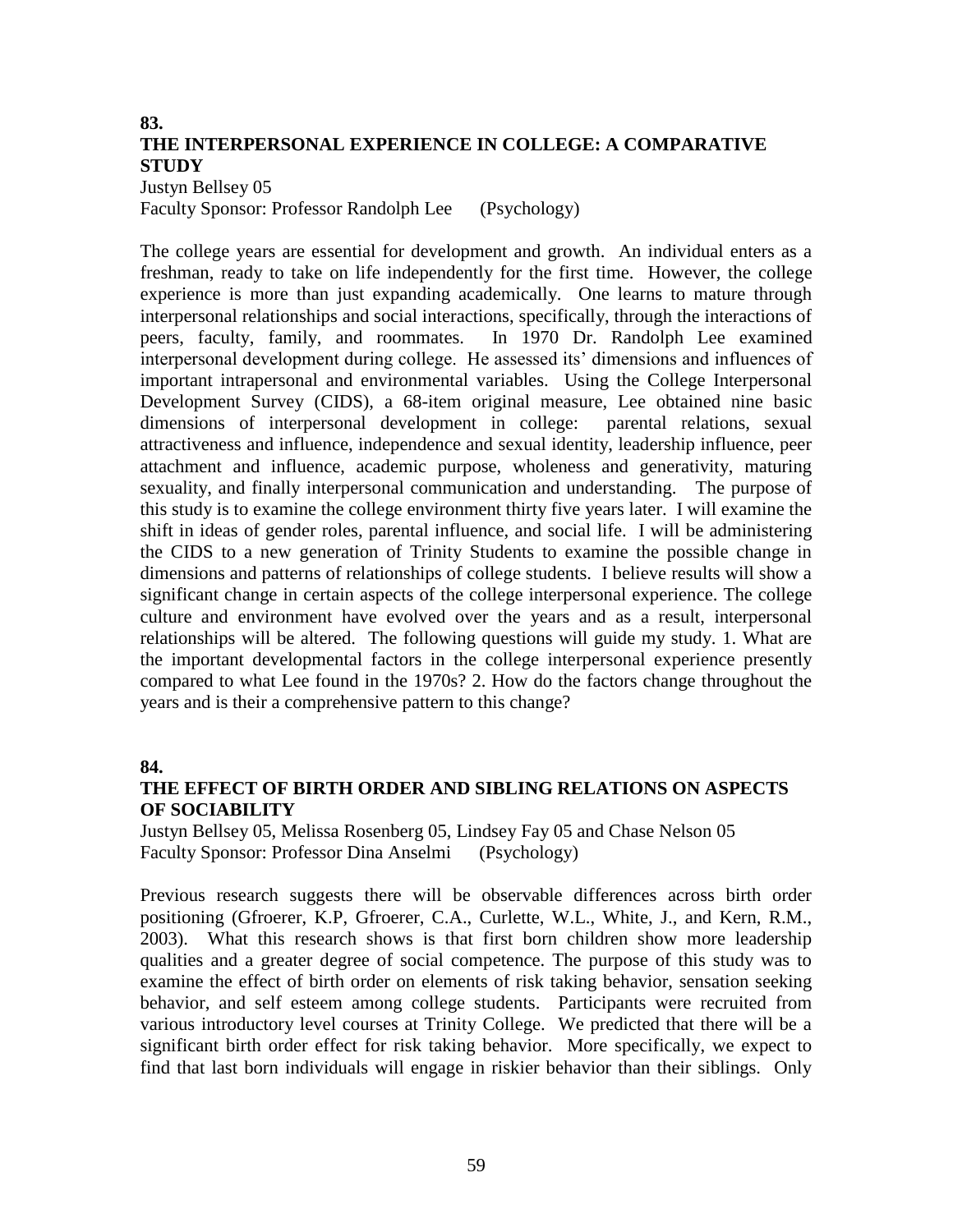children will display similar characteristics to first born children, but will carry with them a greater sense of entitlement.

# **85.**

# **INVESTIGATION OF ATHLETICISM IN MEN'S AND WOMEN'S SPORTS**

Tara Borawski 06, Samantha Strauss 06, Jessica Baker 05 and Matthew Krant 06 Faculty Sponsor: Professor Dina Anselmi (Psychology)

Recent research shows that often sports are perceived as more masculine as opposed to feminine endeavors (Lauriola, 2004; Royce, Gebelt & Duff, 2003). Our study investigated athletes and non athlete's perceptions of the acceptability of physical contact in different types of sports. We also looked at participants rating of acceptability of rule differences between sports that are played by both males and females. We hypothesized that because men are perceived as bigger and stronger that they are presumed to have more athletic abilities than are women and that psychical aggressiveness is more acceptable in men's sports than in women's sports.

## **86.**

# **PARENTS OR PEERS: WHO HAS MORE INFLUENCE OVER** *YOU***?**

Jacqueline Cintron 05, Samuel Dance 06, Jennifer Mingrino 06 and Sabrina Murray 05 Faculty Sponsor: Professor Dina Anselmi (Psychology)

There has been significant attention to the question of whether parents or peers have a greater influence on adolescent's behaviors. Research shows that peers will have more of an influence over certain things such as clothing, music and risky behavior, whereas parents will have more of an influence on an adolescent's academic and career goals (Galotti & Mark, 1994; Kandel & Andrews, 1987). The present study investigated parental and peer influence in three different domains: 1) everyday decisions such as study habits, choice of friends, television programs watched, extracurricular activities and choice of clothing, 2) life choices such as spirituality/religion, career goals, college major, financial decisions and romantic relationships, and 3) risky behaviors such as smoking, drug use, sexual activity, alcohol use and violent behavior. We asked Trinity college students from freshmen to seniors questions about the relative influence of peers and parents in each domain. We expected to find several things: 1) more parental influence in life choices and more peer influence in risky behavior and everyday decisions, 2) more parental influence in the freshmen and sophomore classes and more peer influence in the junior and senior classes and 3) more parental influence in females than in males.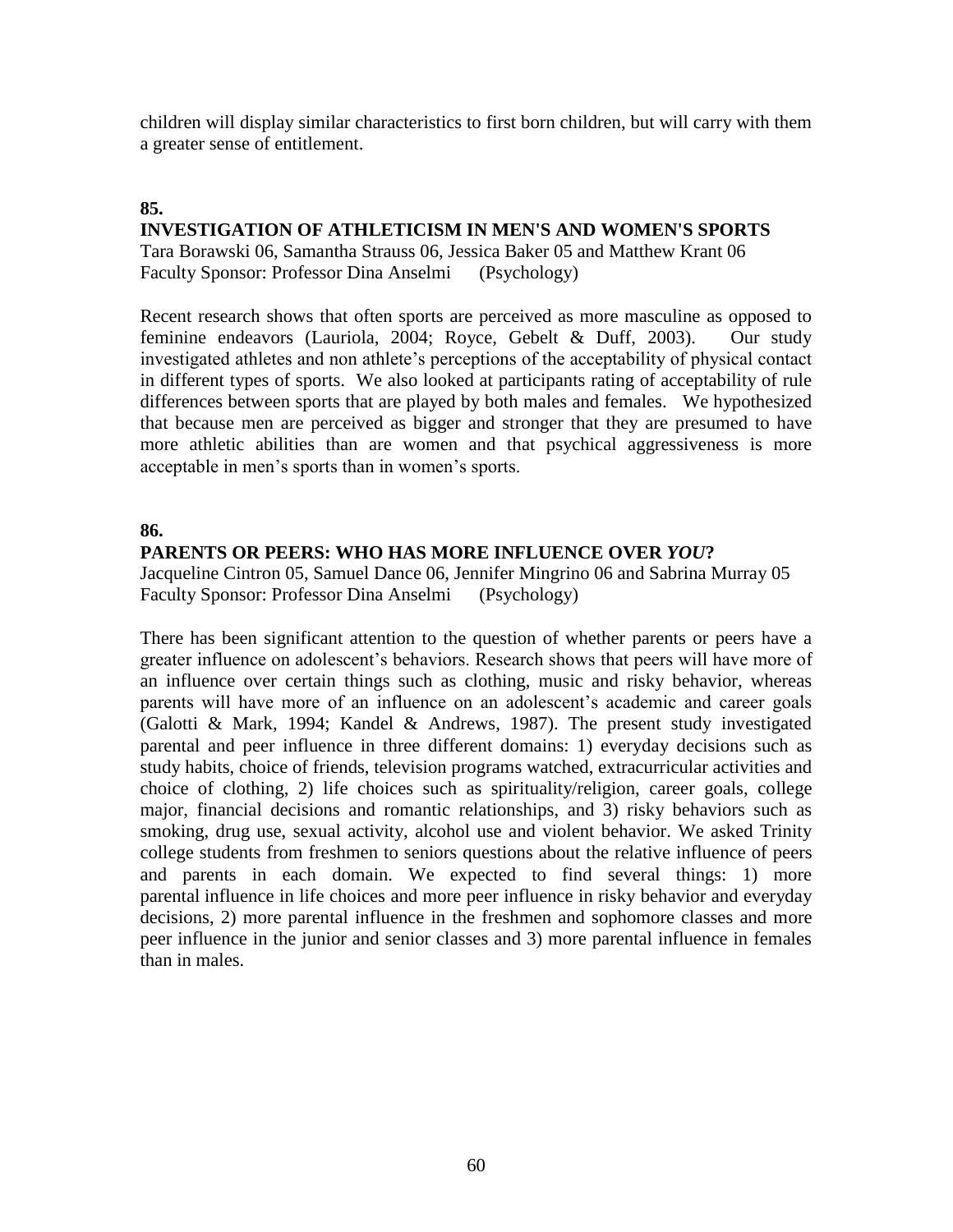#### **87. EFFECT OF TEMPERATURE ON ADENOSINE IN HIPPOCAMPAL SLICES** Carolyn Edwards 08

Faculty Sponsor: Professor Susan Masino and Dr. Chris Swart (Psychology)

The neuromodulator adenosine plays a role in sleep, arousal, and epilepsy, and in the effects of ethanol and chronic drug use. However, little is known about how adenosine influences these complex physiological conditions or how adenosine is regulated. Recent electrophysiological studies have found that changing the temperature from 32.5° to 38.5°C increases the amount of adenosine in the hippocampus, a brain region important for memory formation. This increase in adenosine inhibits excitatory synaptic transmission, indicating that adenosine is modulated by temperature. Notably, the temperature used in neurobiological studies varies between 23° and 38°C, a range when adenosine levels are likely to be affected. In this experiment hippocampal slices from adult Sprague-Dawley rats were tested at temperatures varying from 23° to 38°C to determine how adenosine levels vary with different temperatures, if there is an optimal temperature with respect to adenosine regulation and if so, what that temperature is. After a consistent baseline activity was measured, an adenosine receptor antagonist, theophylline, or an enzyme which degrades adenosine, adenosine deaminase, was added to remove the influence of adenosine on synaptic transmission. Using this pharmacological approach we found the biggest influence of adenosine at 23° and 38°C and the smallest at 33°C. Based on published reports it appears that keeping the slices at 33°C best mimics the in vivo influence of adenosine in the hippocampus. In general, experimenters using electrophysiological recordings need to be cognizant of the temperature at which they are keeping their slices or differing levels of adenosine will influence their results.

## **88.**

# **HOOKING UP AND DATING AT TRINITY COLLEGE**

Naralys Estevez 06, Sarah Litman 05, Maureen Skehan 06 and Laura Watson 06 Faculty Sponsor: Professor Dina Anselmi (Psychology)

At Trinity College, it is a common belief that students are more likely to "hook up" with each other than they are to be involved in a romantic relationship with each other. Hooking up is defined as any sexual interaction, with a minimum of tongue kissing. There is an understanding that nothing beyond physical contact will result from the hook up. A relationship is defined as a romantic attachment that involves going out on dates and having a more intense level of commitment. A survey was given to fifty male and fifty female Trinity College juniors and seniors to determine how factors such as social norms, gender, and drugs and alcohol influence hooking up and dating patterns. We expected to find that more students will have engaged in behaviors defined as "hooking up" than in behaviors associated with a romantic relationship. We expected that alcohol and drugs will play a significant role in instances of hooking up. Furthermore, we predicted that males will have hooked up more often than females. Conversely, we expected females to be more interested in relationships, as it is more socially acceptable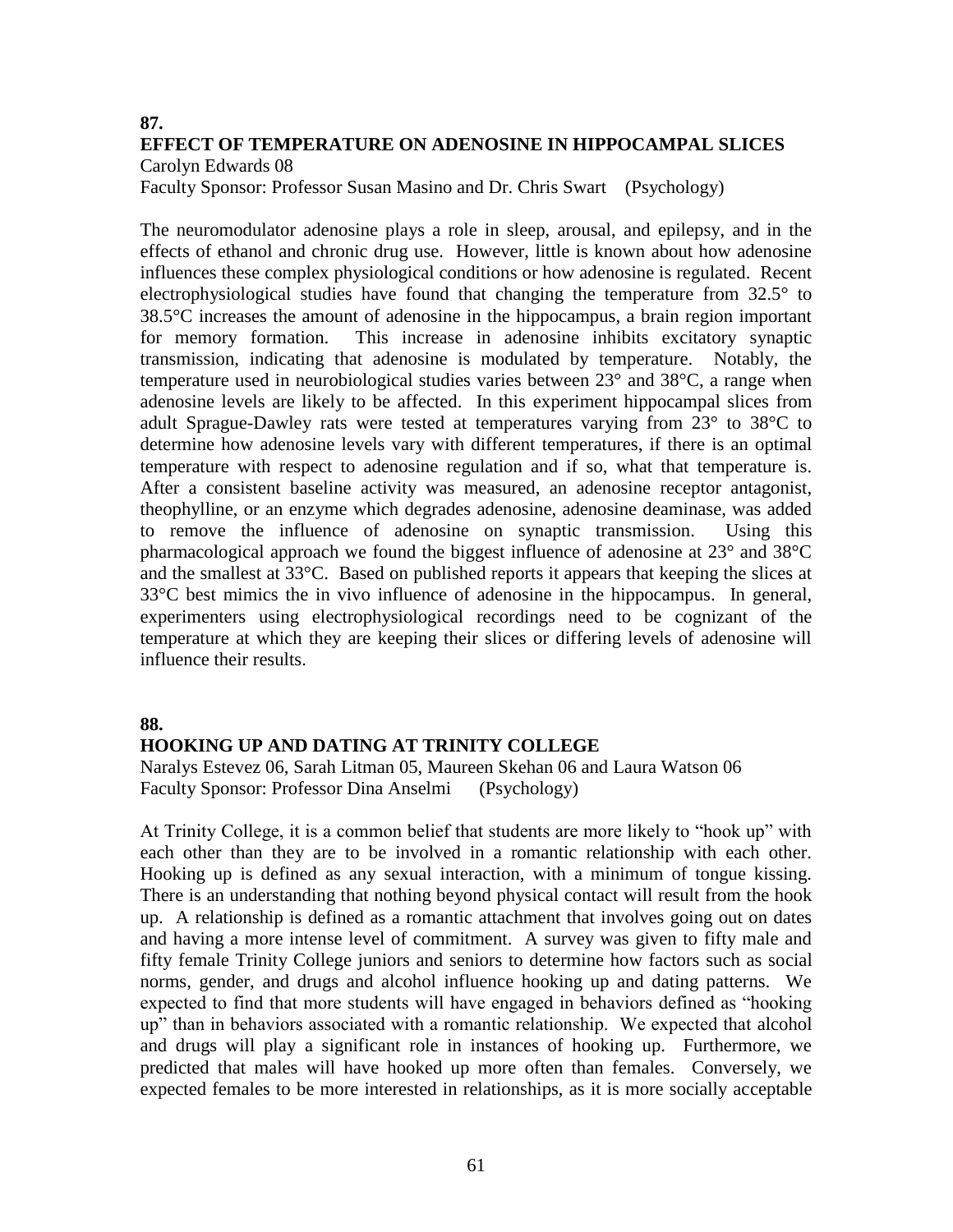for females to show more attachment than males, while males stereotypically exhibit a greater lack of interest in long-term relationships.

#### **89.**

# **THE IMPACT OF MEDIA MODELS ON BODY SATISFACTION AND SELF-ESTEEM AS IT RELATES TO BODY MASS INDEX**

Lindsey Fay 05 Faculty Sponsor: Professor Claire Wiseman (Psychology)

In our individualistic society, there is a strong cultural value placed on thinness (Paquette & Raine, 2004). This study seeks to examine the relationship between the viewing of overweight and underweight media models on the body esteem and body dissatisfaction of individuals with varying Body Mass Index scores. Participants will first complete a pre-test questionnaire that will examine self-esteem, body satisfaction, and eating attitudes. One week later, following a viewing of 42 slides of either overweight or underweight models, an identical post-test questionnaire will be administered.

#### **90.**

# **THE CULTURAL CONSTRUCTION OF THE SELF: HINDUISM, AYURVEDA, AND THE CURRENT STATE OF MENTAL HEALTH AND ILLNESS IN INDIA** Beth Heaney 05

Faculty Sponsor: Professor Randolph Lee (Psychology)

To fully understand mental illness we must place individuals in the social and cultural contexts in which they live and learn. Money, government, religion, and family all play critical roles in the perception of mental health and illness. The treatment a person receives depends on "a constellation of cultural variables and socioeconomic realities."(Lefley, 1994) By investigating beliefs about the soul and what constitutes personhood in a society such as India, a more holistic view of people and psychology can be generated. Western psychology, as we are taught, claims universalism, but without much support for such claims. We know of "ample evidence from many cultures of how truths of mainstream Americans are not necessarily applicable to the rest of the world." (Matsumoto, 2004) Researching notions of the self in a collectivist context, such as India, will develop into an understanding of the treatment a person perceived as mentally ill receives in that society.

India's dynamic history of diversity and attempted unification results in a unique national identity. For the individual that identity is enhanced by religion and belief structures. The India of today displays a strong Hindu tradition. From that tradition arose the world's oldest practiced medical system, Ayurveda. Combining Hinduism and Buddhism, Ayurveda now interacts with allopathic medicine to treat mental and physical disorders simultaneously, not recognizing the Western dichotomy of mind and body.

An investigation into the historical, religious, and medical perception of selfhood reveals the self as a cultural construct. In India the concept of the self is temporally dynamic, drawing from a history of diversity, Hinduism, and Ayurvedic philosophy and practice.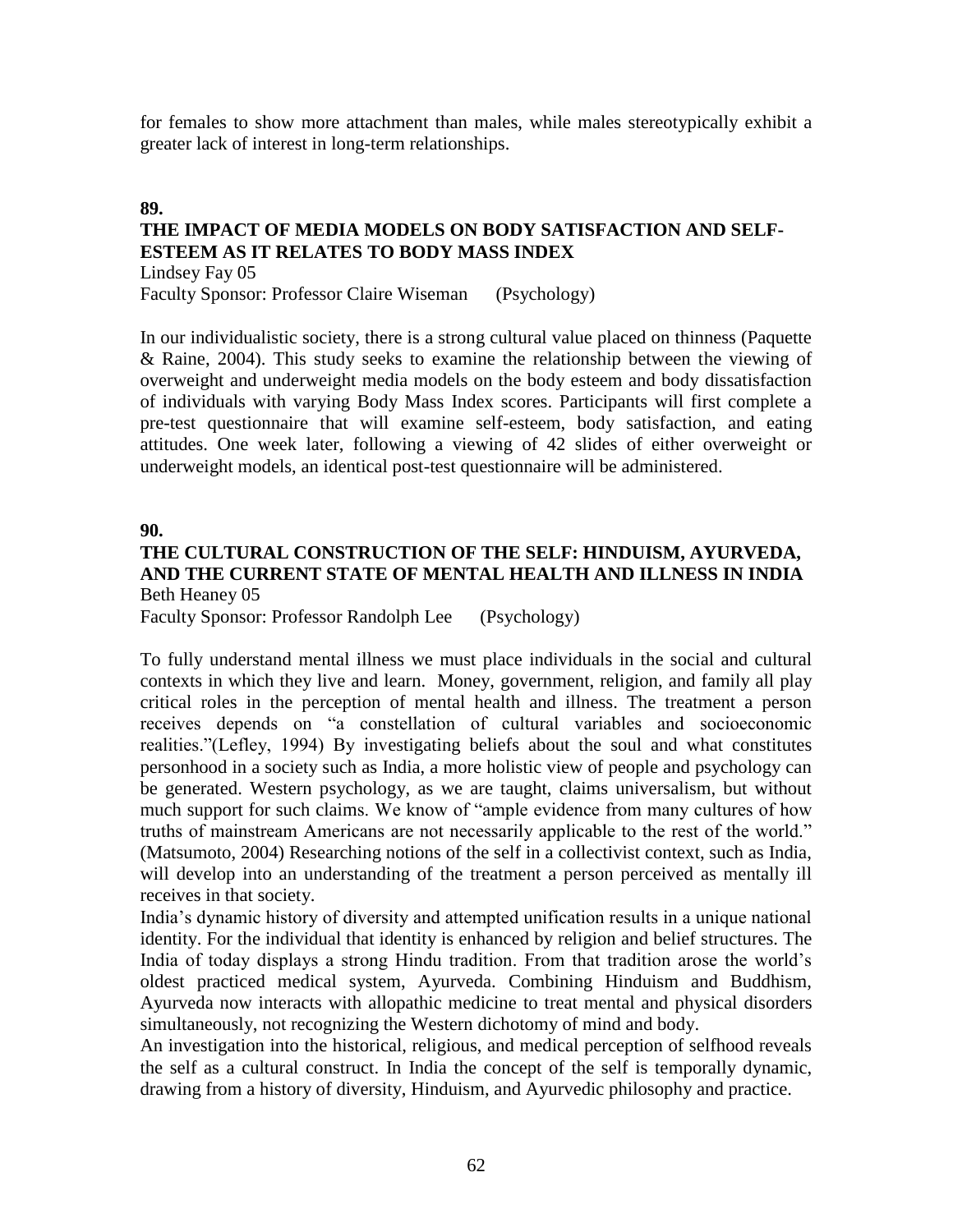# **91. DISCIPLINE STYLES: PARENTS VS. CHILDCARE CENTER TEACHERS** Ayres Heller 05, Beth Ramaley 05, Carey Robertson 05 and Amber Smith 05

Faculty Sponsor: Professor Dina Anselmi (Psychology)

This study investigated the views that parents and the childcare center teachers have about disciplining children under the age of five. Attitudes were measured using the Perceptions of Discipline Questionnaire (PDQ) (Staley, 1993) a 40-item scale that measures views about child discipline. Participants were 19 parents and 8 teachers from the infant, toddler, and preschool classrooms at the Trinity College Childcare Center. Based on previous research findings we hypothesized that both parents and teachers would support the need for the discipline of young children, but that teachers would be more supportive of the need for consistency in discipline than parents. We also expected to find that both parents and teachers would support the use of a moderate amount of authority. For example, parents and teachers may support the use of redirecting the child away from a negative behavior, as opposed to either ignoring the behavior (not exerting authority) or correcting every single negative behavior (exerting authority).

**92.**

# **ADOLESCENTS AND THEIR MOTHERS' VIEWS ABOUT THE RELATIONSHIPS BETWEEN DECISION-MAKING IN THE HOME, PARENTING STYLES, AND ATTITUDES TOWARD CHILDREN'S RIGHTS** Ayres Heller 05 and Amber Smith 05 Faculty Sponsor: Professor Dina Anselmi (Psychology)

Decision-making in the home and parenting styles are important family issues as well as potential sources of conflict between adolescents and their parents. Parents and children's beliefs that decisions should be made in a shared context may be related to parenting styles and moreover, research suggests that attitudes about children's rights are related to parenting styles. However, the exact relationship between all of these variables has not yet been determined. Thus, the current study examined adolescents' and their mothers' views about parenting styles, decision-making in the home, and children's rights for both. Local high school adolescents and their mothers were given a series of surveys assessing these three domains. A sub-sample of mothers participated in a follow-up interview which asked them to keep track of actual decisions in the home and how they were resolved.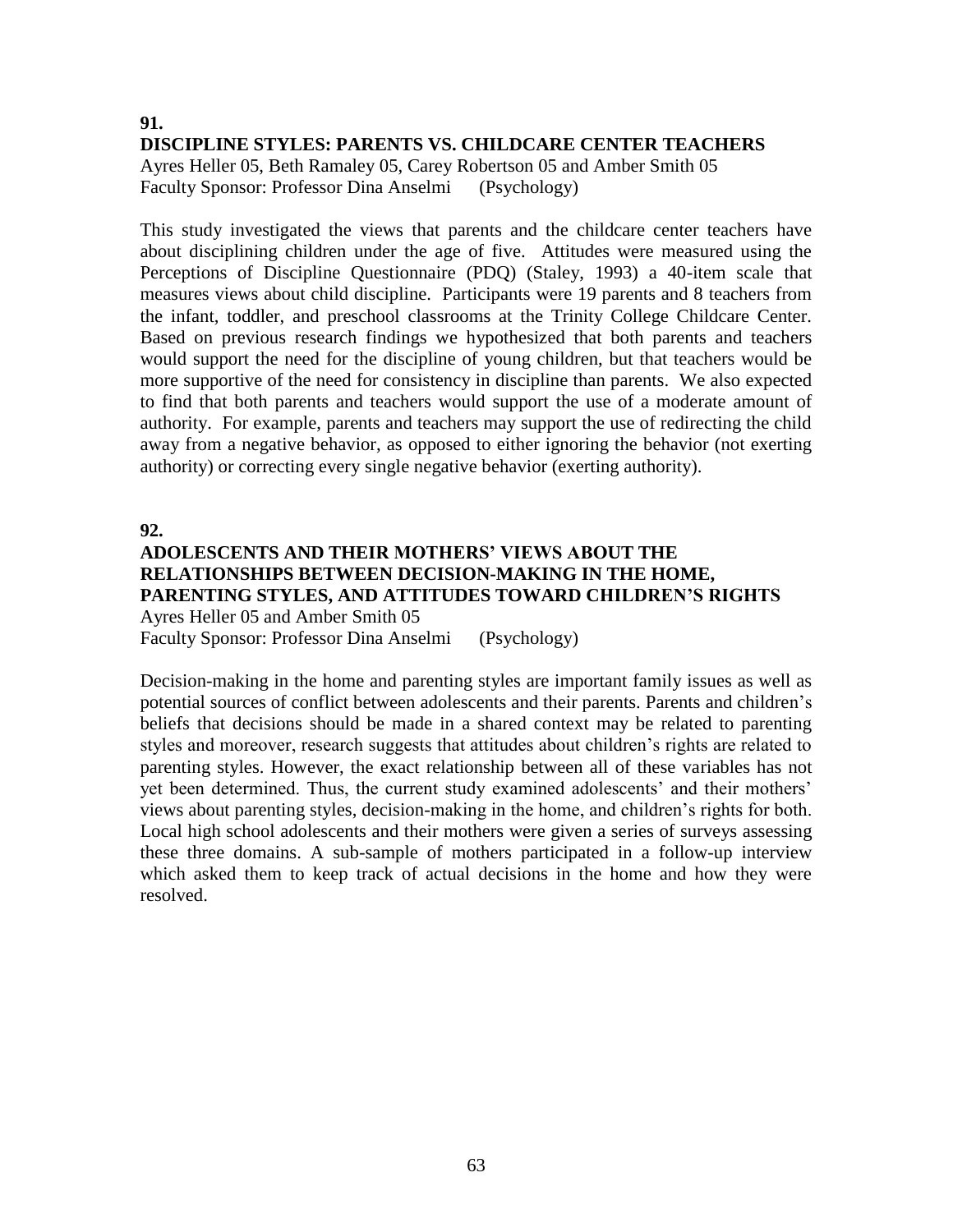# **93. ASSESSING A CHILDREN'S RIGHTS CURRICULUM PROJECT AT THE HARTFORD MAGNET MIDDLE SCHOOL**

Carey Robertson 05 Faculty Sponsor: Professor Dina Anselmi (Psychology)

The UN Convention on the Rights of the Child focuses on establishing and maintaining rights for children. An important aspect of the CRC is that countries are responsible for educating children about their rights, thus, an important research question is how best to educate children about their rights. Covell & Howe (1999) instituted a children's rights curriculum in fifth and sixth grade classrooms and discovered that children who experienced the curriculum had an increased acceptance of minorities, perceived greater levels of support from teachers and classmates, and had a more in-depth understanding of rights in general. Peterson-Badali and Ruck (2003) measured college students' attitudes about children's rights and found that they were supportive of nurturance rights (e.g., every child has the right to live in a good quality house) but were less supportive of selfdetermination rights (e.g., parents, not children, should decide which school a child should attend). The purpose of this study was to determine the efficacy of a yearlong children's rights project. Subjects were given an empathy scale before work on the project began and again at the end of the spring semester. Subjects were also asked to respond to a series of dilemmas about children's rights and answer open-ended questions about rights that assessed their understanding of children's rights. We expected that both eighth graders and first year students would show an increase in their knowledge of children's rights and that eighth graders would show an increase in empathy. We also expect that the freshman would become more supportive of rights in general.

Thirty-nine eighth grade students from the Hartford Magnet Middle School and twentyseven freshmen from Trinity College participated in this study. Nineteen eighth graders and thirteen freshmen comprised the experimental group, which learned about children's rights though class discussions and collaborative work on a children's rights project. At the end of the year, each group presented their research and findings at the children's rights fair.

**94.**

# **STUDENT DRINKING BEHAVIOR AND FAMILY HISTORY**

Lindsey Jordan 06, Alex Dargery 05, Jenna McMeekin 06 and Charkie Quarcoo 06 Faculty Sponsor: Professor Dina Anselmi, Professor David Reuman (Psychology)

Research suggests that those who have a family member with an alcohol related problem are more likely to drink heavily. College is a time of "new found freedom" where individuals have the ability to experiment and make their own decisions (Molstad, McMillan, Kher, Kilcoyne, 1998). This study investigated the influence of family history on the drinking habits of Trinity College students. We predicted that students whose parents were excessive drinkers during their teens will be more likely to have more prominent binge drinking behaviors. We also predicted that students who had no history of drinking before college were more likely to engage in binge drinking behavior. Lastly,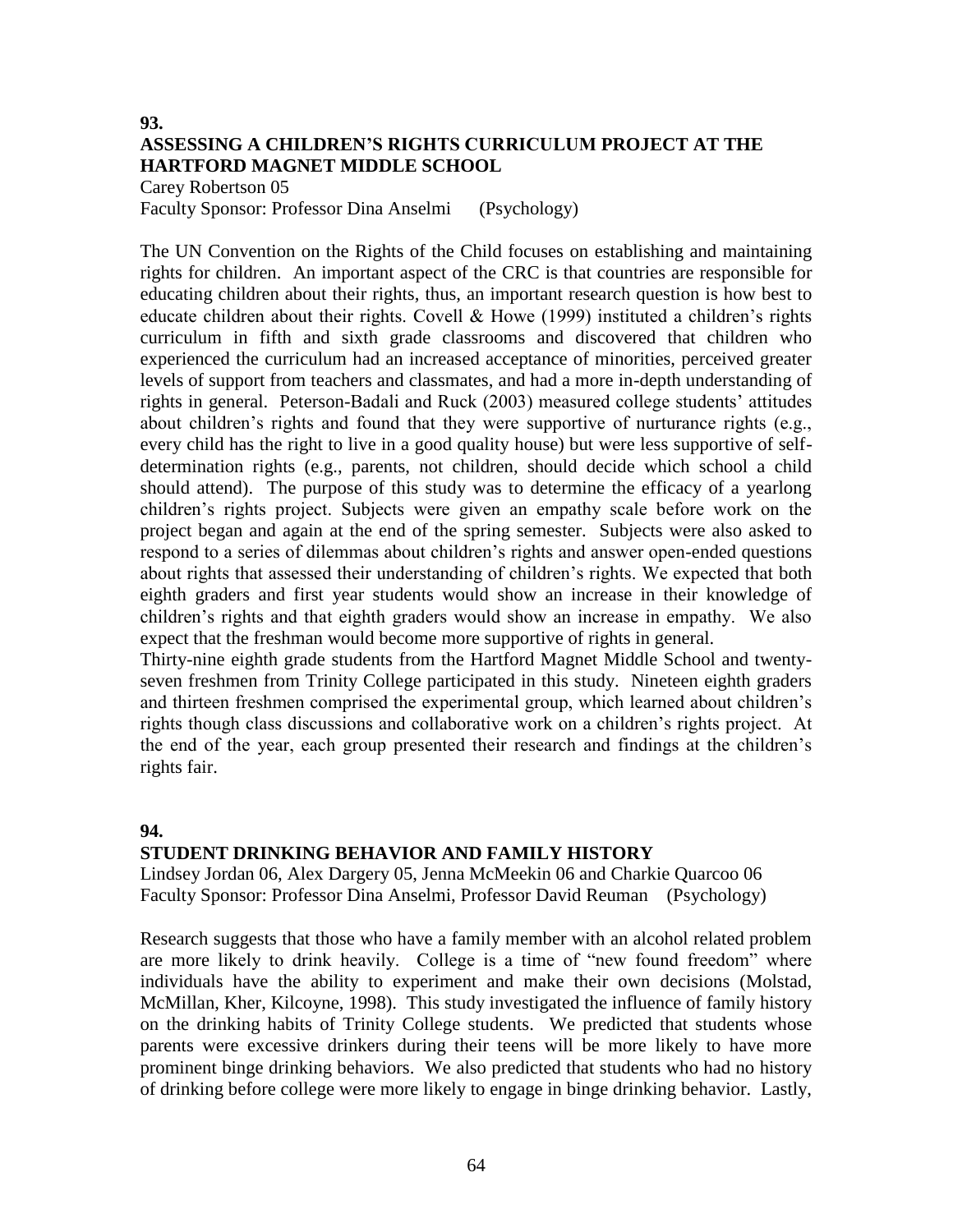we believe that students whose parents were extremely lenient or whose parents were extremely strict in regards to underage drinking would be more likely to engage in binge drinking than students whose parents had moderate rules or attitudes about underage drinking.

## **95.**

#### **SOCIO-CULTURAL INFLUENCES ON COLLEGE FEMALES REGARDING EATING-RELATED ATTITUDES AND BEHAVIOR, AND BODY IMAGE IN LAHORE AND HARTFORD: A CROSS-CULTURAL STUDY** Sana Khan 05

Faculty Sponsor: Professor David Reuman (Psychology)

The primary goal of this study was to conduct a cross cultural examination of body esteem, shape, and ideal; eating-related attitudes and behavior; and perceptions of sociocultural influences and pressure in Pakistani and U.S. college females. Traditionally, the prevalence of eating disturbances have been lower in developing than Western countries; however, this trend seems to be changing in recent years with the rapid Westernization of many developing countries and with it the adoption of Western influences. Furthermore, socio-cultural factors that exert pressure on women to conform to a thin body ideal have received tremendous attention in the past few years. These include factors such as the media, familial, and peer influence. It is believed that eating disturbances cannot be looked at in isolation and must be understood in the socio-cultural context in which they develop. I hypothesized that the ideal body image would be similar for both populations. Furthermore, there would be pressure exerted by family, friends, and the media on both samples, and this pressure would result in an equivalent amount of either restrictive or compensatory behaviors. In general, the results showed that media as a socio-cultural factor was more likely to affect the U.S. sample as compared to the Pakistani sample, whereas, opinions and pressures from family and friends were more likely to affect the Pakistani sample. There was no significant difference in the level of compensatory or restrictive behavior. Finally, Pakistani women were more likely to report a thinner body ideal; however, there was a greater percentage of females in the U.S. that felt pressured to meet a certain body ideal. The results and further implications of the results will be discussed.

## **96.**

# **MUSCLE DYSMORPHIC DISORDER AND THE MEDIA** Sarah Litman 05

Faculty Sponsor: Professor Claire Wiseman (Psychology)

Muscle dysmorphic disorder is a type of body dysmorphia in which the individual, usually male, is preoccupied with his muscularity. The individual typically spends hours lifting weights, eats mostly power shakes and bars, and may use steroids or performanceenhancing drugs. Eating disorders research focused on women shows that the media negatively affects women's self- and body-esteem. Because eating disorders are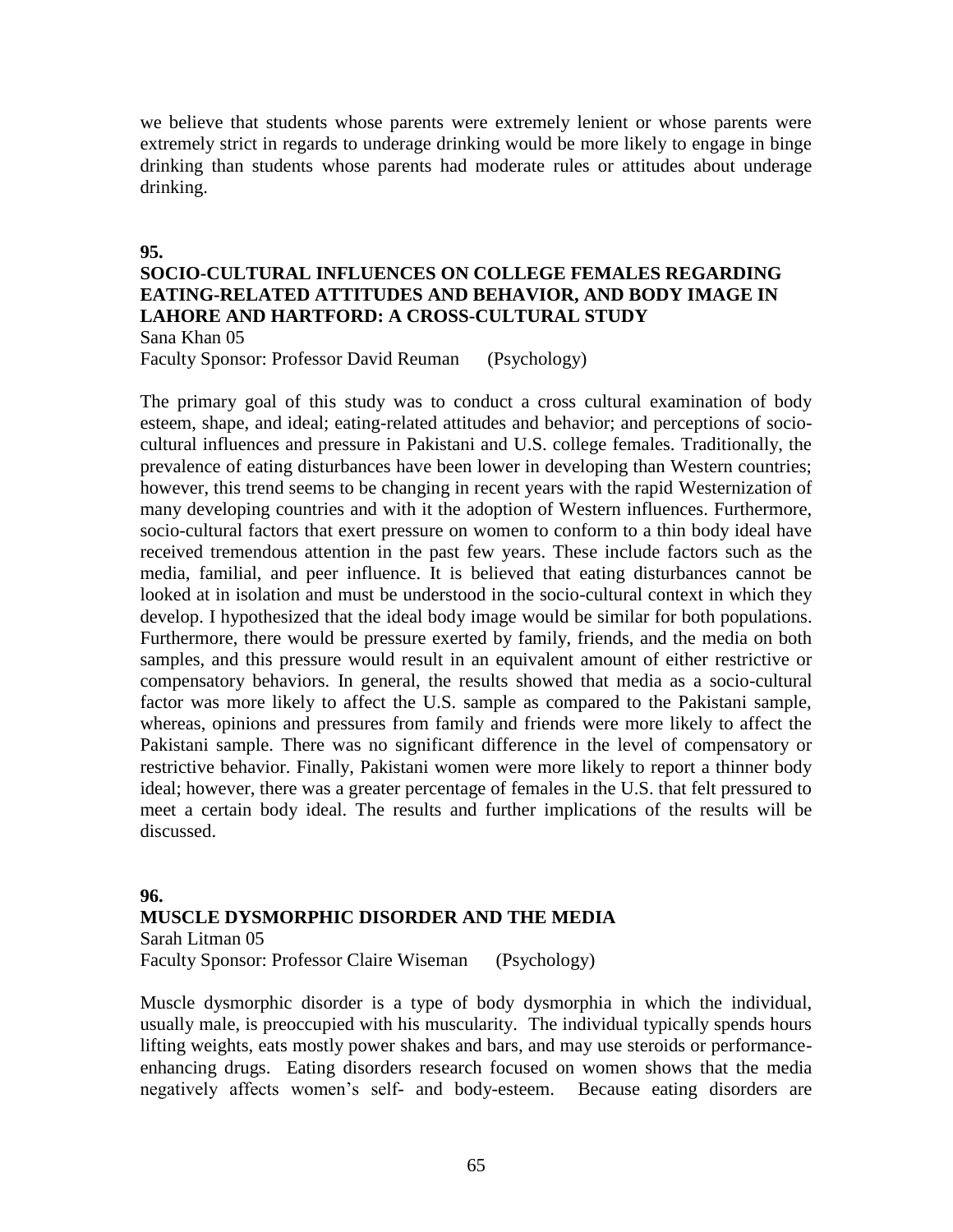diagnosed less frequently in men, few studies have examined this trend with respect to male populations. In this study, college-aged men complete pre-test surveys, view images of either thin or muscular men, and then complete post-test surveys measuring body-esteem, self-esteem, eating behaviors, and drive for muscularity. It is hypothesized that viewing thin images will be correlated with higher body- and self-esteem and a lower drive for muscularity, and viewing muscular images will be correlated with lower bodyand self-esteem and a higher drive for muscularity.

**97.**

# **LEGAL VERSUS EXTRALEGAL: THE DEBATE OVER THE PREDICTIVE FACTORS OF BAIL DECISIONS IN CONNECTICUT**

Lysa Magazu 05

Faculty Sponsor: Professor Sharon Herzberger (Psychology)

Researchers have long been interested in decision-making in the criminal justice system. Until recently, pretrial release decisions have received less attention than other decisions at other stages in the legal system. However, due to stereotypes about certain groups, which are used as cognitive shortcuts, in addition to past research that has exposed the use of "extralegal" factors in bail decisions, it is necessary to continue examining what factors are predictive of bail decisions. This study analyzed data for 101 defendants in Connecticut, in order to investigate the factors upon which judges make pretrial release decisions. I examined legally valid decision factors, such as offense severity, and prior convictions, and looked as well at the role of extralegal factors such as race and sex. It was found that while legal criteria influence these decisions, there are also significant jurisdictional differences in bail setting, as well as sex differences.

**98.**

# **THE RELATIONSHIP BETWEEN OCCUPATIONAL CATEGORIES AND STEREOTYPED PERSONALITY CHARACTERISTICS**

Lysa Magazu 05, Erin Michelson 06, Christine Myksin 07 and Paulette Studley 10 Faculty Sponsor: Professor Dina Anselmi (Psychology)

Occupations have traditionally been classified into male and female jobs. For example, it is generally assumed that the position of manager is a male job, and the position of nurse is a female job. In turn, personality characteristics deemed masculine or feminine are often associated with success in different stereotyped professions; for instance, a manager's position might be assumed to require masculine traits such as dominance, while a nurse's position might require feminine traits such as nurturance. Despite changing proportions of individuals in these occupations, such that neither male jobs nor female jobs are primarily sex segregated, it is still interesting to note that the qualities emphasized in each profession have not deviated from their original stereotyped classification as a male or female job. Male jobs, such as a manager, still require employees to possess masculine qualities, such as assertiveness, in order to be successful in that profession (Powell, Butterfield, & Parent, 1999). Because manager is the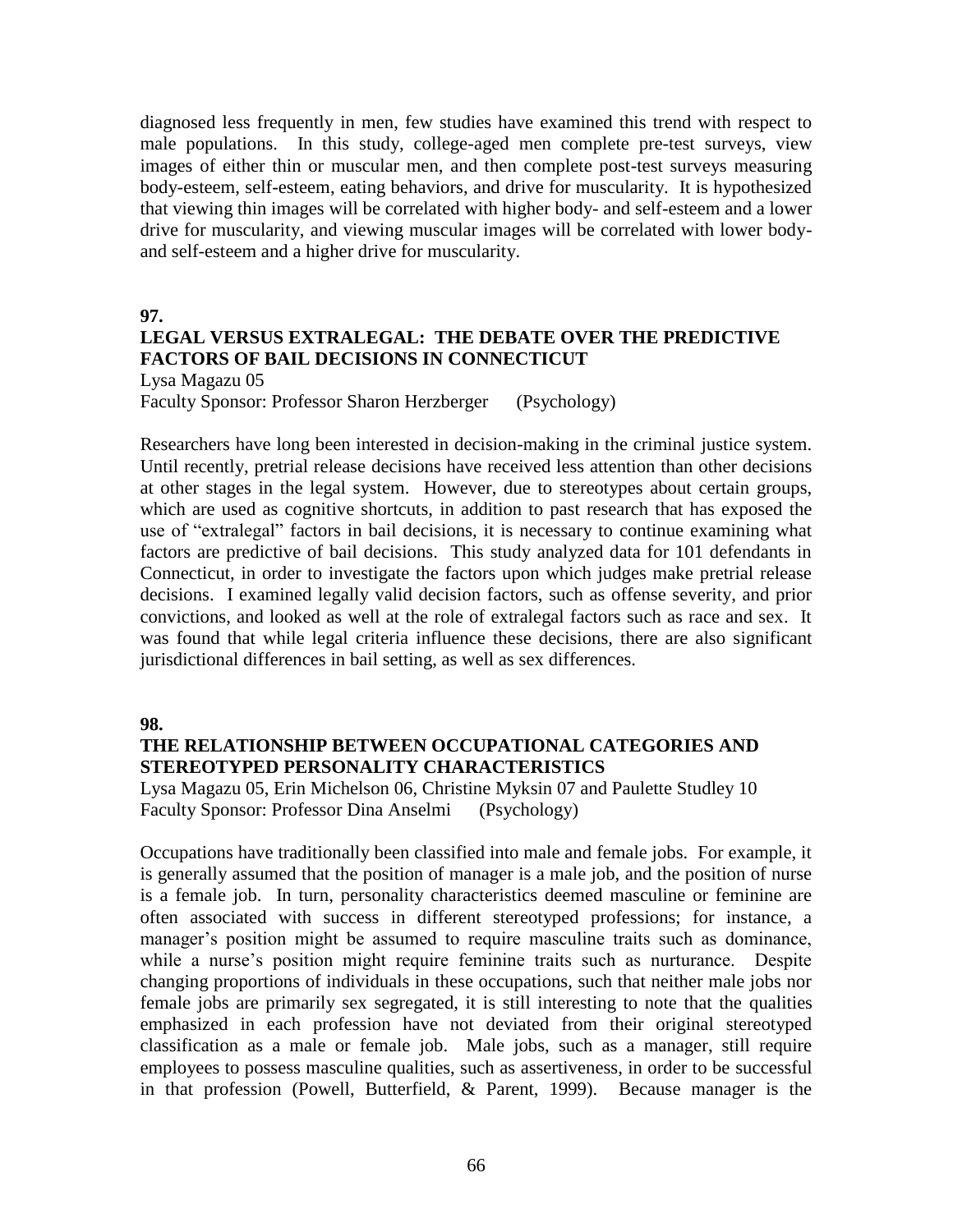occupation most often studied, the present study sought to examine what qualities are deemed necessary in several other stereotypically male, female, and neutral professions. We asked Trinity College students to describe both themselves, as well as 12 professions, using the short form of the Bem Sex Role Inventory (BSRI). Furthermore, students were asked to rate the prestige of each profession to determine if there is a relationship between prestige and traits described as appropriate for a profession. Despite the change towards non sex-segregated jobs, it was hypothesized that rather than occupations requiring more androgynous individuals, individuals will instead adapt to what traits the profession calls for. Females will adopt masculine traits and behaviors in order to succeed as a manager, and males will adopt feminine traits to succeed in female occupations.

## **99.**

# **SPORTS AND DEVELOPMENT**

Tracy Nesbit 05, Erin Conley 05, Matthew Katzman 05 and Deirdre Savageau 04 Faculty Sponsor: Professor Dina Anselmi (Psychology)

Our goal in this study is to examine the influence athletic participation has on an individual's developmental outcome. We hypothesize that the greater involvement an individual has in athletics, the more likely they are to have a positive developmental outcome. We have administered an online survey consisting of four measures to assess developmental outcome including self-esteem, youth experience, perceived academic success, and social competence. Self-esteem is measured by using the Rosenberg Self-Esteem Scale in order to indicate how an individual feels about him/herself. The youth experience survey involves a series of questions regarding the influence that sport has had on various aspects of the subject's life. Additionally, there is series of questions about the subject's perceived success in college academics including measurements such as need for achievement, peer acceptance, power motivations, and fear of failure. Lastly, a scale for social competence is used as an adjustment evaluation indicating social acceptance among one's peers. Currently, we are collecting the results obtained from our online survey. After compiling the scores from each individual scale, the computer program SPSS will be used to compute the analyses and determine the levels of significance. We will use these results in comparison with our hypotheses to further gather conclusions and discussions about this study.

#### **100.**

# **THE EFFECTS OF TASK DIFFICULTY AND ATTRIBUTIONAL FEEDBACK FOLLOWING SUCCESS ON SUBSEQUENT TASK ACHIEVEMENT AND MOTIVATION**

Jennifer O'Brien 05 Faculty Sponsor: Professor David Reuman (Psychology)

This study explores the relationship between Graham's (1990) and Schunk's (1983) theories regarding the role of performance feedback in student achievement motivation.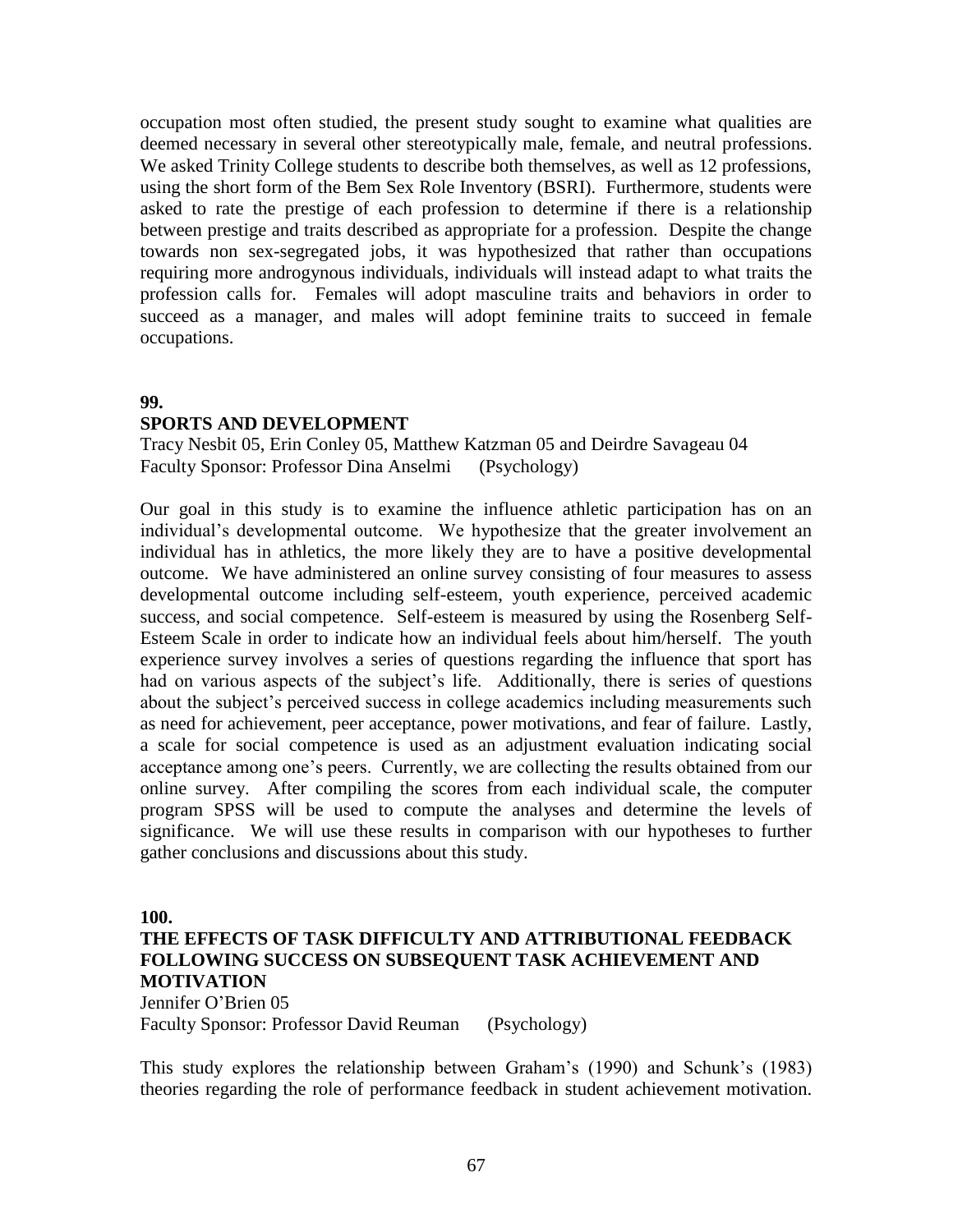Graham (1990) argued that giving positive feedback for success on an easy task can cause a student to infer that he/she has low ability for the task and decrease his/her motivation to achieve on subsequent tasks. Schunk (1983) found feedback attributing success to ability increased subsequent task motivation and achievement more than feedback attributing success to effort. I tested the integration of these theories in a 2 (task difficulty level) x 3 (attributional feedback condition) experimental design using anagram word puzzle tasks. My primary hypothesis was that Graham's model would predict the effects of effort feedback better than the effects of ability feedback, i.e. only effort feedback following success on an easy task would lead to lower achievement and motivation on subsequent tasks. Additionally, I predicted main effects that would support both theories, i.e. on subsequent achievement and motivation measures, participants in the difficult task condition would perform better than participants in the easy task condition and participants in the ability feedback condition would perform better than participants in the effort feedback condition. Participants completed a practice anagram task (either easy or difficult), were informed their performance was highly successful, received attributional feedback (either ability, effort, or control), and then completed a test set of anagrams and a questionnaire which measured aspects of motivation and attributions for performance. Contrary to predictions, results did not support either predicted main effect. An interaction effect opposite to that predicted occurred, i.e. participants who received effort feedback following an easy task showed greater achievement and motivation on a subsequent anagram task than those who received effort feedback following a difficult task. Implications of these results for motivational theory will be discussed.

**101. DRAWING NEGATIVE SPACE** Melissa Rosenberg 05 Faculty Sponsor: Professor William Mace (Psychology)

Drawing in perspective has been an ongoing struggle for novice artists. The difficulty lies in attempting to take a 3-dimesional real life scene and replicate it in one point of view on a 2-dimensional plane such as a piece of paper, or a canvas. This struggle has been attributed to the problem of trying to draw what you "see" as opposed to drawing what you "know". With this issue in mind, artists and art teachers have developed procedures and tricks that help to equate positive and negative space, by giving the background or negative space a distinct form, this helps to divert attention away from seeing objects. Historically, this issue has been acknowledged by renowned artists, and the Fauvist art movement demonstrates this by outlining the negative space as though it were positive space. Psychologists have also acknowledged this discrepancy and have studied what they call the figure/ground phenomenon. Gestalt psychology has devised ambiguous examples (vase and faces exercise) to illustrate figure/ground psychology. Both artists and psychologists agree that it is difficult to see both figure and ground simultaneously, and even more difficult to see background, or negative space as having its own shape. This experimental study aims to utilize the successful artistic perspective "tricks" in order to assess the process of how one acquires an understanding of perspective. Participants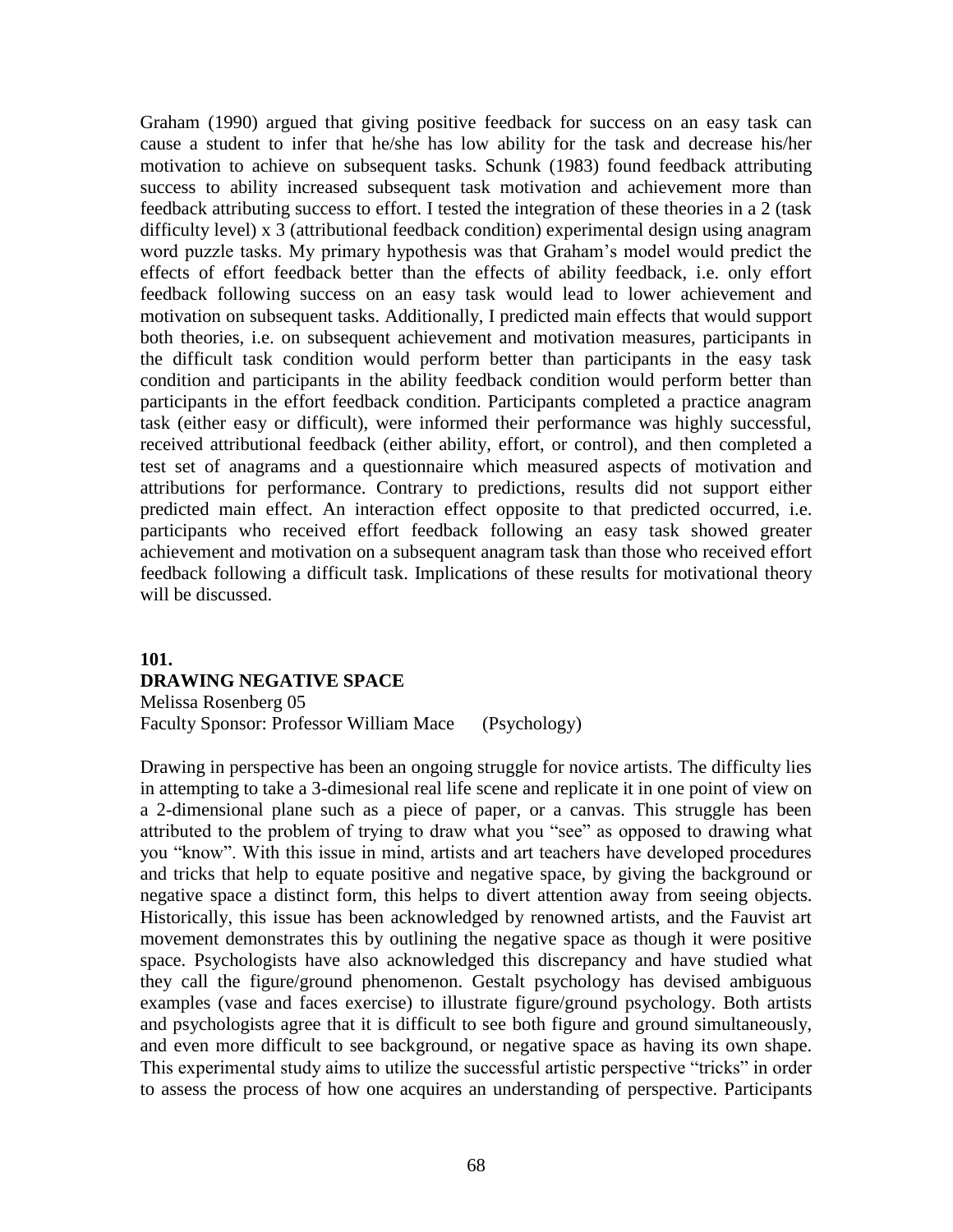will be asked to draw the negative space of 3-dimensional real life situations, as well as the same situation in a 2-dimensional photograph. They will also be asked to complete visual recognition tasks, where they will need to recognize the shape and form of negative space/background in 2-D examples, through multiple choice exercises.

# **102.**

# **THE INFLUENCE OF ATHLETIC PARTICIPATION ON SELF-ESTEEM AND SOCIAL AND ACADEMIC COMPETENCE**

Deirdre Savageau 06, Erin Conley 05, Matthew Katzman 05 and Tracy Nesbit 05 Faculty Sponsor: Professor Dina Anselmi (Psychology)

Our study examined the influence of athletic participation on an individual's self-esteem, social competence, and academic aptitude. We hypothesized that a greater involvement in athletics will lead to positive developmental outcomes such as high self-esteem, social competence, and academic achievement. We administered an online survey consisting of four measures to assess self-esteem, sports participation as a youth, perceived academic success, and social competence. Self-esteem was measured by a scale that indicated how an individual feels about him/herself. The youth experience survey involved a series of questions regarding the influence that sport had on various aspects of the subject's life. Additionally, there was series of questions about the subject's perceived success in college academics including measurements such as need for achievement, peer acceptance, power motivations, and fear of failure. Lastly, a scale for social competence was used as an adjustment evaluation indicating social acceptance among one's peers.

#### **103.**

# **THE PSYCHOLOGY OF FORGIVENESS IN SOUTH AFRICA'S TRUTH AND RECONCILIATION COMMISSION: PROSPECTS FOR FOSTERING FORGIVENESS**

Ashley Tetu 05 Faculty Sponsor: Professor Randolph Lee (Psychology)

The South African Truth and Reconciliation Commission was instituted as an alternative method for dealing with the human rights abuses that took place during apartheid. It has been praised for its efficacy for promoting reconciliation in the country, however many have argued that the TRC process was very harmful to many of the victims. In order to weigh this claim and consider if such harm was justified by the outcomes of the TRC, it is pertinent to consider the potential the TRC held for actually achieving its goals. One of many precursors to reconciliation is forgiveness, the achievement of which in victims may counter the harm done by retraumatization and disempowerment. It is hypothesized that several specific factors may have seriously restricted the TRC's ability to promote forgiveness and in turn advance reconciliation. The TRC process is analyzed in the context of four major psychological models of forgiveness and the implications of this analysis are discussed. There are several factors that, according to those models, may have seriously restricted the TRC's ability to promote forgiveness and in turn advance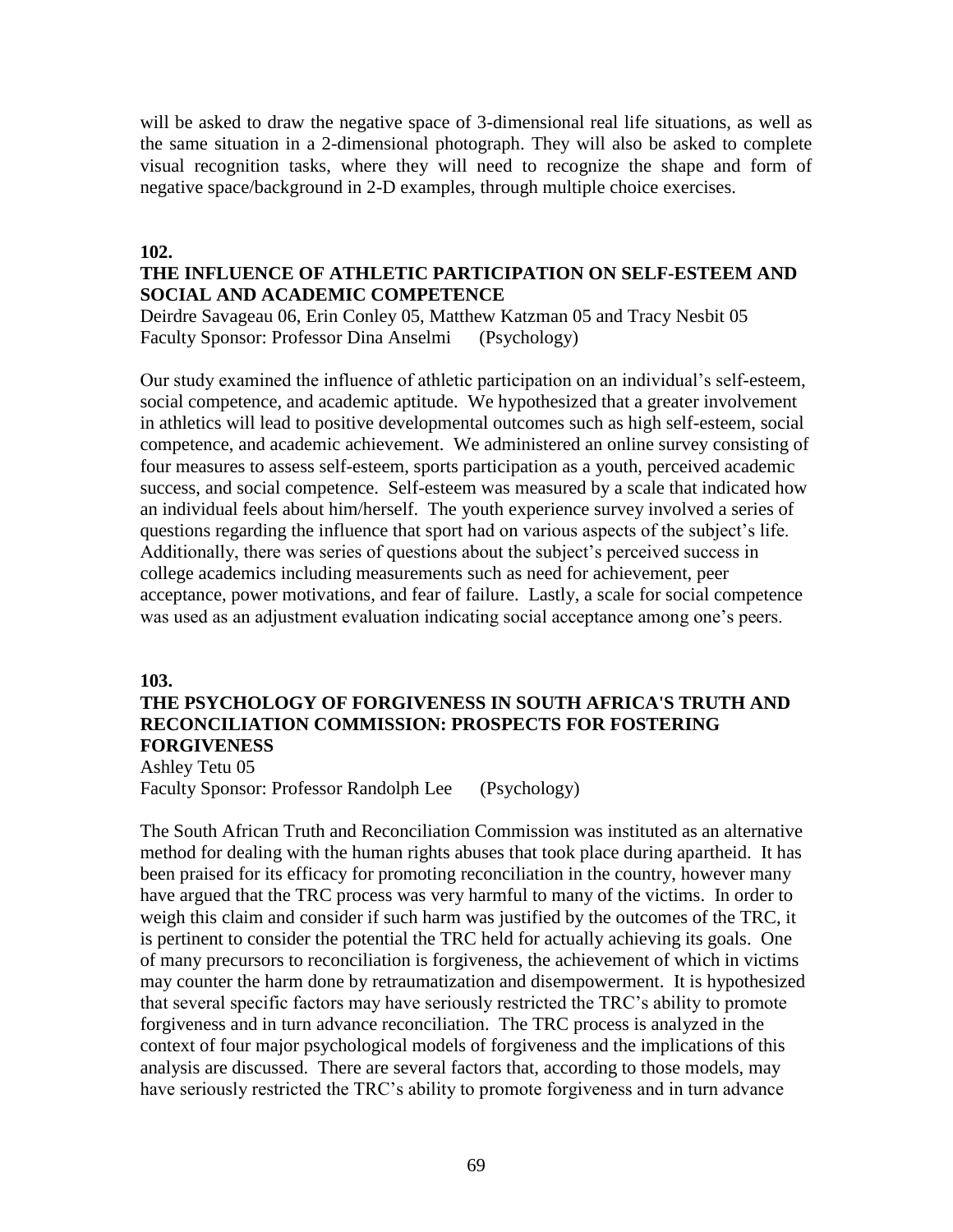reconciliation. These limits include the nature of the relationship between the victim and perpetrator, the factors creating an interaction in which forgiveness can take place, and the basic nature of forgiveness.

# **104.**

# **THE EFFECTS OF THE SEXUAL MEDIA ON SELF-ESTEEM AND BODY IMAGE**

Maia Wojcik 05

Faculty Sponsor: Professor Claire Wiseman, Professor David Winer (Psychology)

Past studies have shown that advertised images of highly attractive female models can have a negative impact on girls' and women's self-esteem and body image (Martin & Gentry, 1997; Richins, 1991). This has been explained using the concept of social comparison (Festinger, 1954). Additionally, advertisements have become increasingly more sexual in nature throughout the past few decades (Reichert et al., 1999). These provocative ads are often noticed and remembered to a greater degree than are non-sexual ads (Reid & Soley, 1983). Despite the prevalence of sexually loaded media images, researchers have not yet determined the psychological effects that such ads may have on adolescents and young adults. This study was conducted to discover the effects of highly sexual ads on the self- and body-esteem of college students. It was hypothesized that highly sexual ads will have a negative effect on a person's, especially a female's, selfperception. It was also hypothesized that those who are less sexually experienced will feel worse about themselves after viewing highly sexual ads compared to those with higher levels of sexual experience.

Seventy male and female Trinity College students participated in the study. Subjects were given a survey form one week before, as well as after viewing either highly provocative ads or family/non-sexual ads. No differences were found in self or body esteem between the two ad conditions, but in general men felt significantly more secure about their weight and appearance than did women. A near significant trend was seen where students who had been sexually active felt better about themselves after seeing the sexual ads, and those who had not had sex felt worse. These findings may be attributed to the normative societal pressures on women to be thin and attractive, as well as the increasing media pressure on both men and women to be sexy.

#### **105.**

# **EFFECTS OF PERCEIVED INGROUP STATUS AND SOCIAL SKILLS ON DEPRESSION AMONG TRINITY COLLEGE STUDENTS**

Marissa Wong 05

Faculty Sponsor: Professor David Reuman (Psychology)

Despite the effort of college administrators to target and help struggling students, feelings of alienation are still common on college campuses, particularly for students of color. Alienation involves feelings of powerlessness, loneliness, depression, low self-esteem, and anxiety; it can also lead to lower grades and attrition rates (Astin, 1993; Pascarella &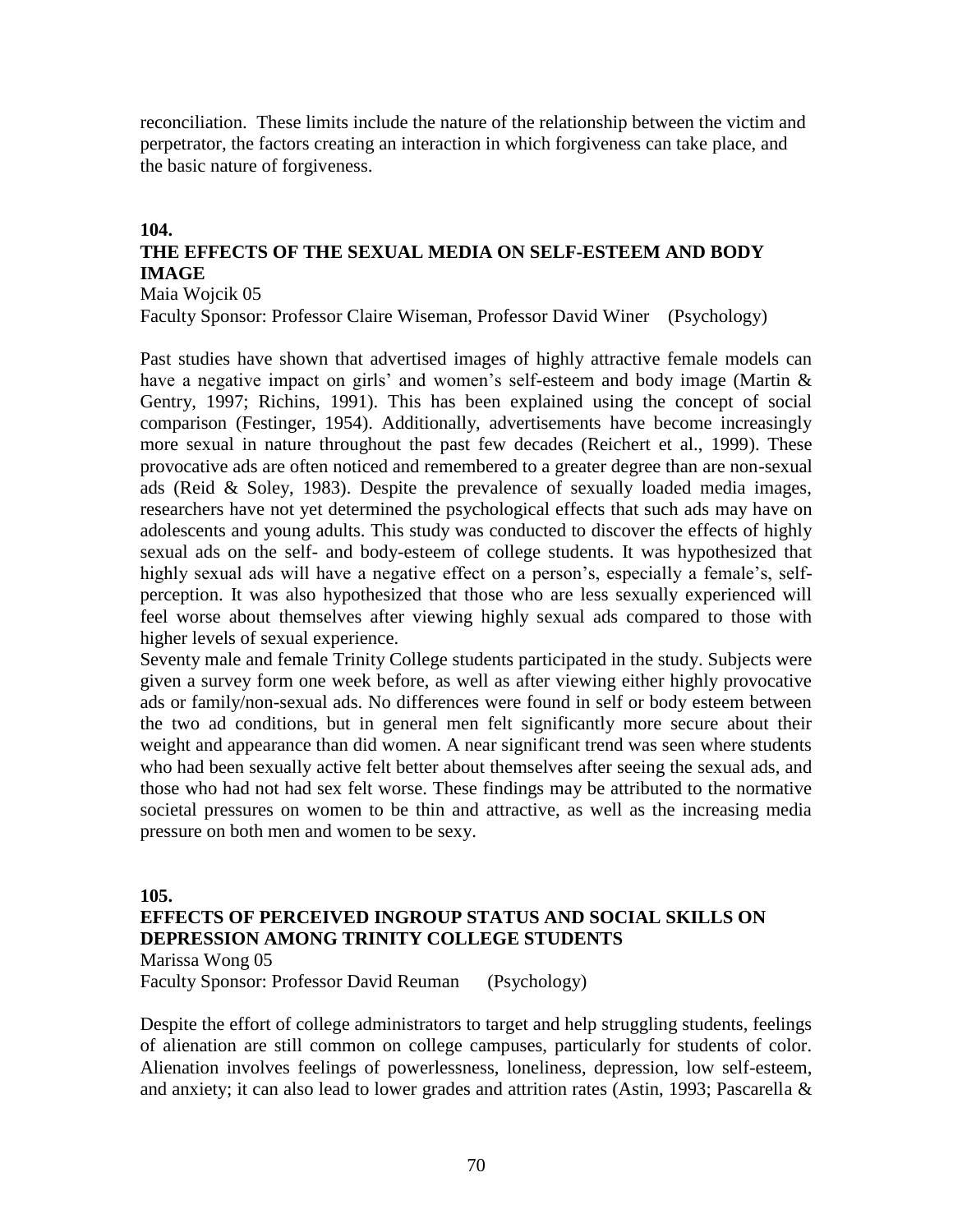Terenzini, 1991). Factors that protect against alienation may be effective social skills and athletic team membership. In order to test such factors, this study examined effects of perceived ingroup status and the buffering effects of high levels of social skills (assertiveness and empathy) and athletic team membership on degree of depression among Trinity College students. I predicted that a) students who perceive themselves as part of the high status group will be less depressed than low status group members; b) students who reported low levels of social assertiveness and empathy will be more depressed than students with high levels of social skills; c) and the effect of social skills on depression will more pronounced among low status group members than high status group members. I also hypothesized that White students and athletes will be more likely (than students of color and non-athletes, respectively) to perceive themselves as high status members. 125 Trinity College students completed a web-based questionnaire. As predicted, perceptions of high status group membership were associated with lower levels of self-reported depression. As predicted, low levels of empathy were associated with higher levels of depression. Contrary to prediction, assertiveness was unrelated to depression. Observed interaction effects were only partially consistent with predictions.